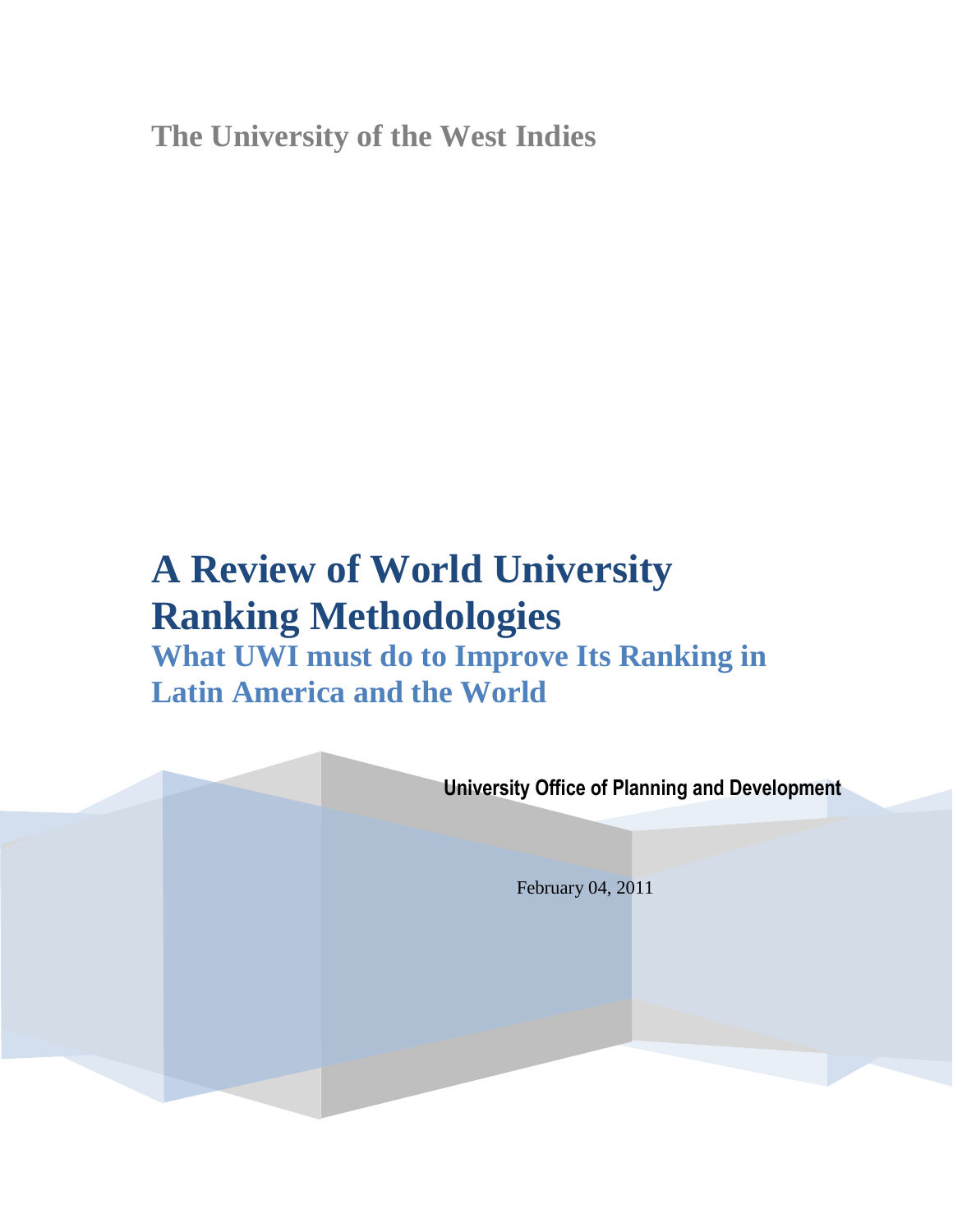#### **OVERVIEW**

At the Mid-Term Review held in Barbados on August 18-20, 2010, it was agreed that the PVC responsible for Planning and Development would coordinate an effort with PVCs responsible for Undergraduate Studies, Graduate Studies and Research respectively to prepare a document on university rankings. The idea was to examine how Ranking Agencies went about their work, identify the most important criteria which determined the rank of an institution, make an assessment of the value and relevance of rankings criteria to UWI and to look at how rankings criteria might be useful to UWI in improving its own performance in areas that are measured internationally.

A much larger and detailed document on this subject by Anand Dass, Planner at the University Office of Planning and Development preceded this and this was circulated among the PVCs and the Vice Chancellor with a request for comments and feedback.

The PVC Planning and Development expresses gratitude on behalf of the University Office of Planning and Development for all feedback.

Following feedback, the document was thoroughly revised by the PVC Planning and Development and is now laid as a document for information and discussion at F&GPC.

F&GPC is asked to consider and approve the nine (9) recommendations at the end of the report as follows:

- 1. Implement faithfully and diligently recommendations emanating out of Mid-term Review (August 2010) and identified in the nine (9) domains for action.
- 2. Implement items identified under "the Critical Areas UWI needs to Focus on to Improve its Ranking in Latin America and the World" in earlier pages of this document (pp19-22).
- 3. Strategically assess gains and gaps in terms of our key objective of building up and sustaining a top class research enterprise at UWI, design a specific achievable plan going forward over the next five (5) years and establish the framework, infrastructure and personnel required to achieve this i.e. a viable and sustainable Research Enterprise with minimum expectation of output.
- 4. Spend strategic thinking time on the reports and recommendations emanating as institutional research from the University Office of Planning and Development so that quality, relevance and responsiveness across the University can be improved through specific targeted initiatives that are effectively managed at both University and Campus levels.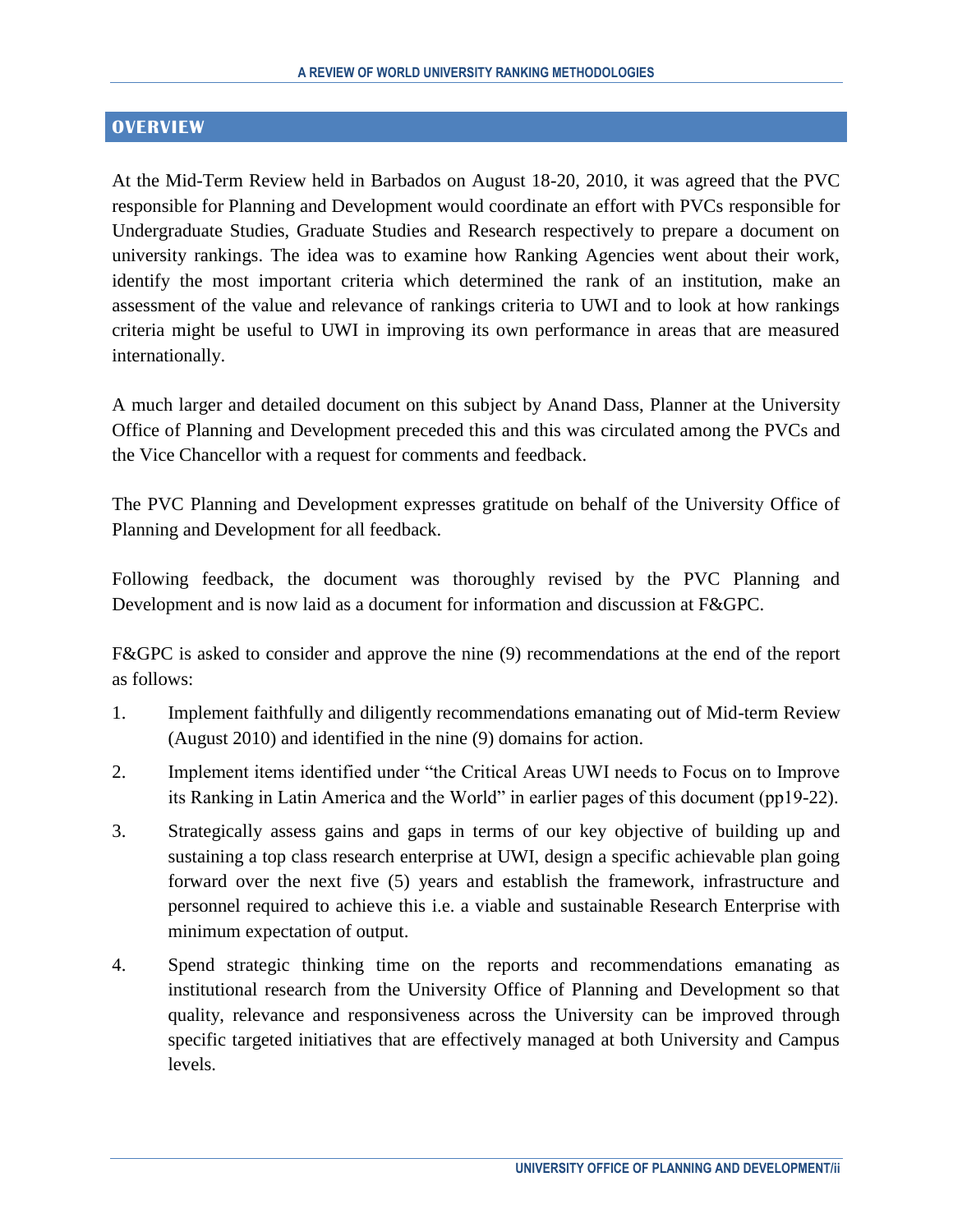- 5. Make a multimode, learner-centred environment central to education at UWI and meticulously examine in a holistic manner the things that are required to be done to strengthen the role of e-learning, to leverage the strategic role of the Open Campus in a better integrated delivery system for UWI and to support an enlightened and enriched learning environment.
- 6. Transform curriculum to embrace critical thinking strategies, a sustainable development framework, an entrepreneurial disposition and an appreciation of the requirements of competitiveness and think through the sequence of interventions that might be pursued not just to create an ideal UWI graduate for work but an ideal citizen with skills, competencies, disposition and orientation to be a catalyst for development interventions in government, business and civil society that can be value creating and wealth generating.
- 7. Mandatory compliance to populate the University Performance Management System with the relevant data to support analysis of departmental progress and to facilitate assessment and evaluation of comparative performance across UWI.
- 8. Establish a clear strategy for the financial sustainability of UWI with a plan for predictable government funding; a well-defined, well-demarcated set of strategies and responsibilities for non-governmental funding with annual targets and a specific comprehensive student support system based in scholarships, work study and loans.
- 9. Executive management to establish a framework for monitoring eight (8) items identified above.

*Bhoendradatt Tewarie Pro Vice Chancellor Planning and Development*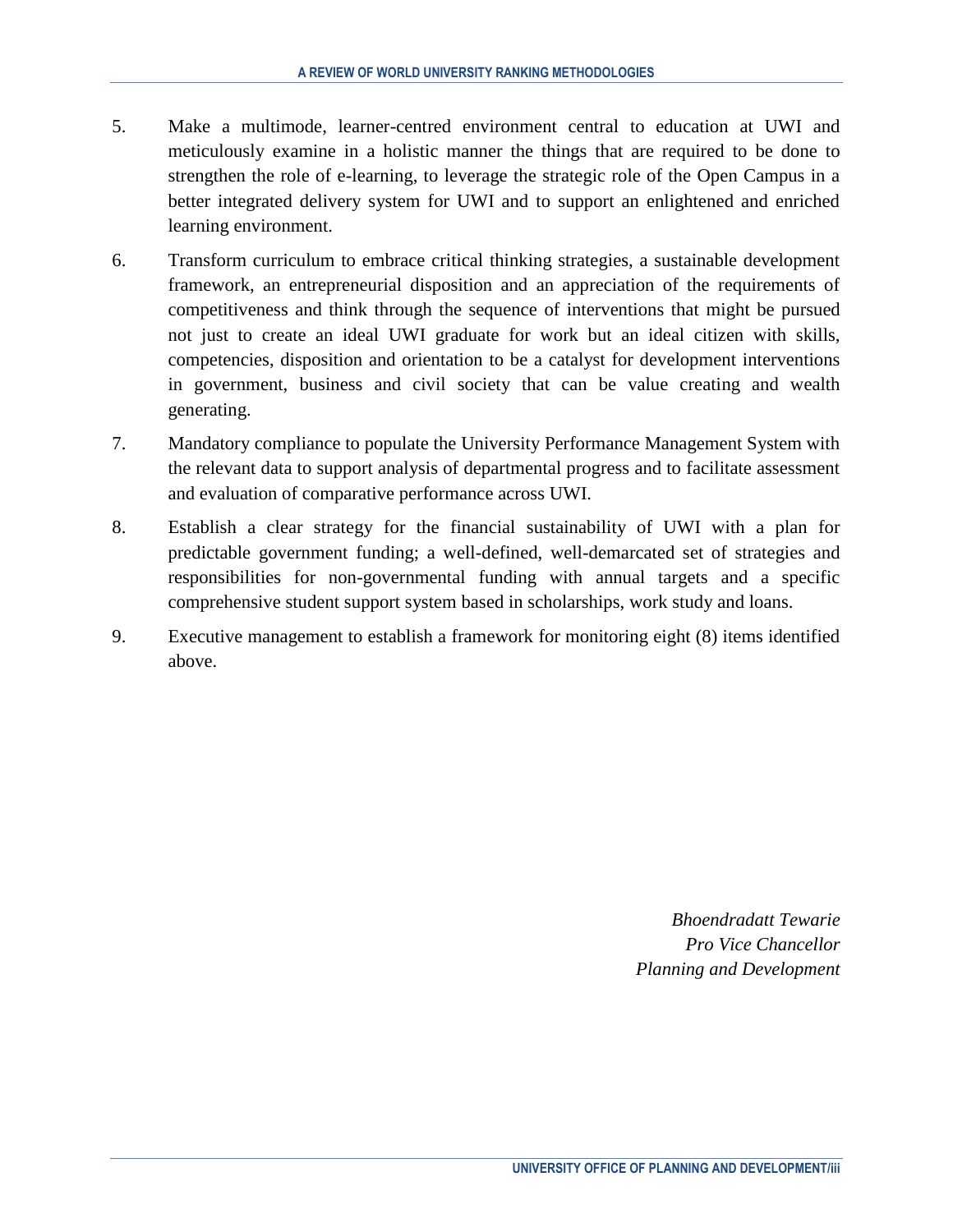# **TABLE OF CONTENTS**

| The Academic Ranking of World Universities (ARWU) -                                                                                                    |  |
|--------------------------------------------------------------------------------------------------------------------------------------------------------|--|
|                                                                                                                                                        |  |
|                                                                                                                                                        |  |
| The QS World University Rankings - Quacquarelli Symonds (United Kingdom-Firm)3                                                                         |  |
|                                                                                                                                                        |  |
|                                                                                                                                                        |  |
|                                                                                                                                                        |  |
|                                                                                                                                                        |  |
| The "Webometrics Ranking of World Universities" - Cybermetrics Lab                                                                                     |  |
|                                                                                                                                                        |  |
|                                                                                                                                                        |  |
| The Performance Ranking of Scientific Papers for World Universities - Higher Education                                                                 |  |
|                                                                                                                                                        |  |
|                                                                                                                                                        |  |
|                                                                                                                                                        |  |
|                                                                                                                                                        |  |
|                                                                                                                                                        |  |
|                                                                                                                                                        |  |
|                                                                                                                                                        |  |
| AN ASSESSMENT OF THE ALIGNMENT OF THE IMPERATIVES AND AIMS OF STRATEGIC<br>PLAN 2007-12 WITH MANDATED RANKING CRITERIA OF VARIOUS RANKING AGENCIES  18 |  |
|                                                                                                                                                        |  |
|                                                                                                                                                        |  |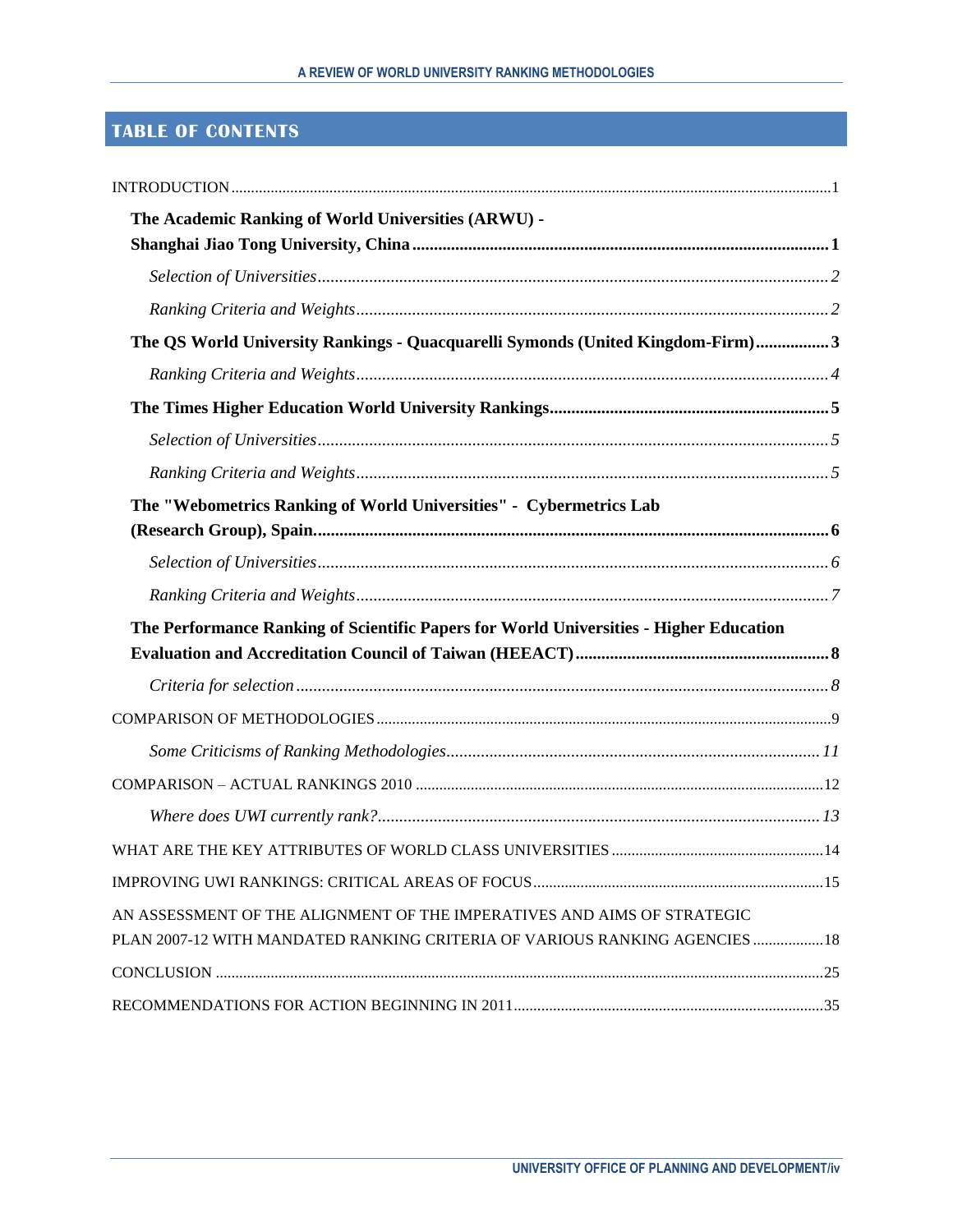# **LIST OF TABLES**

| Table 1 – Summary of Criteria, Performance Indicators and Weights used for                |  |
|-------------------------------------------------------------------------------------------|--|
| Table 2 – Summary of Criteria, Performance Indicators and Weights used for                |  |
| Table 3 – Summary of Criteria, Performance Indicators and Weights used for                |  |
| Table 4 – Summary of Criteria, Performance Indicators and Weights used for                |  |
| Table 5 – Summary of Criteria, Performance Indicators and Weights used for                |  |
| Table 6 - Comparison of Ranking Criteria/Indicators used in World University Rankings  10 |  |
|                                                                                           |  |
|                                                                                           |  |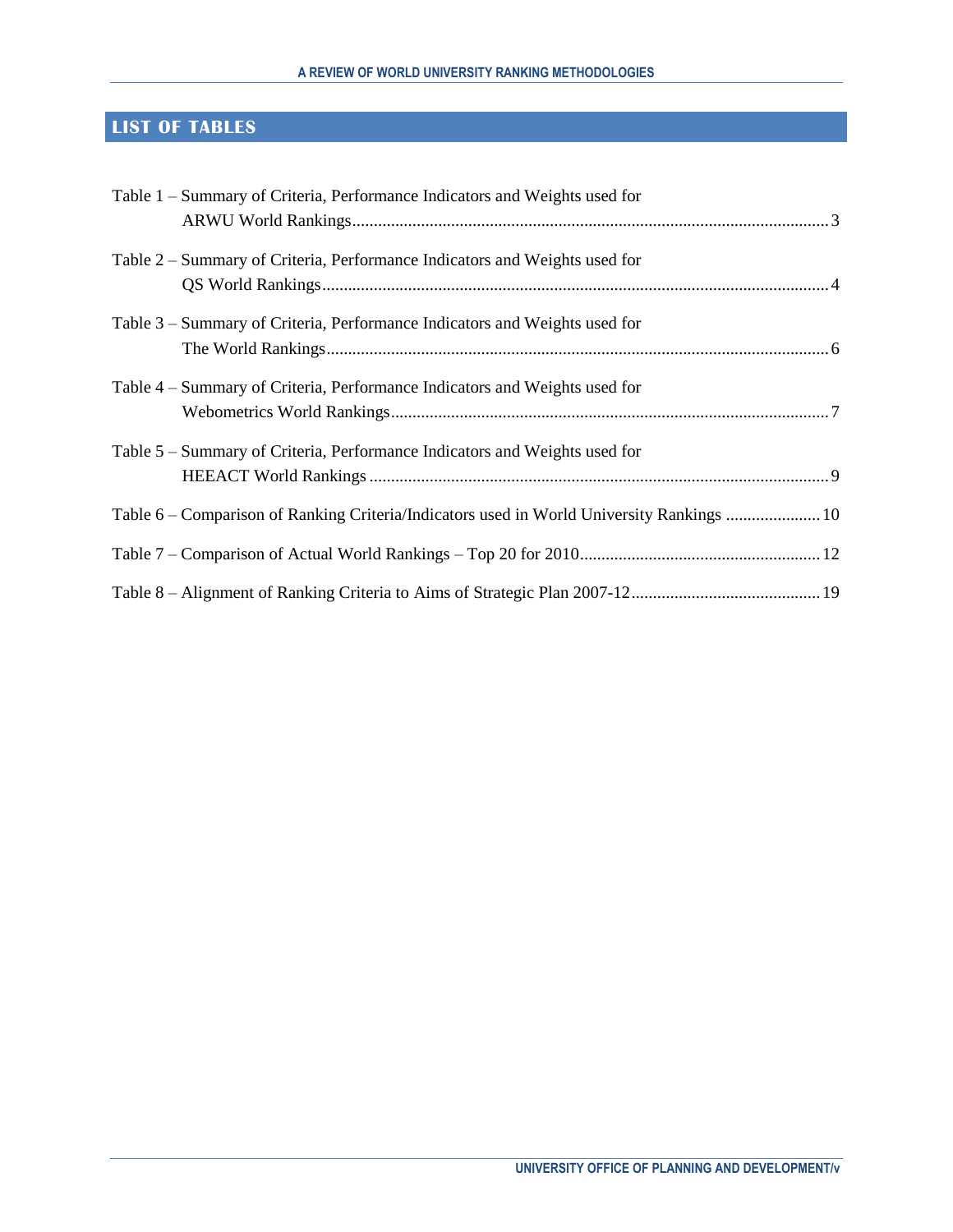#### <span id="page-5-0"></span>**INTRODUCTION**

There is increasing interest worldwide in university rankings, as can be witnessed by the growing number of annual rankings being published across the world. Higher education institutions use these rankings as a promotion tool that shows their educational, research or business excellence and many candidate students use them as a guide to help them make a choice about the institutions to which they will apply. Marketing based on rankings may facilitate increased options for funding and may assist an institution in attracting high quality scholars which in turn can further enhance a University's reputation. Institutions can also employ ranking criteria for strategic planning and quality improvement purposes as well as to stimulate a culture of quality.

This paper reviews and compares the methodologies used by five top World University rankings organizations. The top ranked universities are compared for 2010 and the key attributes of world class universities are identified. The paper also looks at the critical areas on which UWI needs to focus in order to enhance its reputation based on the methods identified by the five (5) ranking agencies. Finally, an assessment to determine the alignment of the imperatives and aims of UWI's Strategic Plan 2007-12 with the mandated ranking criteria of various Ranking systems is looked at.

In this study we consider the rankings criteria of five Top World Ranking organizations. They are:

- 1. ARWU—the rankings of the Shanghai Jiao Tong University (http://www.arwu.org/).
- 2. QS— The QS World University Rankings by [Quacquarelli Symonds](http://en.wikipedia.org/wiki/Quacquarelli_Symonds) (http://www.topuniversities.com/home/).
- 3. THE—the rankings of the Times Higher Education (http://www.timeshighereducation.co.uk/).
- 4. WR—Web Ranking of World Universities by the Cybermetrics Lab at CSIC (http://www.webometrics.info/).
- 5. HEEACT—the rankings of the Higher Education and Accreditation Council of Taiwan [\(http://ranking.heeact.edu.tw/\).](http://ranking.heeact.edu.tw/).)

# <span id="page-5-1"></span>**THE ACADEMIC RANKING OF WORLD UNIVERSITIES (ARWU) - SHANGHAI JIAO TONG UNIVERSITY, CHINA**

The *Academic Ranking of World Universities (ARWU)* founded and compiled by the *Centre for World Class Universities of Shanghai Jiao Tong University* was the first multi-indicator ranking of global universities commencing in 2003. Although the initial purpose of ARWU was to find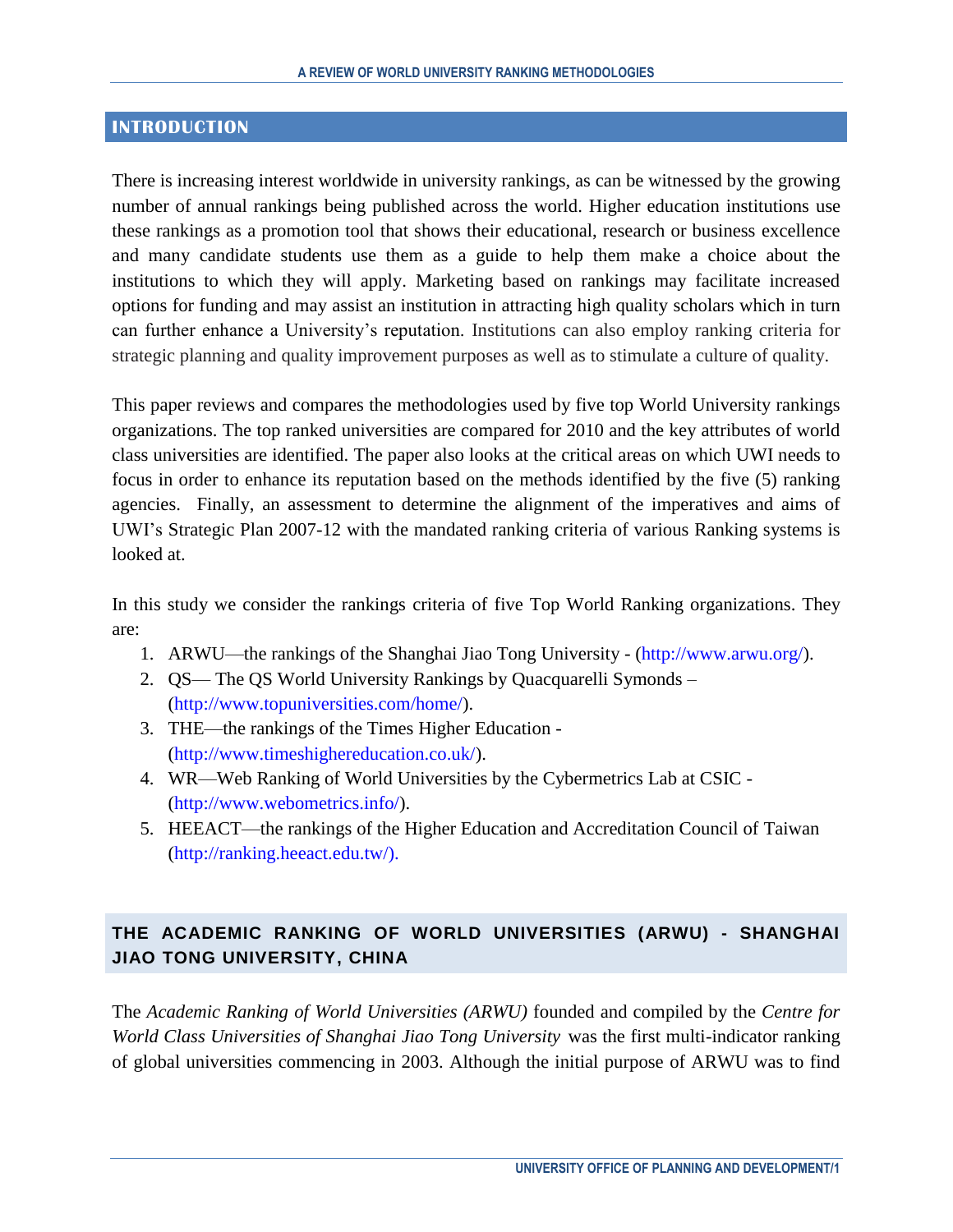the global standing of the top universities in China, it has attracted a great deal of attention from universities, governments and public media worldwide.

#### <span id="page-6-0"></span>**SELECTION OF UNIVERSITIES**

ARWU considers every university that has any Nobel Laureates, Fields Medalists, Highly Cited Researchers, or papers published in Nature or Science. In addition, universities with significant amount of papers indexed by Science Citation Index-Expanded (SCIE) and Social Science Citation Index (SSCI) are also included. In total over 3000 Universities are actually analyzed, more than 1000 universities are actually ranked and the best 500 are published on the web. Categories of rankings done for 2010 are:

- Top 500 Universities
- Top 100 Universities by Region
- Top 100 Universities in each of the following 5 subject areas Mathematics, Chemistry. Physics, Computer Science and Economics/Business
- Top 100 Universities in each of the following 5 Fields Natural Sciences and Mathematics, Engineering/ Technology and Computer Sciences, Life and Agriculture Sciences, Clinical Medicine and Pharmacy and Social Sciences **See (http://www.arwu.org/index.jsp)**

#### <span id="page-6-1"></span>**RANKING CRITERIA AND WEIGHTS**

*The Shanghai's Academic Ranking of World Universities* **uses measures based mainly on research output and excellence to rank Universities. Universities are ranked by several indicators of academic or research performance, including alumni and staff winning Nobel Prizes and Fields Medals, highly cited researchers, papers published in Nature and Science, papers indexed in major citation indices, and the per capita academic performance of an institution.**

For each indicator, the highest scoring institution is assigned a score of 100, and other institutions are calculated as a percentage of the top score. The distribution of data for each indicator is examined for any significant distorting effect; standard statistical techniques are used to adjust the indicator if necessary.

Scores for each indicator are weighted as shown below to arrive at a final overall score for an institution. The highest scoring institution is assigned a score of 100, and other institutions are calculated as a percentage of the top score. An institution's rank reflects the number of institutions that sit above it.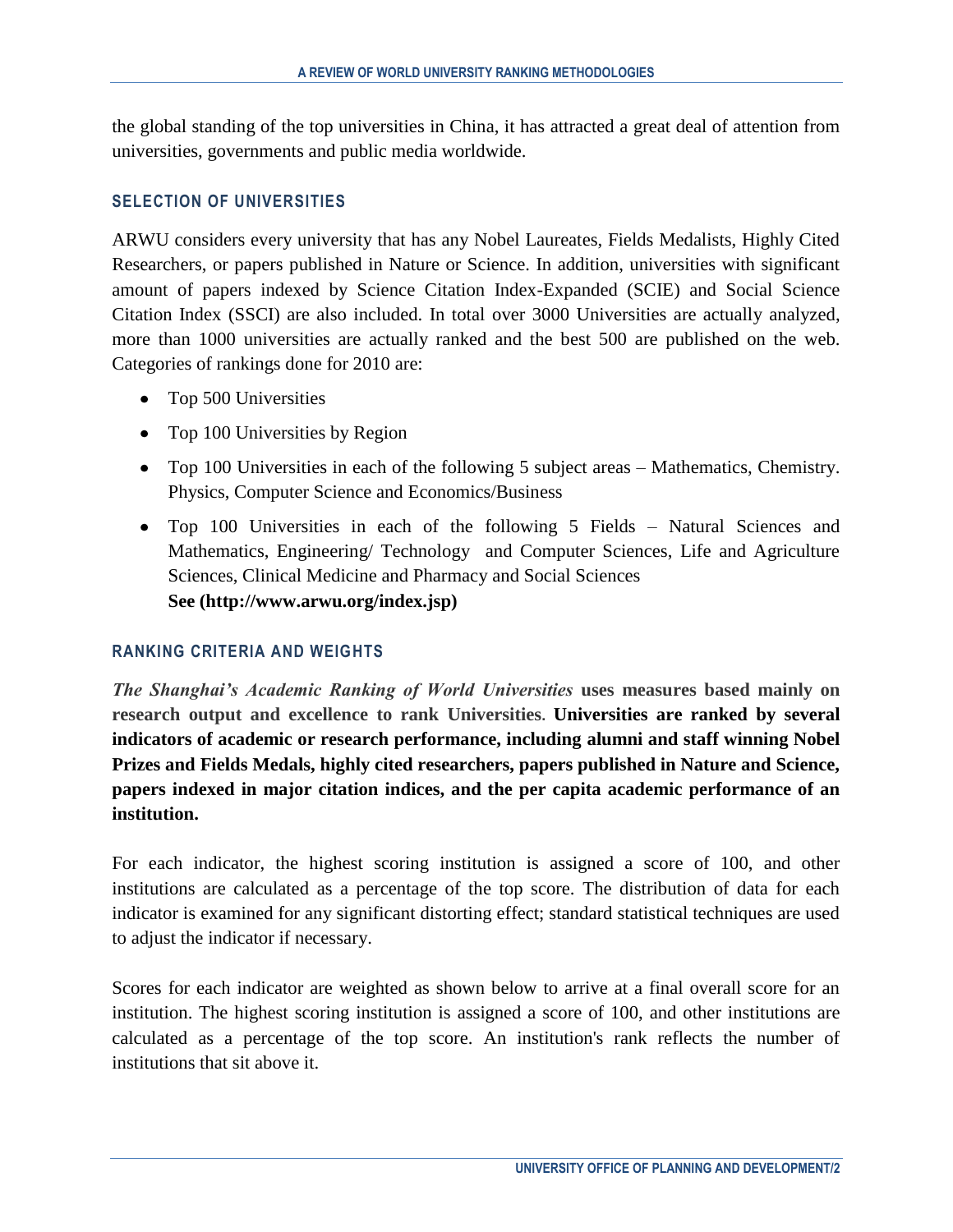| <b>Criteria</b>             | <b>Indicator</b>                                                              | Code       | Weight     |
|-----------------------------|-------------------------------------------------------------------------------|------------|------------|
| <b>Quality of Education</b> | Alumni                                                                        | 10%        |            |
| <b>Quality of Faculty</b>   | Award                                                                         | 20%        |            |
|                             | Highly cited researchers in 21 broad subject categories                       | HiCi       | 20%        |
| <b>Research Output</b>      | Papers published in Nature and Science                                        | N&S        | <b>20%</b> |
|                             | Papers indexed in Science Citation Index-expanded and Social Science Citation | <b>PUB</b> | 20%        |
|                             | Index                                                                         |            |            |
| Per Capita                  | Per capita academic performance of an institution                             | <b>PCP</b> | 10%        |
| Performance                 |                                                                               |            |            |
| Total                       |                                                                               |            | 100        |

<span id="page-7-1"></span>

# <span id="page-7-0"></span>**THE QS WORLD UNIVERSITY RANKINGS - QUACQUARELLI SYMONDS (UNITED KINGDOM-FIRM)**

The QS World University Rankings is a ranking of the world's top 500 universities by *[Quacquarelli Symonds](http://en.wikipedia.org/wiki/Quacquarelli_Symonds)* using a methodology that has been published annually since 2004. Originally published in collaboration with [Times Higher Education,](http://en.wikipedia.org/wiki/Times_Higher_Education) and known as *the Times Higher Education-QS World University Rankings (THE-QS World University Rankings)*, QS assumed sole publication of the existing methodology when *Times Higher Education* split in order to create a new ranking methodology that it first published in 2010. These rankings are the second longest-running global effort of their type.

# **Selection of Universities**

*QS World University Rankings* first began in 2004 and one of the first challenges was to identify an initial list of institutions to study further. For simple practical reasons, it would have been impossible to execute a methodology such as that set forth in these pages for every university in the world. Beginning with the world's top 500 universities based on citations per paper, the list has evolved since 2004 in response to a number of stimuli as follows:

- *Domestic Ranking Performance* the QS Intelligence Unit tracks a growing number of domestic rankings in an attempt to ensure that prestigious universities are not excluded in Surveys of Performance – respondents to the Academic and Employer Reputation Surveys are invited to suggest any institutions they feel may have been omitted.
- *Geographical Balancing* acknowledging that universities have different priorities and characteristics in different parts of the world, the balance of institutions from given countries and regions is periodically reviewed.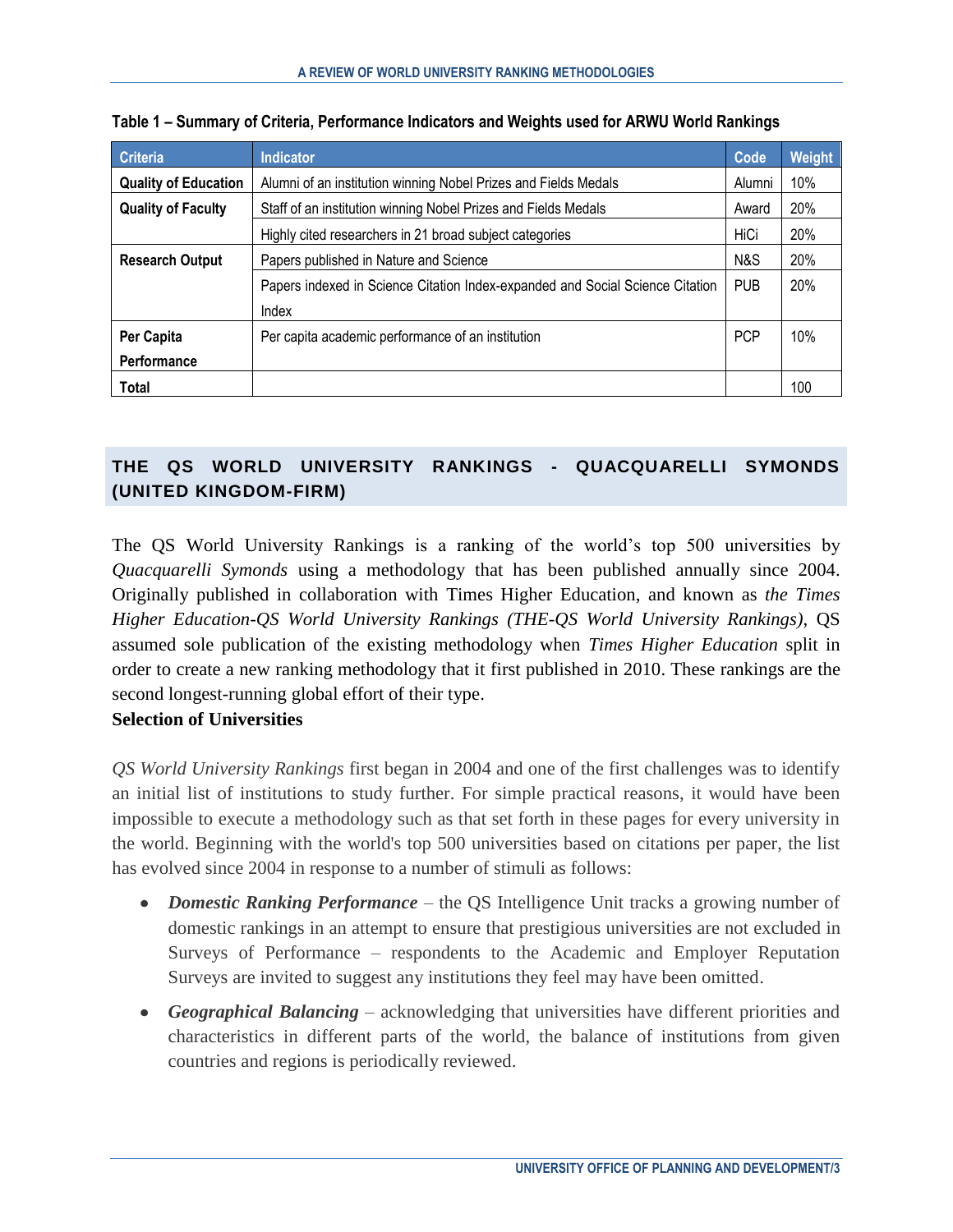- Direct Case Submission from time to time institutions approach QS directly to request inclusion, QSIU evaluates each case on its merit drawing comparison against institutions already included in the ranking and, subject to certain pre-requisites and performance indicators being met is open to including additional institutions In 2010, the surveys featured over 2,500 institutions, with 660 being evaluated at either an indicator or overall level.
- Categories of rankings done for 2010 are:
	- o Top 500 Universities
	- $\circ$  Top 100 Universities in each of the following 5 Fields Arts & Humanities, Natural Sciences, Technology and Engineering, Life Sciences and Medicine and Social Sciences

#### <span id="page-8-0"></span>**RANKING CRITERIA AND WEIGHTS**

*The QS World University Rankings* has a different approach to ranking using peer review as the main criteria. The cornerstone of this approach is the awareness that active academics know about good universities. A unique academic review process with rigorous quality control asks them where the best work is being done in the field they know about. In 2009, about 200,000 pieces of academic review data from just over 9,000 people were aggregated.

**The Academic Reputation Index is the centerpiece of the QS World University Rankings carrying a weighting of 40%. It is an approach to international university evaluation that QS pioneered in 2004 and is the component that attracts the greatest interest and scrutiny. In concert with the Employer Reputation Index it is the aspect which sets this ranking most clearly apart from any other. The results are based on the responses to a survey distributed worldwide to academics from a number of different sources including previous respondents (peer reviewers) World Scientific an academic publishing company which publishes about 500 titles a year as well as 120 journals in a variety of fields, Mardev-DM2 one of the world's leading providers of business information and services.**

| <b>Criteria</b>                  | <b>Performance Indicator</b>                         | Weight |  |  |
|----------------------------------|------------------------------------------------------|--------|--|--|
| <b>Reputation/Impact</b>         | Academic Reputation Index - Survey                   |        |  |  |
| <b>Reputation/Impact</b>         | <b>Employer/Recruiter Review - Survey</b>            | 10%    |  |  |
| <b>Teaching Quality</b>          | <b>Faculty-Student Ratio</b>                         | 20%    |  |  |
| Internationalization             | the proportion of international students and faculty | 10%    |  |  |
| <b>Quality of Faculty/Impact</b> | Total citation count                                 | 20%    |  |  |

#### <span id="page-8-1"></span>**Table 2 – Summary of Criteria, Performance Indicators and Weights used for QS World Rankings**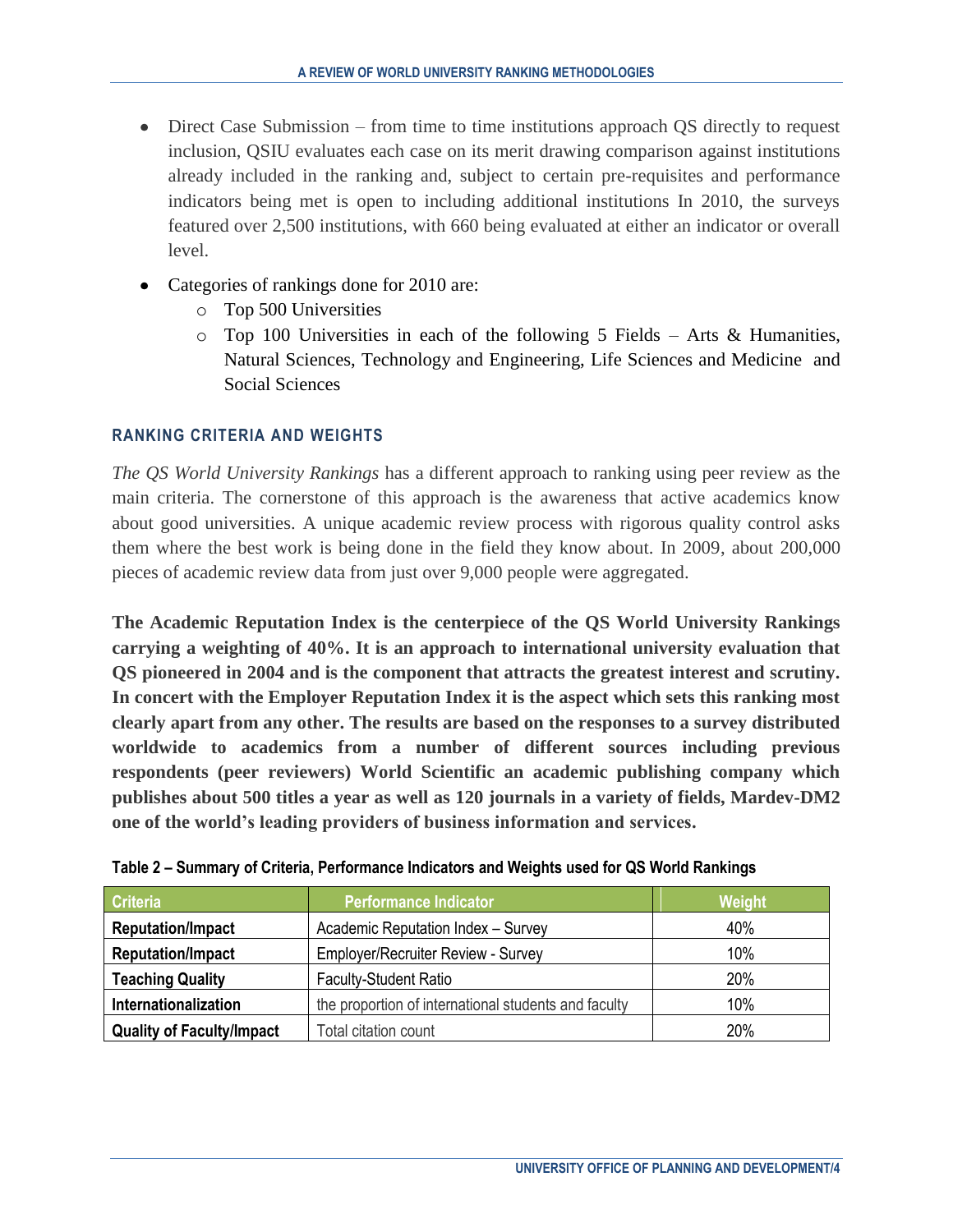#### <span id="page-9-0"></span>**THE TIMES HIGHER EDUCATION WORLD UNIVERSITY RANKINGS**

The *Times Higher Education World University Rankings* is an international ranking of the world's top universities published by London-based *[Times Higher Education](http://en.wikipedia.org/wiki/Times_Higher_Education) (THE)*. A publisher of international education rankings since 2004, *Times Higher Education* split from its original partner *Quacquarelli Symonds* in 2010, creating a new ranking methodology whose citation database information is compiled in partnership with *[Thomson Reuters.](http://en.wikipedia.org/wiki/Thomson_Reuters)* The rankings previously published by THE, in collaboration with *[Quacquarelli Symonds](http://en.wikipedia.org/wiki/Quacquarelli_Symonds)* between 2004 and 2009 under the name "Times Higher Education-QS World University Rankings", have been cited as one of the two most prominent world university rankings, along with the [Academic Ranking of World](http://en.wikipedia.org/wiki/Academic_Ranking_of_World_Universities)  [Universities](http://en.wikipedia.org/wiki/Academic_Ranking_of_World_Universities) compiled by *[Shanghai Jiao Tong University](http://en.wikipedia.org/wiki/Shanghai_Jiao_Tong_University)*

#### <span id="page-9-1"></span>**SELECTION OF UNIVERSITIES**

An initial list of 600 - which will be expanded - was chosen largely on the basis of research strength in six broad subject areas (arts and humanities; clinical, pre-clinical and health; engineering and technology; life sciences; physical sciences; and social sciences), according to Thomson Reuters' citations data, and on the basis of the preliminary results of the reputation survey.

In the second phase of the data-gathering stage, many more universities and regions would be included.

Institutions will be able to upload the data to a dedicated, secure website. Thomson Reuters has produced a guidebook to ensure that consistent definitions are used so that data are properly comparable.

#### **Exclusions**

Universities were excluded from the World University Rankings tables if they do not teach undergraduates; if their research output amounts to less than 50 articles per year; or if they teach only a single narrow subject.

#### <span id="page-9-2"></span>**RANKING CRITERIA AND WEIGHTS**

THE magazine has implemented a complete review of its old rankings data and methodology. The new global rankings document, which has been published in September, 2010 is more comprehensive with balanced emphasis on teaching, research and impact and is built on 13 separate performance indicators, compared with just six used in the old ranking system.

**These [13 separate performance indicators](http://www.timeshighereducation.co.uk/world-university-rankings/2010-2011/analysis-methodology.html) are designed to capture the full range of university activities, from teaching to research to knowledge transfer. They are brought together into five headline categories, which are:**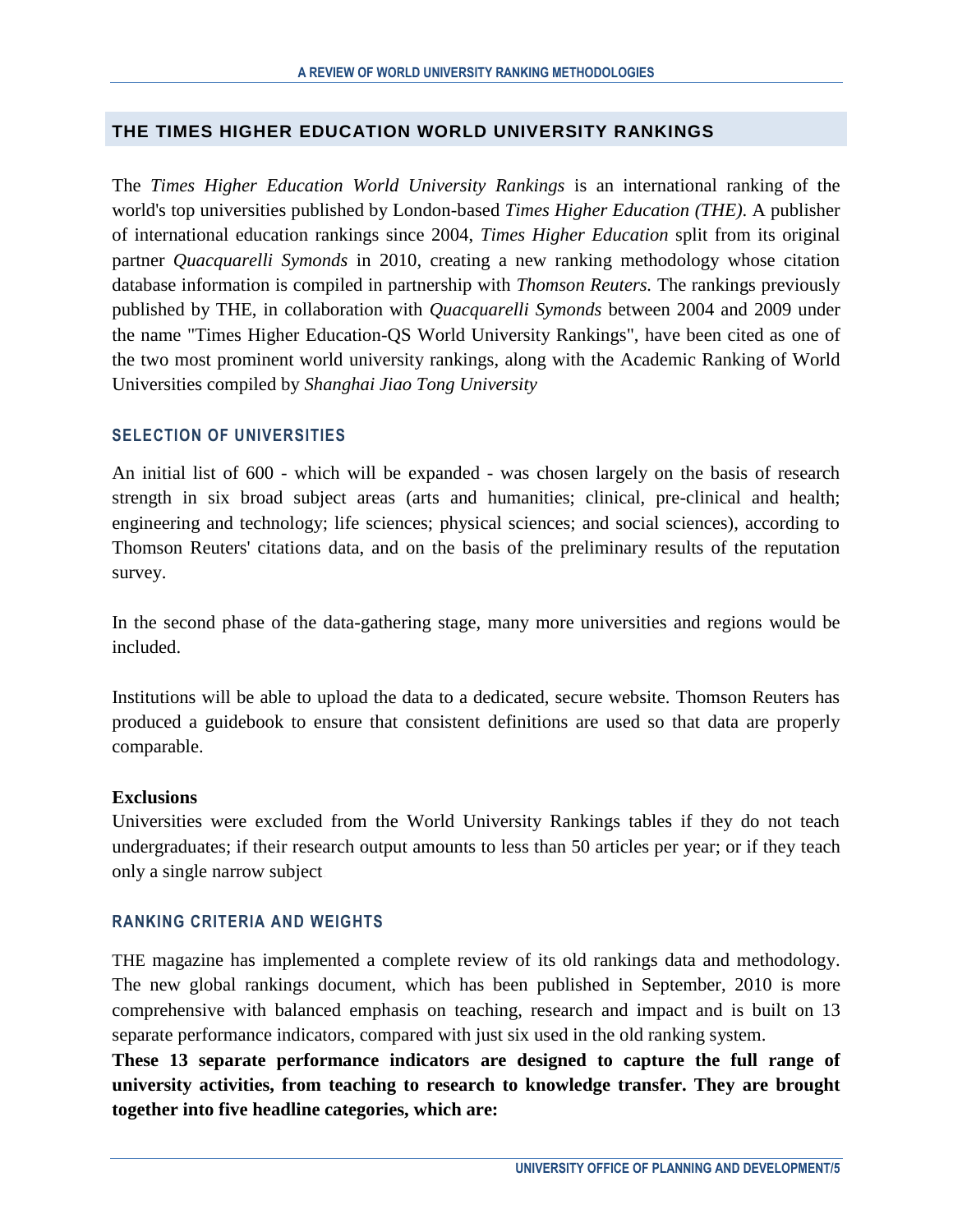- *Teaching* **— the learning environment (worth 30 per cent of the overall ranking score)**
- *Research* **— volume, income and reputation (worth 30 per cent)**
- *Citations* **— research influence (worth 32.5 per cent)**
- *Industry income* **— innovation (worth 2.5 per cent)**
- *International mix* **— staff and students (worth 5 per cent).**

<span id="page-10-2"></span>

| Table 3 - Summary of Criteria, Performance Indicators and Weights used for THE World Rankings |  |  |  |  |
|-----------------------------------------------------------------------------------------------|--|--|--|--|
|                                                                                               |  |  |  |  |

| <b>Criteria</b>                        | <b>Performance Indicator</b>                | Weight |
|----------------------------------------|---------------------------------------------|--------|
| <b>Teaching - The Learning</b>         | Reputational Survey-Teaching                | 15%    |
| environment                            | PhD Awards per Academic                     | 6%     |
|                                        | Undergraduates admitted per Academic        | 4.5%   |
|                                        | Income per Academic                         | 2.25%  |
|                                        | PhD awards/Bachelor's Awards                | 2.25   |
| <b>International Mix - Staff &amp;</b> | Ratio of international to Domestic staff    | 3%     |
| <b>Students</b>                        | Ratio of International to Domestic students | 2%     |
| Research - volume, Income and          | <b>Reputational Survey - Research</b>       | 19.5%  |
| <b>Reputation</b>                      | Research Income(scaled)                     | 5.25%  |
|                                        | Papers per Academic and Research Staff      | 4.25%  |
|                                        | Public Research Income/Total Research       | .75%   |
|                                        | Income                                      |        |
| <b>Citations - Research Influence</b>  | Citations Impact - Normalized Average       | 32.5%  |
|                                        | Citations per paper                         |        |
| <b>Industry Income/Innovation</b>      | Research Income from Industry (per academic | 2.5%   |
|                                        | staff)                                      |        |

#### <span id="page-10-0"></span>**THE "WEBOMETRICS RANKING OF WORLD UNIVERSITIES" - CYBERMETRICS LAB(RESEARCH GROUP), SPAIN.**

*The "Webometrics Ranking of World Universities"* is an initiative of the Cybermetrics Lab, a research group belonging to the Consejo Superior de Investigaciones Científicas (CSIC), the largest public research body in Spain. [CSIC](http://www.csic.es/index.do?lengua=en) is among the first basic research organizations in Europe. The CSIC consisted in 2006 of 126 centers and institutes distributed throughout Spain. CSIC is attached to the Ministry of Education and its main objective is to promote scientific research as to improve the progress of the scientific and technological level of the country which will contribute to increase the welfare of the citizens.

#### <span id="page-10-1"></span>**SELECTION OF UNIVERSITIES**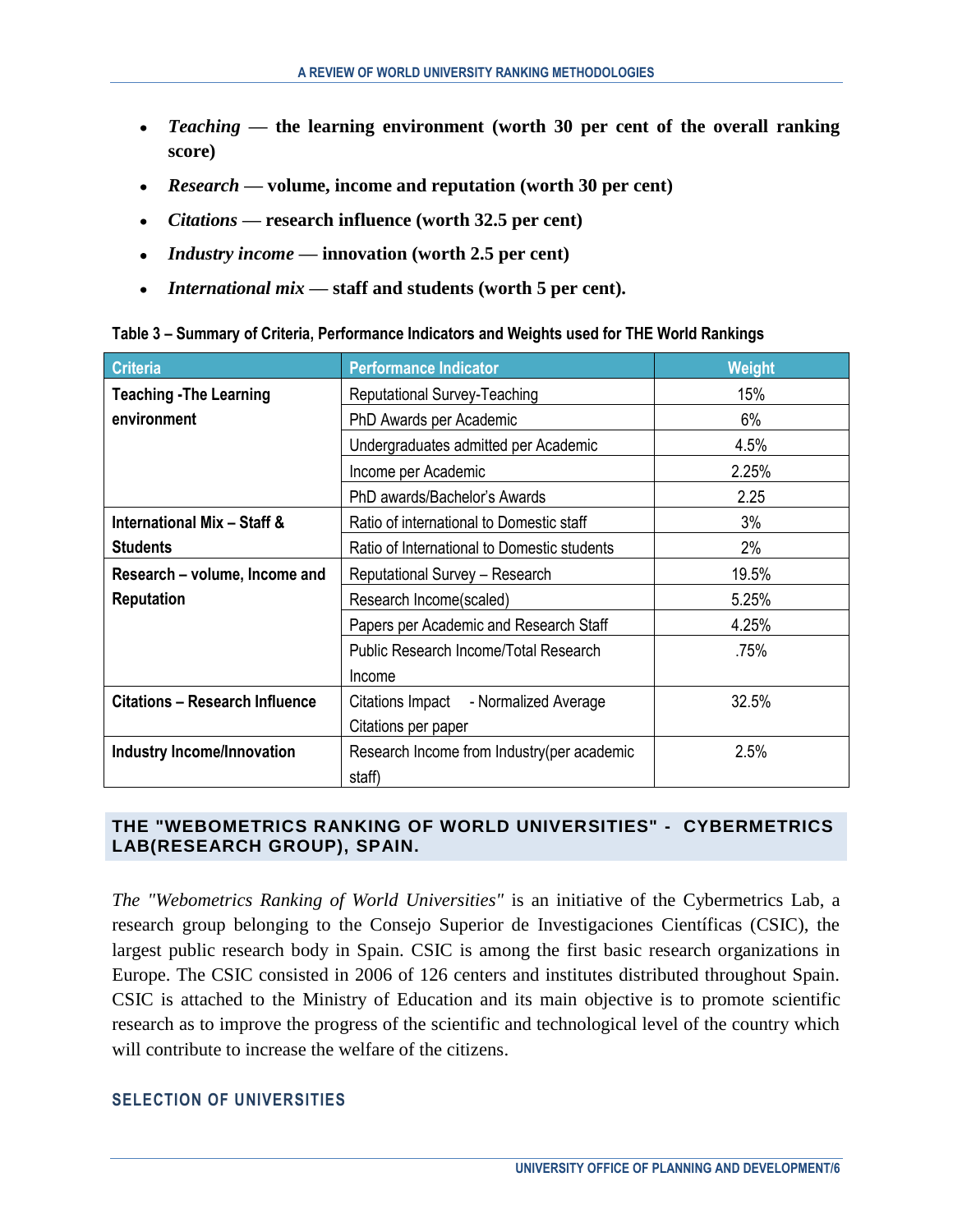**The unit for analysis is the institutional domain, so only universities and research centres with an independent web domain are considered. If an institution has more than one main domain, two or more entries are used with the different addresses. About 5-10% of the institutions have no independent web presence, most of them located in developing countries. Institutions include not only universities but also other Higher Education institutions following the recommendations of UNESCO. Names and addresses are collected from both national and international sources including among others. A total of 12,000 Universities are ranked. Top universities are also ranked by the following regions – USA and Canada, Latin America, Europe, Asia, Arab World, Oceania and Africa.**

#### <span id="page-11-0"></span>**RANKING CRITERIA AND WEIGHTS**

University activity is multi-dimensional and this is reflected in its web presence. So the best way to build the ranking is combining a group of indicators that measures these different aspects. Almind & Ingwersen proposed the first Web indicator, Web Impact Factor (WIF), based on link analysis that combines the number of external inlinks and the number of pages of the website, a ratio of 1:1 between visibility and size. This ratio is used for the ranking but adding two new indicators to the size component: Number of documents, measured from the number of rich files in a web domain, and number of publications being collected by Google Scholar database.

| <b>Criteria</b>          | <b>Performance Indicator</b>                     | Weight |
|--------------------------|--------------------------------------------------|--------|
| <b>Visibility/Impact</b> | External in-links                                | 50%    |
| Size/Impact              | Web pages                                        | 20%    |
| <b>Research</b>          | Rich files – Academic and Publication activities | 15%    |
| <b>Research</b>          | Google Scholar- papers and citations for each    | 15%    |
|                          | academic domain                                  |        |

<span id="page-11-1"></span>**Table 4 – Summary of Criteria, Performance Indicators and Weights used for Webometrics World Rankings**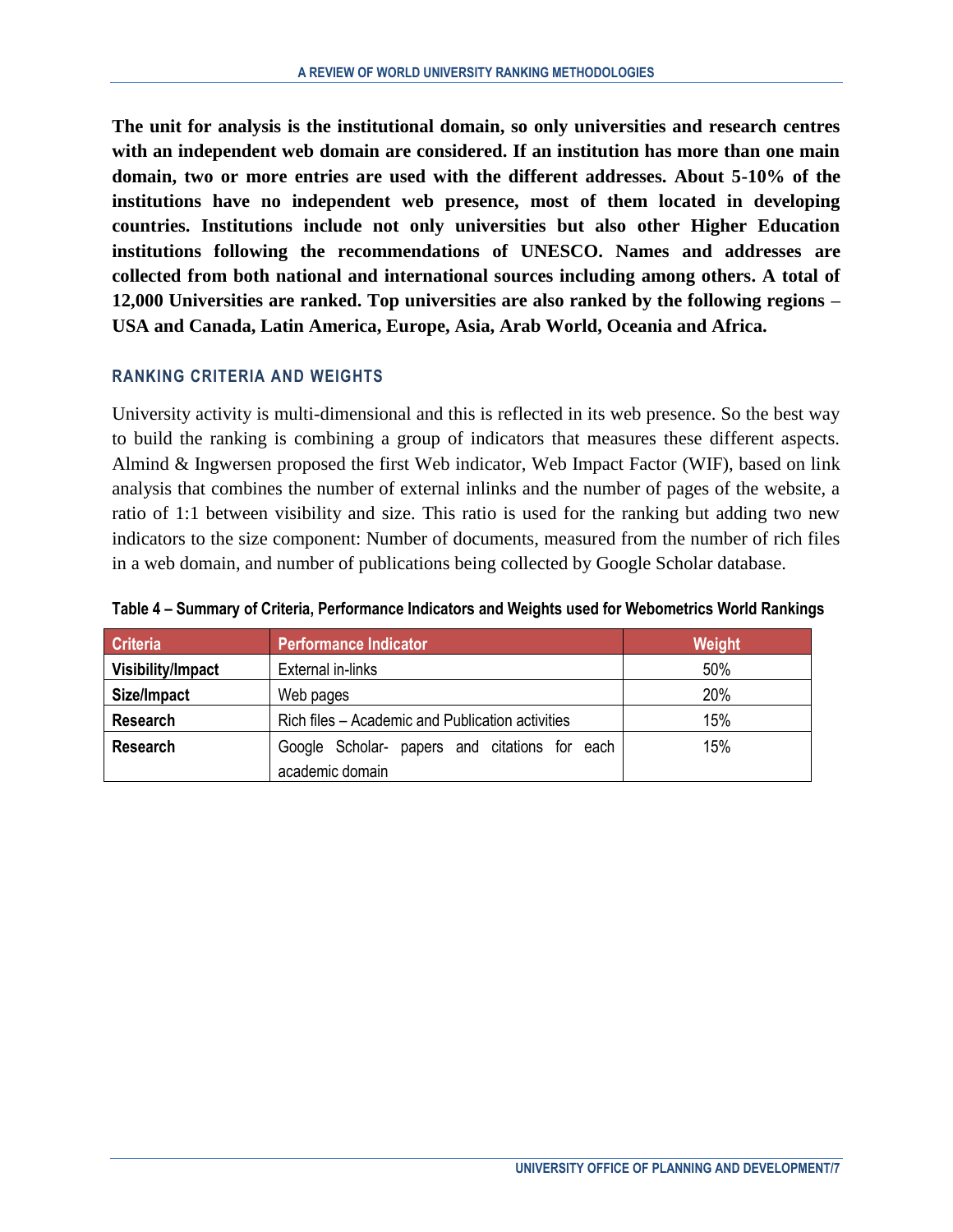#### <span id="page-12-0"></span>**THE PERFORMANCE RANKING OF SCIENTIFIC PAPERS FOR WORLD UNIVERSITIES - HIGHER EDUCATION EVALUATION AND ACCREDITATION COUNCIL OF TAIWAN (HEEACT)**

The Performance Ranking of Scientific Papers for World Universities is produced by *the Higher Education Evaluation and Accreditation Council of Taiwan (HEEACT)*. This project is done by professor Mu-hsuan Huang at National Taiwan University. It employs bibliometric methods to analyze and rank the **scientific papers** performances of the top 500 universities worldwide and the top 300 worlds' universities **among six fields**. This performance ranking system is designed for research universities. The objective indicators used in this ranking system measure both longterm and short-term research performance of each university. The 2007 ranking methodology favored universities with medical schools. From 2008 HEEACT began to provide fields based rankings in addition to the overall performance ranking of each university. The rankings of six fields are based on the subject categorization of WOS, including Agriculture & Environment Sciences (AGE), Clinical Medicine (MED), Engineering, Computing & Technology (ENG), Life Sciences (LIFE), Natural Sciences (SCI) and Social Sciences (SOC

#### <span id="page-12-1"></span>**CRITERIA FOR SELECTION**

The selection of the 500 universities for inclusion in this ranking system was based on information obtained from the Essential Science Indicators (ESI). Of the more than 4,000 research institutions listed in ESI, this ranking system first selected the top 700 institutions based on the numbers of published journal articles and numbers of citations. Non-university institutions were then removed from the list, and the project staff compared the remaining universities to those included in other ranking programs such as ARWU, THE-QS, and U.S. News. It resulted in 820 universities for this ranking system. Data used to assess the performances of the universities was drawn from ISI's ESI and Web of Science (WOS), which included SCI and SSCI, and Journal Citation Reports (JCR).

**The 2010 performance measures are composed of eight indicators. The indicators together represent three different criteria of scientific paper performance: research productivity, research impact, and research excellence.**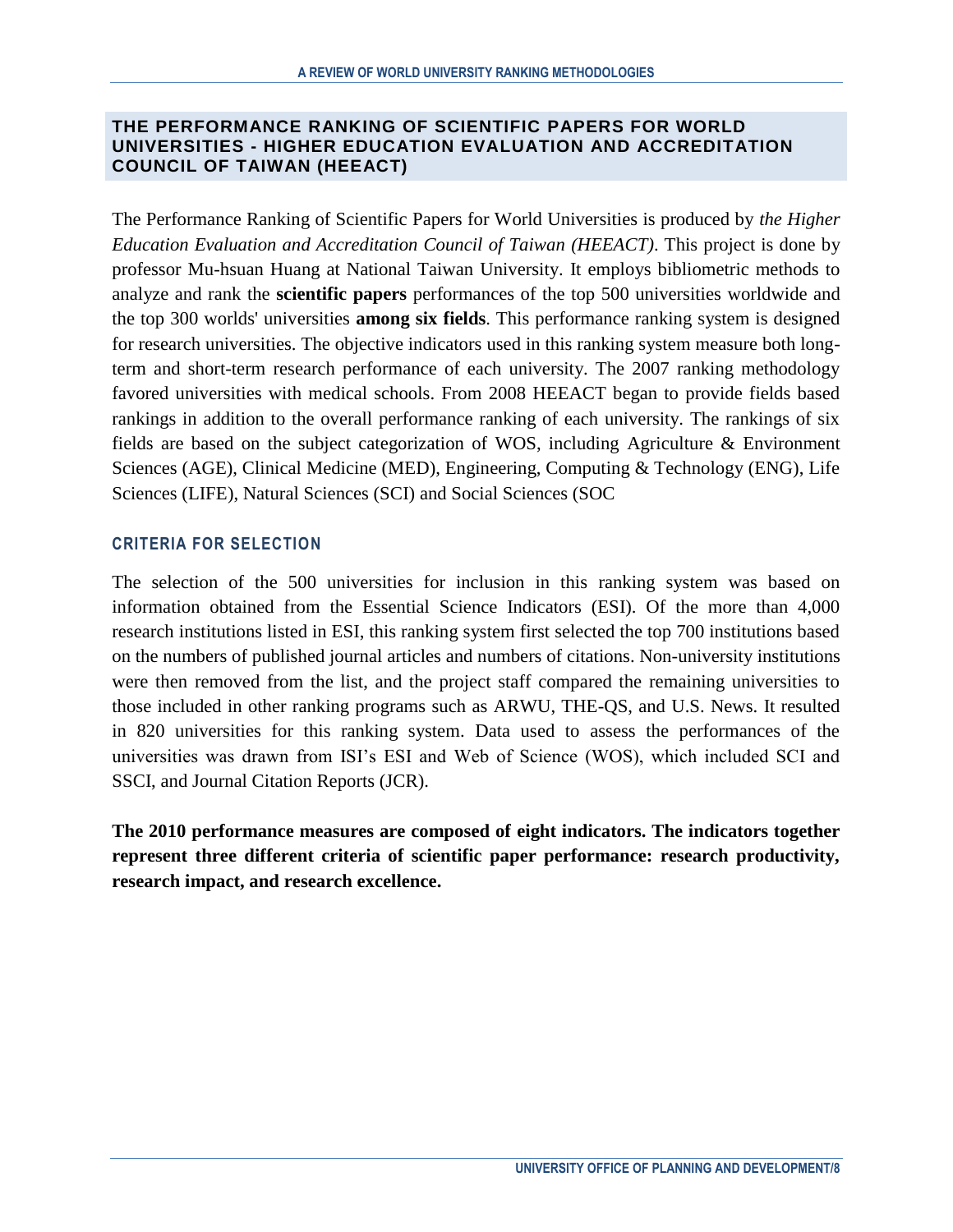| <b>Criteria</b> | <b>Performance Indicators</b>                                  |    |    |  |  |
|-----------------|----------------------------------------------------------------|----|----|--|--|
| <b>Research</b> | Number of articles of the last 11 years                        | 10 | 20 |  |  |
| productivity    | Number of articles of the current year                         | 10 |    |  |  |
| <b>Research</b> | Number of citations of the last 11 years                       | 10 | 30 |  |  |
| impact          | Number of citations of the last 2 years                        | 10 |    |  |  |
|                 | Average number of citations of the last 11 years               | 10 |    |  |  |
| <b>Research</b> | H-index of the last 2 years                                    | 20 | 50 |  |  |
| excellence      | Number of highly cited papers                                  | 15 |    |  |  |
|                 | Number of articles of the current year in high-impact journals | 15 |    |  |  |

<span id="page-13-1"></span>

| Table 5 - Summary of Criteria, Performance Indicators and Weights used for HEEACT World Rankings |  |  |  |  |
|--------------------------------------------------------------------------------------------------|--|--|--|--|
|                                                                                                  |  |  |  |  |

# <span id="page-13-0"></span>**COMPARISON OF METHODOLOGIES**

**It is very clear that all methodologies used by world ranking organisations are heavily weighted in favour of research indicators and international reputation. Research indicators include academic papers, citation impact, research income, research income from public sources or industry. Various methods are also employed to determine reputation.**

- ARWU Research Output and Impact (60%)
- $QS Research Impact (20\%)$ , Reputation Survey (40%)
- THS Research Output, Impact and Income (62.5%)
- WEBOMETRICS Research Output (30%)
- HEEACT Research Productivity, Impact and excellence (100%)

Each ranking agency has its own distinctive feature as follows:

- ARWU Prizes for Measuring Excellence
- QS Peer Review Surveys for Prestige Recognition
- THS Emphasis on Teaching, Research and Knowledge Transfer
- WEBOMETRICS Web Publication as Performance Indicator
- HEEACT Research Excellence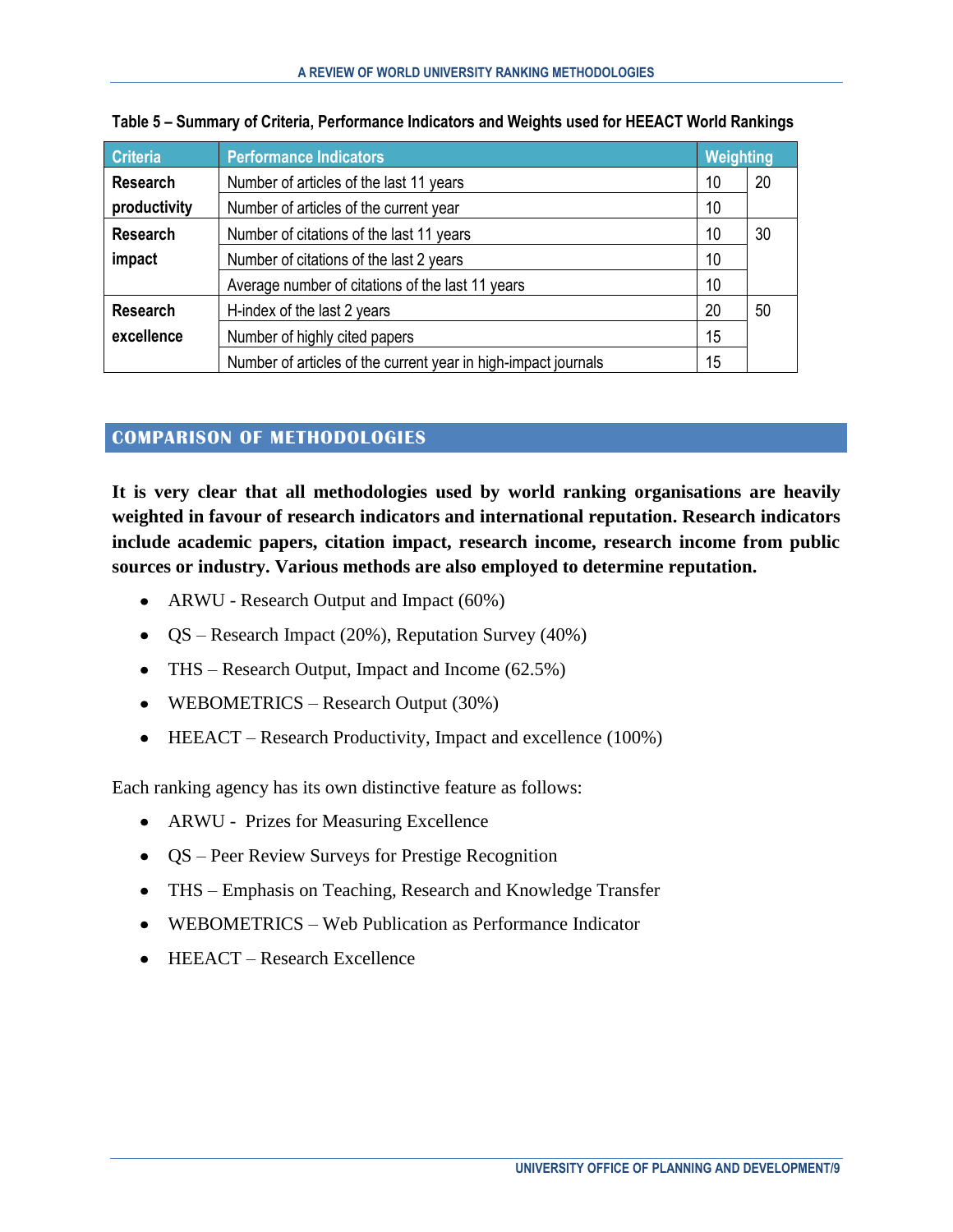<span id="page-14-0"></span>

| <b>CRITERIA</b>                                           | ARWU-Shanghai Jiao<br><b>Tong University, China</b>                                                                                                                                                 | <b>QS-Quacquarelli</b><br>Symonds, UK                                                                              | <b>THE-Times Higher Education, UK</b>                                                                                                                                                                                                                                                               | <b>WEBOMETRICS-CSIC,Spain</b>                                                                                             | <b>HEEACT-Higher Edu. Accred.</b><br><b>Council of Taiwan</b>                                                                                                                                                                                                                                                                                                                                                                                |
|-----------------------------------------------------------|-----------------------------------------------------------------------------------------------------------------------------------------------------------------------------------------------------|--------------------------------------------------------------------------------------------------------------------|-----------------------------------------------------------------------------------------------------------------------------------------------------------------------------------------------------------------------------------------------------------------------------------------------------|---------------------------------------------------------------------------------------------------------------------------|----------------------------------------------------------------------------------------------------------------------------------------------------------------------------------------------------------------------------------------------------------------------------------------------------------------------------------------------------------------------------------------------------------------------------------------------|
| <b>Teaching Quality</b><br>Learning<br>and<br>Environment | Alumni<br>Nobel<br>$\bullet$ .<br>Prizes/Field medals -<br>10%                                                                                                                                      | Faculty/Student Ratio -<br>$\blacksquare$<br>20%                                                                   | PhD awards per Academic $-6\%$<br>$\blacksquare$<br>Undergraduate admitted<br>$\blacksquare$<br>per<br>academic $-4.5%$<br>Income per academic - 2.25%<br>$\blacksquare$<br>PhD awards/Bachelor's Awards -<br>$\blacksquare$<br>2.25%                                                               |                                                                                                                           |                                                                                                                                                                                                                                                                                                                                                                                                                                              |
| Research Output,<br>Quality<br>and<br>Impact              | Nature and Science<br>Publications 20%<br>Science<br>citation<br>٠<br>Science<br>Index/Social<br>citation index - 20%<br>Highly<br>cited<br>in<br>21<br>researchers<br>categories -<br>broad<br>20% | citation count -<br>$\blacksquare$<br>Total<br>20%                                                                 | Research Income - 5.25%<br>$\blacksquare$<br>Papers per Academic/Research<br>$\blacksquare$<br>Staff-4.25%<br>Public Research Income/Total<br>×<br>Research income - .75%<br>Normalized Average Citations per<br>٠<br>paper - 32.5%<br>Research Income from Industry<br>л<br>per Acad. Staff - 2.5% | Google Scholar - 15%<br>$\blacksquare$<br>Rich files - Academic<br>$\blacksquare$<br>and Publication activities<br>$-15%$ | Number of articles of the last<br>$\blacksquare$<br>11 years $-10%$<br>Number of articles of the<br>current year-10%<br>Number of citations of the last<br>11 years-10%<br>Number of citations of the last<br>2 years 10%<br>Average number of citations of<br>the last 11 years<br>H-index of the last 2 years-<br>20%<br>Number of highly cited papers-<br>15%<br>Number of articles of the<br>current year in high-impact<br>journals-15% |
| Internationalizati<br>on                                  |                                                                                                                                                                                                     | $\%$<br>of<br>international<br>$\blacksquare$<br>students and faculty -<br>10%                                     | Ratio of international to Domestic<br>$\blacksquare$<br>staff $-3%$<br>$\blacksquare$<br>Ratio of international to Domestic<br>staff $-2%$                                                                                                                                                          |                                                                                                                           |                                                                                                                                                                                                                                                                                                                                                                                                                                              |
| Web<br>Impact/Visibility                                  |                                                                                                                                                                                                     |                                                                                                                    |                                                                                                                                                                                                                                                                                                     | in-links<br>External<br>to<br>$\blacksquare$<br>website $-50%$<br>Web pages $-20%$<br>٠                                   |                                                                                                                                                                                                                                                                                                                                                                                                                                              |
| <b>Prestige/Peer</b><br><b>Review</b>                     | Nobel<br>Faculty<br>$\blacksquare$<br>Prizes/Field medals -<br>20%                                                                                                                                  | $\blacksquare$<br>Academic<br>Reputation<br>Index - Survey - 40%<br>Employer/Recruiter<br>п<br>review Survey - 10% | $\blacksquare$<br>Reputational Survey - Teaching<br>$-15%$<br>Reputational Survey - Research<br>$-19.5%$                                                                                                                                                                                            |                                                                                                                           |                                                                                                                                                                                                                                                                                                                                                                                                                                              |

# **Table 6 – Comparison of Ranking Criteria/Indicators used in World University Rankings**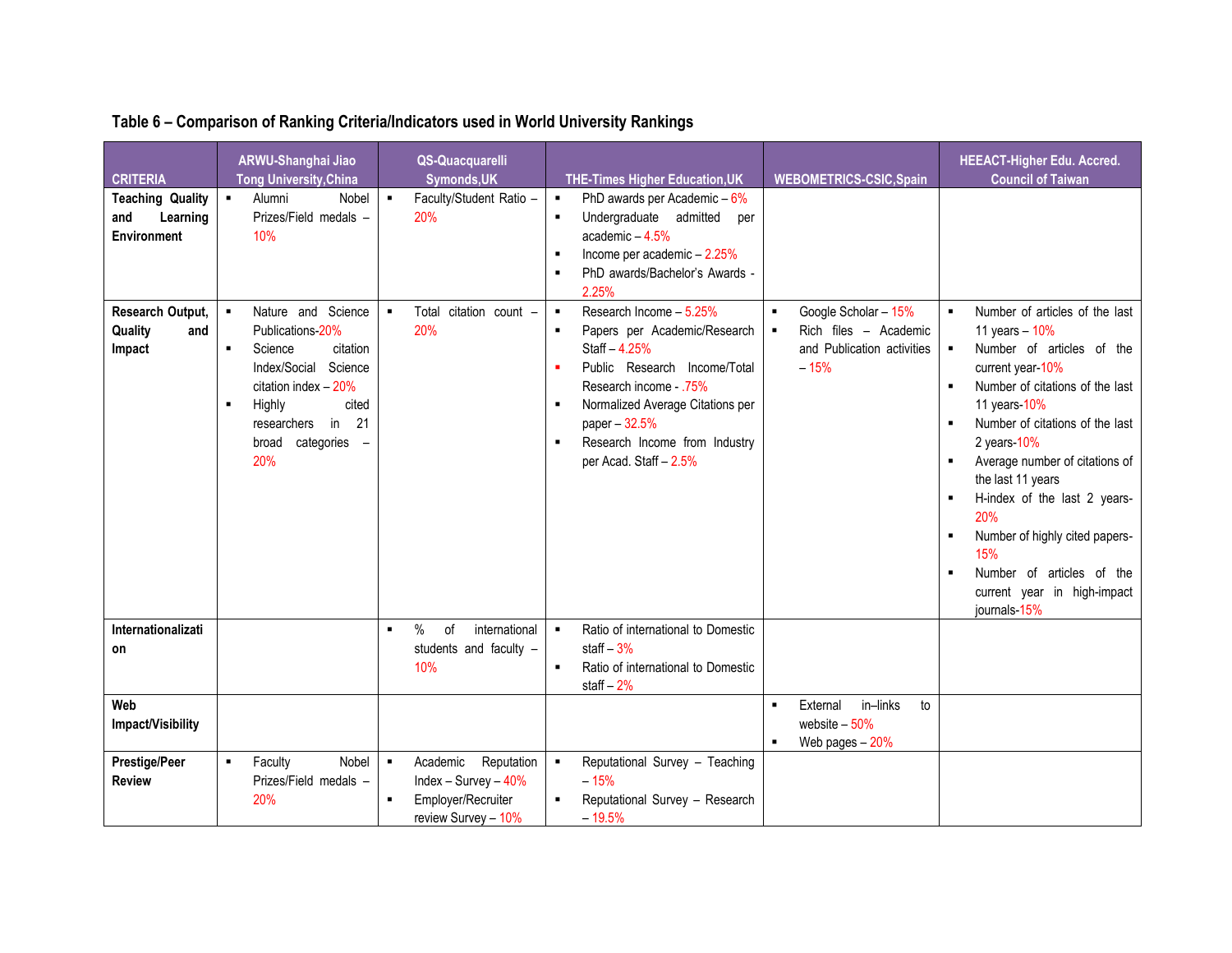### <span id="page-15-0"></span>**SOME CRITICISMS OF RANKING METHODOLOGIES**

QS— The QS World University Rankings by [Quacquarelli Symonds](http://en.wikipedia.org/wiki/Quacquarelli_Symonds)

- Peer review system is a subjective assessment criteria which depends on past performance and could lead to bias depending on the origin of respondents
- Lack of information on what questions were asked in reputation surveys
- Bibliometric indicators are biased towards Science and downplay the weights of Social Sciences and Humanities
- Student/Faculty ratio is a crude measure of teaching quality especially if it is the only criterion used

ARWU—the rankings of the Shanghai Jiao Tong University

- In terms of highly cited researchers in 21 disciplines, only 2 belong to Social Sciences.
- Number of papers published by staff covers only hard sciences
- It is in some respects essentially historical, recording past achievements such as Nobel awards and the Fields prizes for mathematics awarded decades ago rather than current activities.
- It lists only 500 universities and therefore tells us nothing about the thousands of other universities except that they did not make it into the top 500.

The Webometrics World University Ranking

- Universities of high academic quality may be ranked lower than expected if they have a restrained web publication policy
- It has a traditional linguistic bias as more than half of the internet users are Englishspeaking people.
- It has a new disciplinary bias since technology gets more coverage in the web-world as compared to biomedical and some other disciplines.
- Measures quantity without sufficient qualitative checks and balances

THE – Time Higher Education World University Ranking

- Selection of universities is limited based on Thomson Reuters' citations data, and on the basis of the preliminary results of the reputation survey.
- Reputational survey is subjective in nature and could lead to biased responses depending on the origin of respondents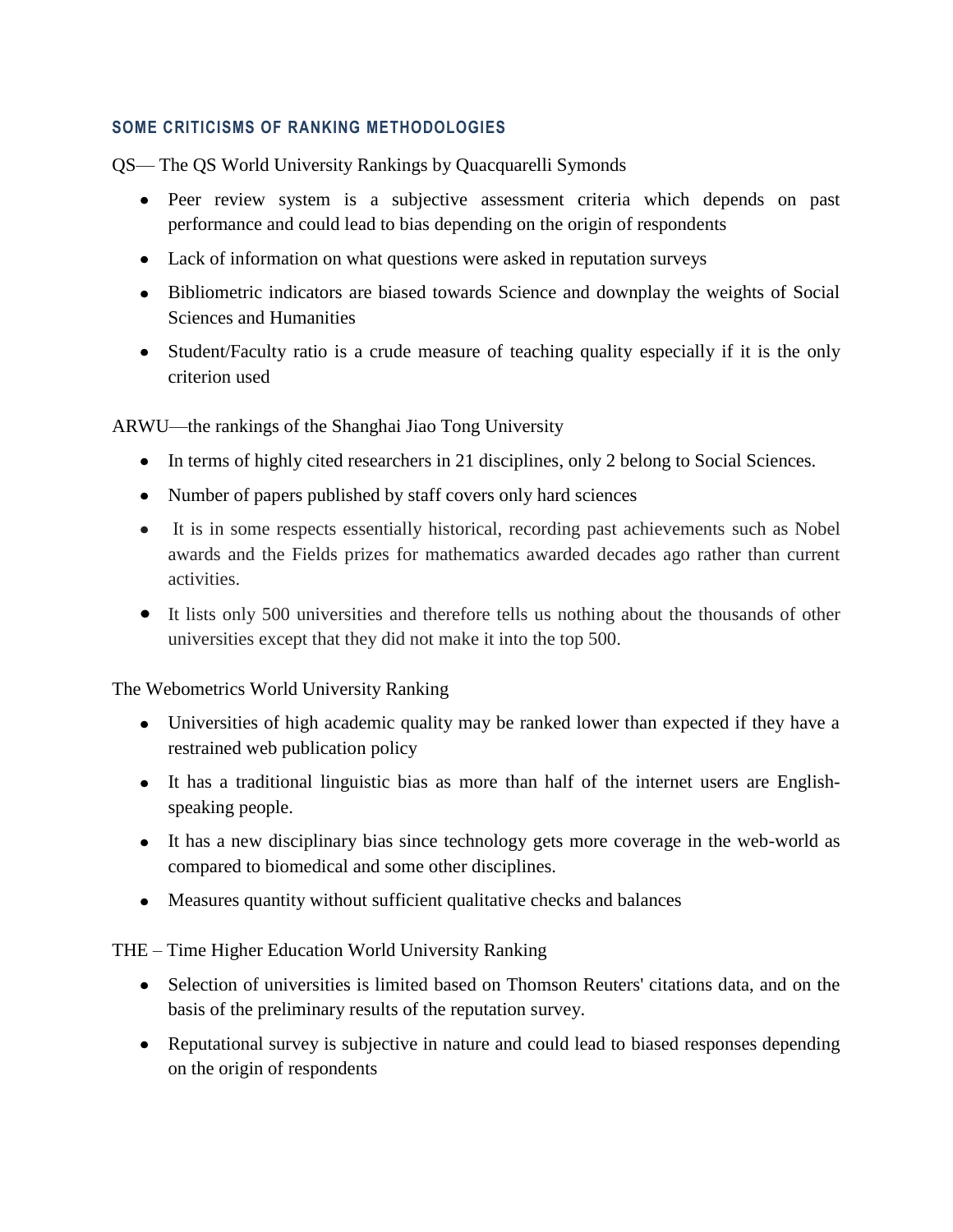#### <span id="page-16-0"></span>**COMPARISON – ACTUAL RANKINGS 2010**

**Table 7** below shows that most universities ranked in the top 20 and recognized as world-class originate from a very small number of countries, mostly Western. The University of Tokyo, ETH Zurich (Swiss Federal Institute of Technology), Australian National University, University of Toronto and Mc Gill University are the only non-U.S-U.K. universities among the top 20 in all the rankings.

**These world-class universities are recognized for their superior outputs. They produce well-qualified graduates who are in high demand on the labor market; they conduct leading-edge research published in top scientific journals; and in the case of science-andtechnology–oriented institutions, they contribute to technical innovations through patents and licenses.**

|                | <b>WEBOMETRICS</b>                                | <b>ARWU</b>                                       | QS                                                | <b>THE</b>                                                             | <b>HEEACT</b>                                      |
|----------------|---------------------------------------------------|---------------------------------------------------|---------------------------------------------------|------------------------------------------------------------------------|----------------------------------------------------|
|                | <b>Harvard University</b>                         | of<br>University<br>Cambridge                     | <b>Harvard University</b>                         | <b>Harvard University United</b><br><b>States</b>                      | <b>Harvard University</b>                          |
| $\overline{2}$ | Massachusetts Institute of<br>Technology          | <b>Harvard University</b>                         | University<br>of<br>California, Berkeley          | California<br>Institute<br>of<br>Technology<br>United<br><b>States</b> | <b>Stanford University</b>                         |
| 3              | <b>Stanford University</b>                        | <b>Yale University</b>                            | <b>Stanford University</b>                        | Massachusetts<br>Institute<br>of Technology<br>United<br><b>States</b> | Johns<br>Hopkins<br><b>University</b>              |
| 4              | California<br>University<br>of<br><b>Berkeley</b> | <b>UCL</b><br>(University<br>College London)      | Massachusetts<br>Institute of Technology<br>(MIT) | Stanford<br>University<br><b>United States</b>                         | University<br>of<br>Washington - Seattle           |
| 5              | <b>Cornell University</b>                         | Massachusetts<br>Institute of Technology<br>(MIT) | University<br>of<br>Cambridge                     | Princeton<br>University<br><b>United States</b>                        | University of California -<br>Los Angeles          |
| $6\phantom{a}$ | University of Michigan                            | University of Oxford                              | California Institute of<br>Technology             | University of Cambridge<br>United Kingdom                              | University of California -<br>Berkeley             |
| $\overline{7}$ | University of Minnesota                           | Imperial<br>College<br>London                     | <b>Princeton University</b>                       | University<br>of<br>Oxford<br>United Kingdom                           | <b>Massachusetts</b><br>Institute<br>of Technology |
| 8              | University of Washington                          | University of Chicago                             | Columbia University                               | University of California<br><b>Berkeley United States</b>              | University of Michigan -<br>Ann Arbor              |
| $\overline{9}$ | University<br>of Wisconsin<br>Madison             | California Institute of<br>Technology (Caltech)   | University of Chicago                             | Imperial College London<br><b>United Kingdom</b>                       | University of Toronto                              |
| 10             | University of Texas Austin                        | Princeton University                              | University of Oxford                              | Yale University<br>United<br><b>States</b>                             | University of Oxford                               |
| 11             | University of Pennsylvania                        | <b>Columbia University</b>                        | <b>Yale University</b>                            | University of California<br>Angeles<br>United<br>Los<br><b>States</b>  | <b>University</b><br>of<br>Pennsylvania            |
| 12             | Pennsylvania<br><b>State</b><br>University        | University<br>of<br>Pennsylvania (UPenn)          | <b>Cornell University</b>                         | University<br>of<br>Chicago<br><b>United States</b>                    | University of California -<br>San Diego            |

#### <span id="page-16-1"></span>**Table 7 – Comparison of Actual World Rankings – Top 20 for 2010**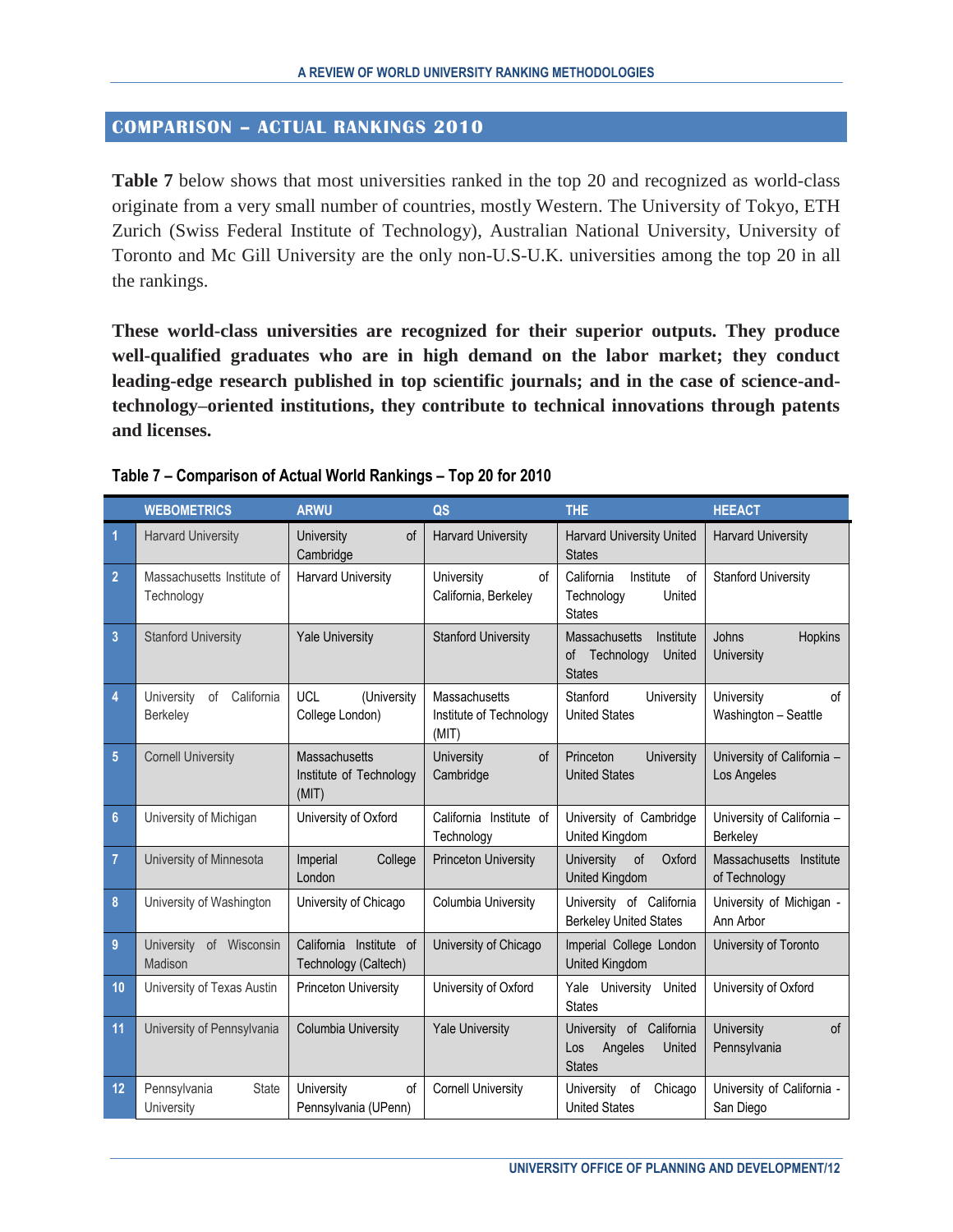|    | <b>WEBOMETRICS</b>                                             | <b>ARWU</b>                                                                 | QS                                                         | <b>THE</b>                                                        | <b>HEEACT</b>                                                |
|----|----------------------------------------------------------------|-----------------------------------------------------------------------------|------------------------------------------------------------|-------------------------------------------------------------------|--------------------------------------------------------------|
| 13 | Columbia University New<br>York                                | <b>Stanford University</b>                                                  | of<br>University<br>California,<br>Los<br>Angeles          | Johns Hopkins University<br><b>United States</b>                  | Columbia University                                          |
| 14 | Mellon<br>Carnegie<br>University                               | Duke University                                                             | University<br>of<br>California, San Diego                  | Cornell University United<br><b>States</b>                        | The University of Tokyo                                      |
| 15 | <b>University</b><br>of<br><b>Illinois</b><br>Urbana Champaign | University of Michigan                                                      | University<br>of<br>Pennsylvania                           | Swiss Federal Institute of<br>Technology<br>Zurich<br>Switzerland | University of California -<br>San Francisco                  |
| 16 | California<br>University<br>οf<br>Los Angeles                  | <b>Cornell University</b>                                                   | University<br>οf<br>Washington                             | University<br>Michigan<br>of<br><b>United States</b>              | University of Cambridge                                      |
| 17 | <b>Texas A&amp;M University</b>                                | Johns<br><b>Hopkins</b><br>University                                       | University<br>of<br>Wisconsin - Madison                    | University<br>Toronto<br><b>of</b><br>Canada                      | University of<br>London -<br>University<br>College<br>London |
| 18 | University of Maryland                                         | (Swiss<br><b>ETH</b><br>Zurich<br>Institute<br>of<br>Federal<br>Technology) | Johns<br>Hopkins<br>The<br>University                      | Columbia<br>University<br><b>United States</b>                    | <b>Yale University</b>                                       |
| 19 | <b>Purdue University</b>                                       | <b>McGill University</b>                                                    | <b>of</b><br>University<br>California.<br>San<br>Francisco | University<br>of<br>Pennsylvania<br>United<br><b>States</b>       | <b>Duke University</b>                                       |
| 20 | University<br>of<br>North<br>Carolina Chapel Hill              | Australian<br>National<br>University (ANU)                                  | The<br>University<br>οf<br>Tokyo                           | Carnegie<br>Mellon<br>University                                  | University of Wisconsin<br>- Madison                         |

# <span id="page-17-0"></span>**WHERE DOES UWI CURRENTLY RANK?**

**A check through the list of ranked Universities of all five organizations for 2010 shows that University of the West Indies is ranked ONLY by Webometric which placed it 862 out of 12,000 universities worldwide ranked by** *Webometrics* **and is placed at 33 in the Latin American Region and at 7 in the Central America and Caribbean sub-region. That put UWI in the top 7% if 12,000 world ranked universities and we are respectably ranked among universities from Mexico to Argentina.**

**UWI is not placed in the top 500 of** *ARWU***, top 500 of** *QS***, Top 200 of** *THE* **or top 500 of**  *HEEACT* **rankings however.** 

**The most recent rankings of Webometrics (January 2011) ranks UWI at 705 out of 12,000 universities worldwide (top 6%), 31 in the Latin American region and 6 in the Central America and Caribbean sub-region. In the Caribbean UWI ranks number 2 behind the University of Puerto Rico. Clearly, there is increasing recognition for the value and work of UWI in the world. However rankings can be deceptive, criteria can change and UWI needs to be sanguine about those things which are fundamental to its own unique success model which needs to be carefully thought through and clarified. At the same time UWI cannot**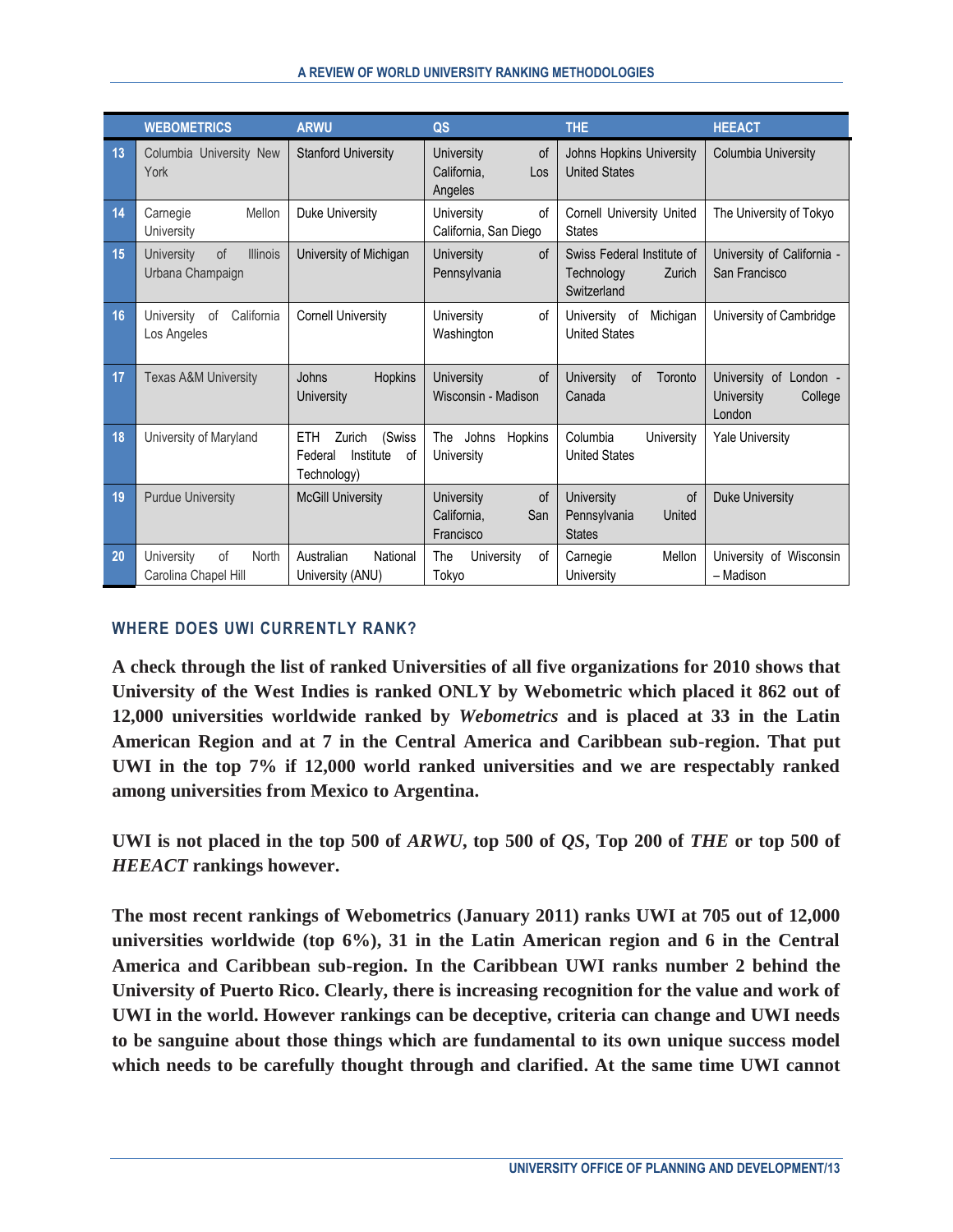**divorce itself from world standards and standard expectations of the world which signify excellence nor from reasonable criteria on which other universities are assessed.**

#### <span id="page-18-0"></span>**WHAT ARE THE KEY ATTRIBUTES OF WORLD CLASS UNIVERSITIES**

In a recent World Bank report entitled *'The Challenge of Establishing World-Class Universities - Jamil Salmi- The International Bank for Reconstruction and Development / The World Bank(2009)*' the following were identified as key attributes of World Class Universities:

#### **Key Attributes of World Class Universities**

- Has an international reputation for its research;
- Has an international reputation for its teaching;
- Has a number of research stars and world leaders in their fields;
- Is recognized not only by other world-class universities (for example,U.S. Ivy League) but also outside the world of higher education;
- Has a number of world-class departments (that is, not necessarily all);
- Identifies and builds on its research strengths and has a distinctive reputation and focus (that is, its "lead" subjects);
- Generates innovative ideas and produces basic and applied research in abundance;
- Produces groundbreaking research output recognized by peers and prizes (for example, Nobel Prize winners);
- Attracts the most able students and produces the best graduates
- Can attract and retain the best staff;
- Can recruit staff and students from an international market:
- Attracts a high proportion of postgraduate students, both taught and research;
- Attracts a high proportion of students from overseas;
- Operates within a global market and is international in many activities(for example, research links, student and staff exchanges, and throughput of visitors of international standing);
- Has a very sound financial base;
- Receives large endowment capital and income;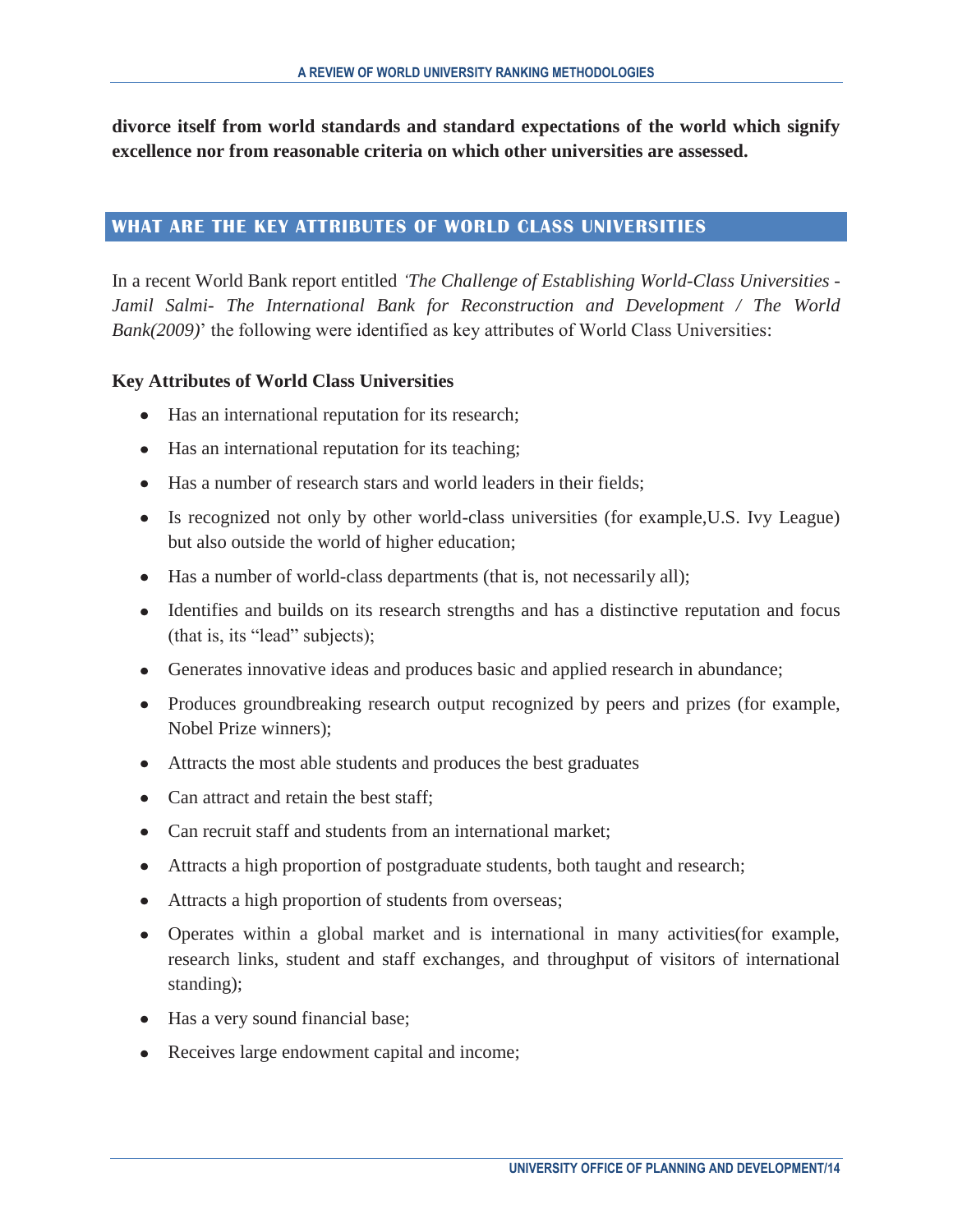- Has diversified sources of income (for example, government, private companies sector, research income, and overseas student fees);
- Provides a high-quality and supportive research and educational environment for both its staff and its students (for example, high-quality buildings and facilities/high-quality campus);
- Has a first-class management team with strategic vision and implementation plans;
- Produces graduates who end up in positions of influence and/or power(that is, movers and shakers such as prime ministers and presidents);
- Often has a long history of superior achievement (for example, the Universities of Oxford and Cambridge in the United Kingdom and Harvard University in the United States);
- Makes a big contribution to society and our times;
- Continually benchmarks with top universities and departments worldwide; and
- Has the confidence to set its own agenda. *Source: Alden and Lin 2004.*

**It is evidently clear that there is a close alignment between the criteria and performance indicators outlined by the five rankings organizations and the key attributes of world class universities or critical success factors outlined above.**

#### <span id="page-19-0"></span>**IMPROVING UWI RANKINGS: CRITICAL AREAS OF FOCUS**

**In order to improve its position in the world rankings, UWI must improve its output and quality of research to higher levels of international recognition. It must continue to strive vigorously to enhance its teaching quality and learning environment to produce high quality graduates capable of winning international recognition and develop world class departments in niche areas. Significantly advancing teaching quality and research excellence as well as deepening of the internationalization process would greatly enhance the international recognition and prestige. All of the above cannot be done without significantly higher levels of funding for research and innovation and it is imperative that UWI diversify and expand its funding base.**

# **The following are the broad areas identified by the ranking agencies that UWI must focus on to improve its international rankings:**

1. **Research Output, Relevance and Excellence** - UWI must become internationally recognized as the centre of excellence in research for issues relating mainly, but not confined to, the Caribbean and other small developing countries and small island states. Such research must impact on policy formulation, economic development, solutions to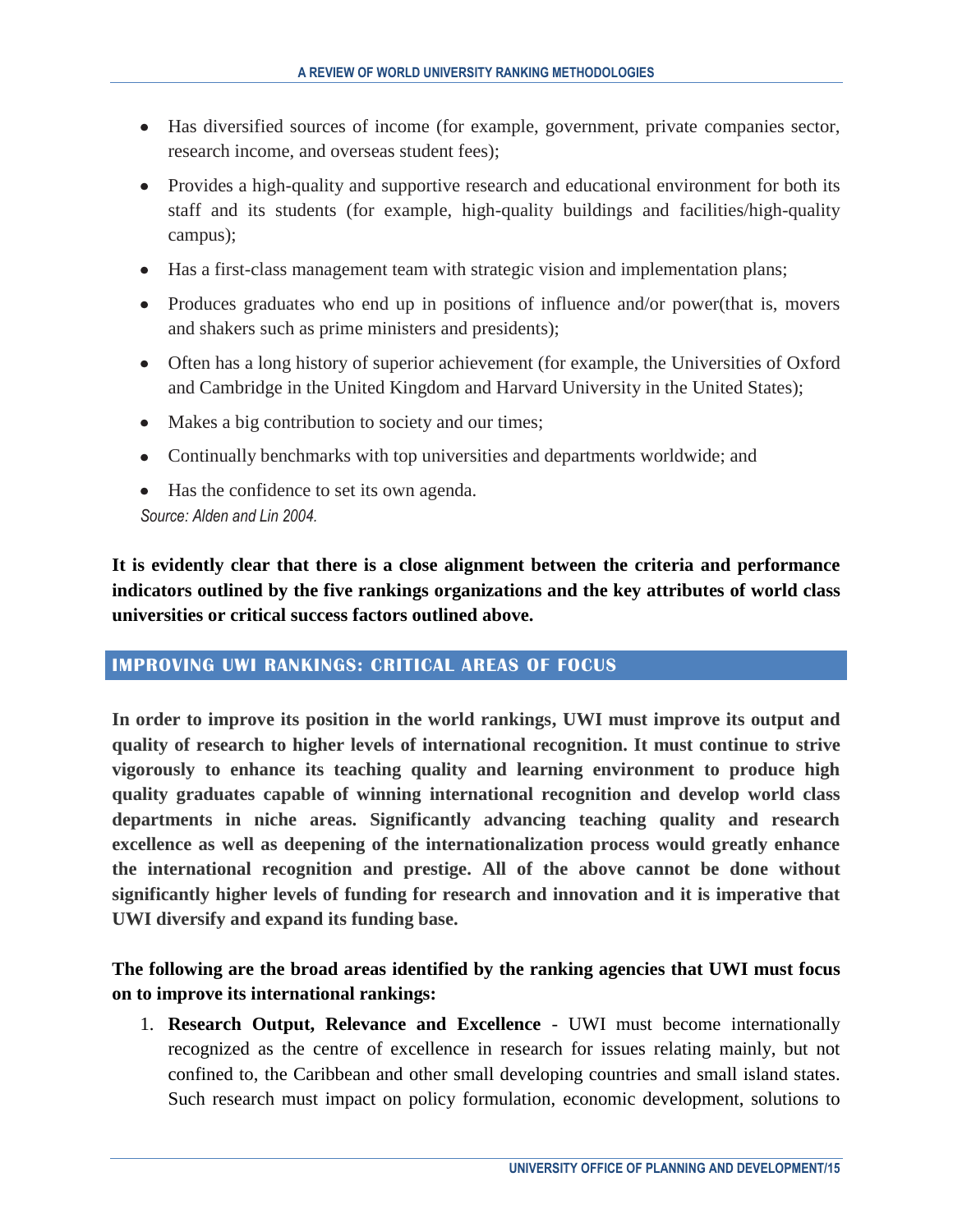problems and challenges and must probe the future to ask difficult questions and formulate the next generation of important questions to stimulate cutting edge research.

- $\triangleright$  Research capacity must be expanded and deepened with an intensification of focus on selected areas and involving international collaboration in a handful of strategically chosen areas
- $\triangleright$  Research and publication productivity of Faculty/Centres and Institutes by facilitating interdisciplinary and collaborative scholarship must be improved (increase publications in internationally recognized journals that are included in the ranking's assessment.)
- $\triangleright$  Focus on relevant research of high quality by establishing sustainable clusters especially in the Sciences and in Social Sciences. The impact of the output of publications in terms of citations is important.
- $\triangleright$  Foster an innovative culture and reward excellence in research and innovation within the University system.
- $\triangleright$  Significantly increase research funding from non government sources, local, regional and international by sustained, proactive strategies.
- $\triangleright$  Effect a full scale transformation of graduate studies through strategic management initiatives, strengthening supervision linked to the strategic building, rebuilding and transformation of research clusters and establishing an effective monitoring system to ensure sustained quality and effective throughput rates.
- 2. **Teaching Quality** Produce high quality graduates for an innovation-driven economy and the global knowledge society capable of entrepreneurial intervention and new business creation and of making an early impact on industry and society
	- $\triangleright$  Institute mechanisms, infrastructure, systems and pathways to strengthen critical and creative thinking skills, entrepreneurship and innovation, non classroom exposure and experience, internships and externships
- 3. **Internationalization -** One way of accelerating the transformation into a world-class university is to use internationalization strategies effectively Also the international reputation of universities can be enhanced through their international connections. The following are key strategies to be implemented:
	- $\triangleright$  An increase of quality foreign students can be instrumental in upgrading the academic level of the student population and enriching the quality of the learning experience through the multicultural dimension. This is especially true in the case of graduate students.
	- $\triangleright$  UWI needs to be able to offer incentives, including flexible remuneration and employment conditions, to recruit top academics from other countries with clear mandates for achievement. These talented individuals can help upgrade existing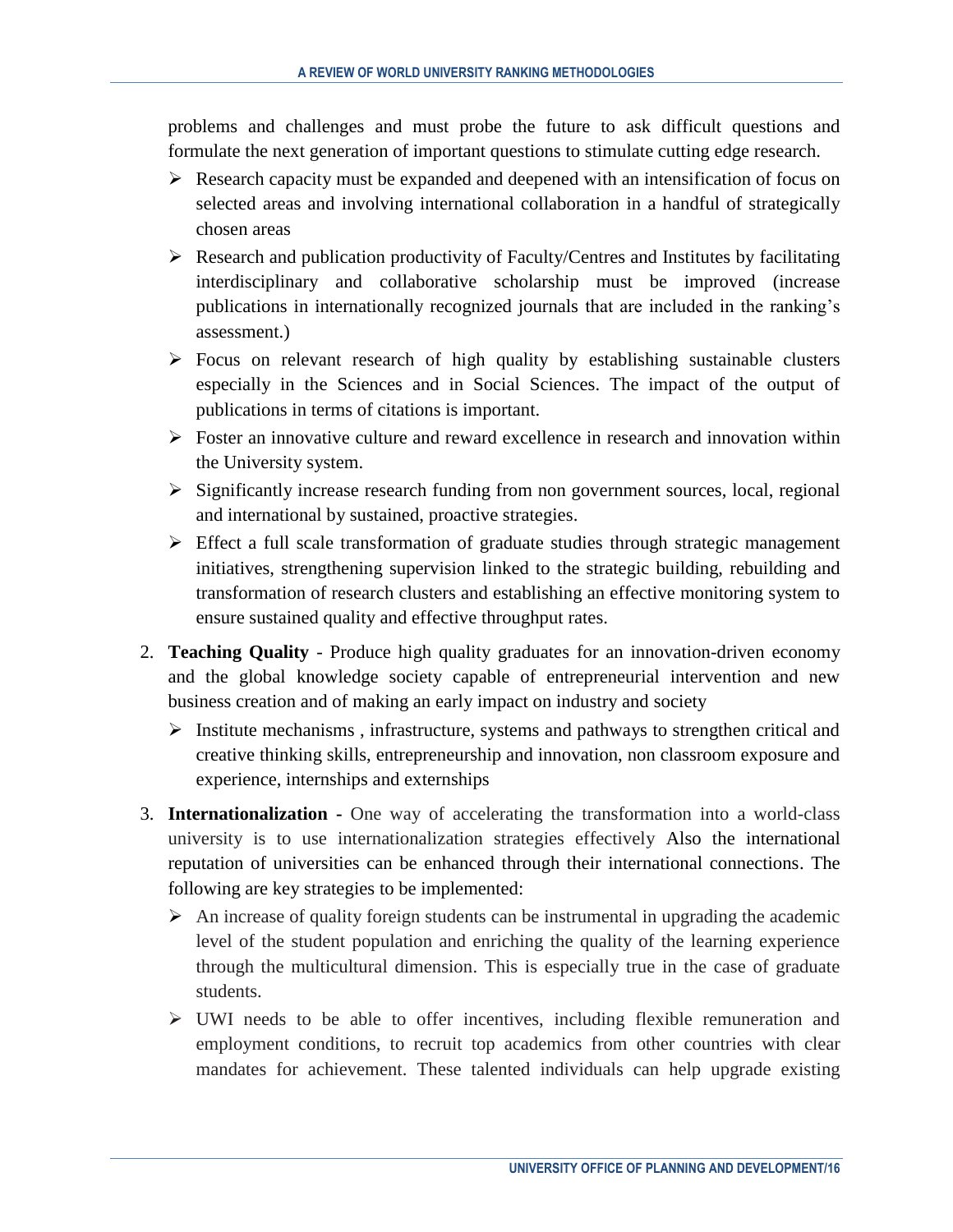departments or establish graduate programs and research centers in new areas of competitive advantage

- $\triangleright$  Attracting leading scholars from the Diaspora is another internationalization strategy which can be used effectively
- $\triangleright$  The entire approach to recruitment linked to upgrade of quality, a carefully thought through and realigned research agenda and building an international reputation needs to be transformed.
- $\triangleright$  Expand international collaboration and partnerships as follows:
	- Research collaboration with world class universities in specific areas that can help us to strengthen competence, build capacity increase impact, and strengthen a collaborative network
	- Collaboration in research supervision across UWI and with other institutions with supportive infrastructure
	- Collaboration in teaching programmes within UWI and with international institutions through Open Campus
	- Visiting scholar programmes made to be sustainable in vital areas that support wider strategy
	- Student exchange programme linked to UWI strategic objectives
	- Shared professional development of staff to build capacity
	- Benchmarking collaboration sharing of information
	- Better and more effective use of technology and using the Open Campus in a more strategic way to cut costs, build synergies and improve reach
- 4. **International Branding** Improve UWI's visibility, presence and image both regionally and internationally by developing effective Marketing and Branding strategies that are linked to UWI's strategic objectives and rooted in the substance of UWI's strengths and forward thinking initiatives
	- $\triangleright$  Expand and improve website to project UWI effectively in terms of the breadth and richness of the various dimensions. Research gains need to be highlighted in a strategic and effectively communicated manner. Teaching and learning highlights need to be emphasized. Planning and development needs to be more accessible rather than hidden as it is now.
	- $\triangleright$  Target printed PR instruments more strategically so that there is effective reach to carefully targeted audiences
- 5. **Funding** Create a sound financial base by diversifying sources of income funding and by setting annual targets over a designated period for fundraising by key individuals and units and establish a framework for predictable government funding.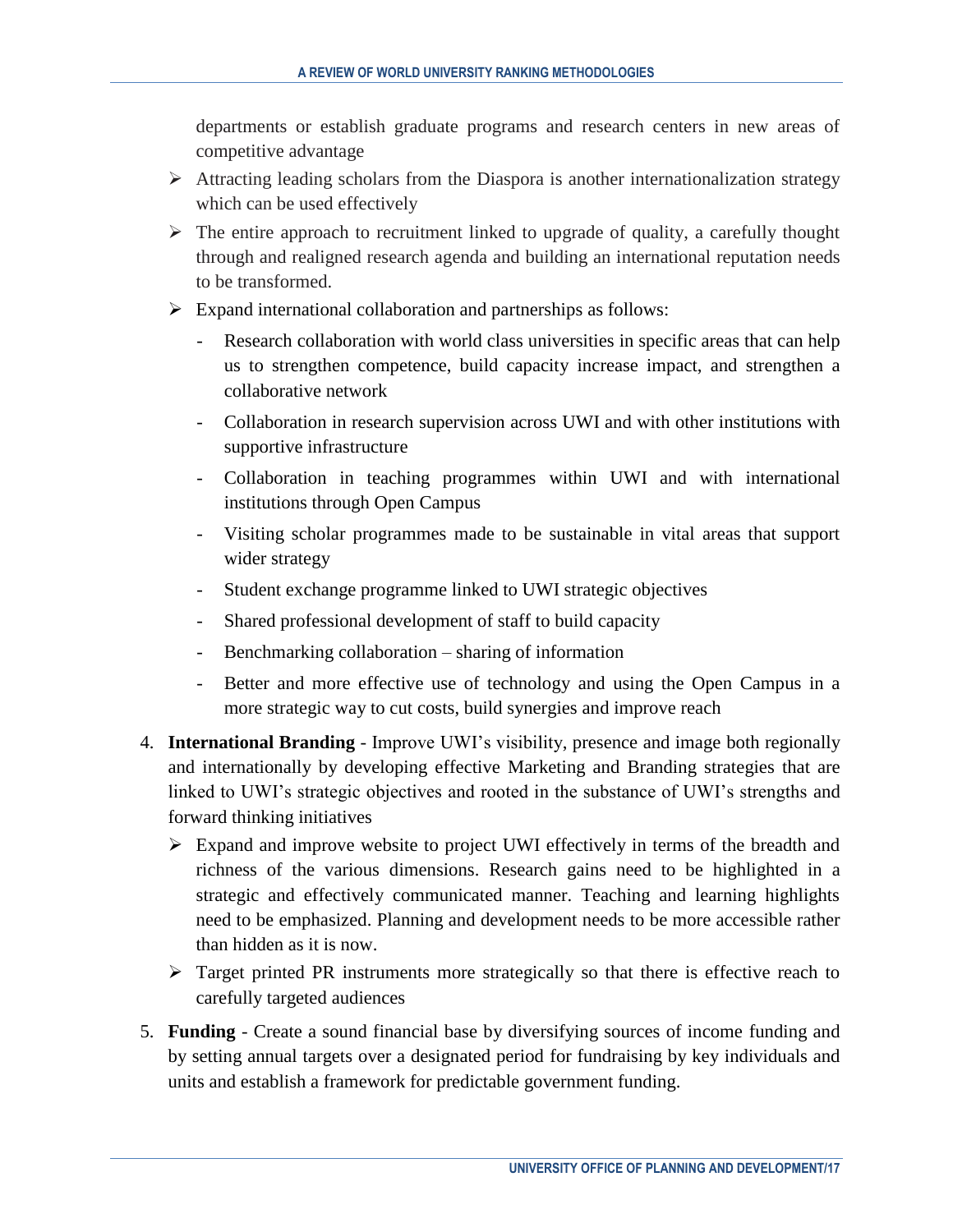- $\triangleright$  Link resource allocation with UWI to designated areas of achievement. Support performance and achievement and create a meritocracy. Depoliticize the appointment, assessment and promotion process.
- Distinguish between cost centres and profit centres, service centres and entrepreneurial centres and reward income generating behavior, performance and creativity in a recognition of both individual and unit performance.
- 6. **Benchmarking** Establish a benchmarking system that would include peer institutions and top universities worldwide
	- $\triangleright$  Monitoring systems and outcome indicators must be put in place to measure success
	- $\triangleright$  Create a comprehensive database of UWI research publications in internationally recognized journals which can be easily accessed in one place
	- $\triangleright$  Create comprehensive database of citations of UWI scholars
	- $\triangleright$  Benchmark and share data with peer institutions and other top universities
	- $\triangleright$  Subscribe to publications that provide data on Research publications in internationally recognized journals, citations by subject area, papers, authors, universities and countries.

#### <span id="page-22-0"></span>**AN ASSESSMENT OF THE ALIGNMENT OF THE IMPERATIVES AND AIMS OF STRATEGIC PLAN 2007-12 WITH MANDATED RANKING CRITERIA OF VARIOUS RANKING AGENCIES**

**Table 8** below illustrates the alignment of UWI's strategic aims and objectives as outlined in the Strategic Plan with the critical success indicators for rankings. It is clearly shown that broadly defined there is a large measure of strategic alignment between ranking criteria and indicators of ranking organizations and the stated aims and strategies outlined in UWI's Strategic Plan.

However, UWI has just completed its mid-term review and what is clear is that there are significant gaps between the stated goals of the plan and actual implementation and progress. Arising out of this retreat a number of action items under the various themes were identified for urgent implementation, many of which are aligned to priority areas of focus determined during the mid-term review.

**It is now abundantly clear that UWI must now concentrate on solutions and move forward with coherence and synergy to effect the critical transformative changes required. The talk at UWI must not be significantly ahead of what UWI actually does, or put another way, what UWI does should be aligned with and should keep pace with what UWI says that it wants to do and will do.**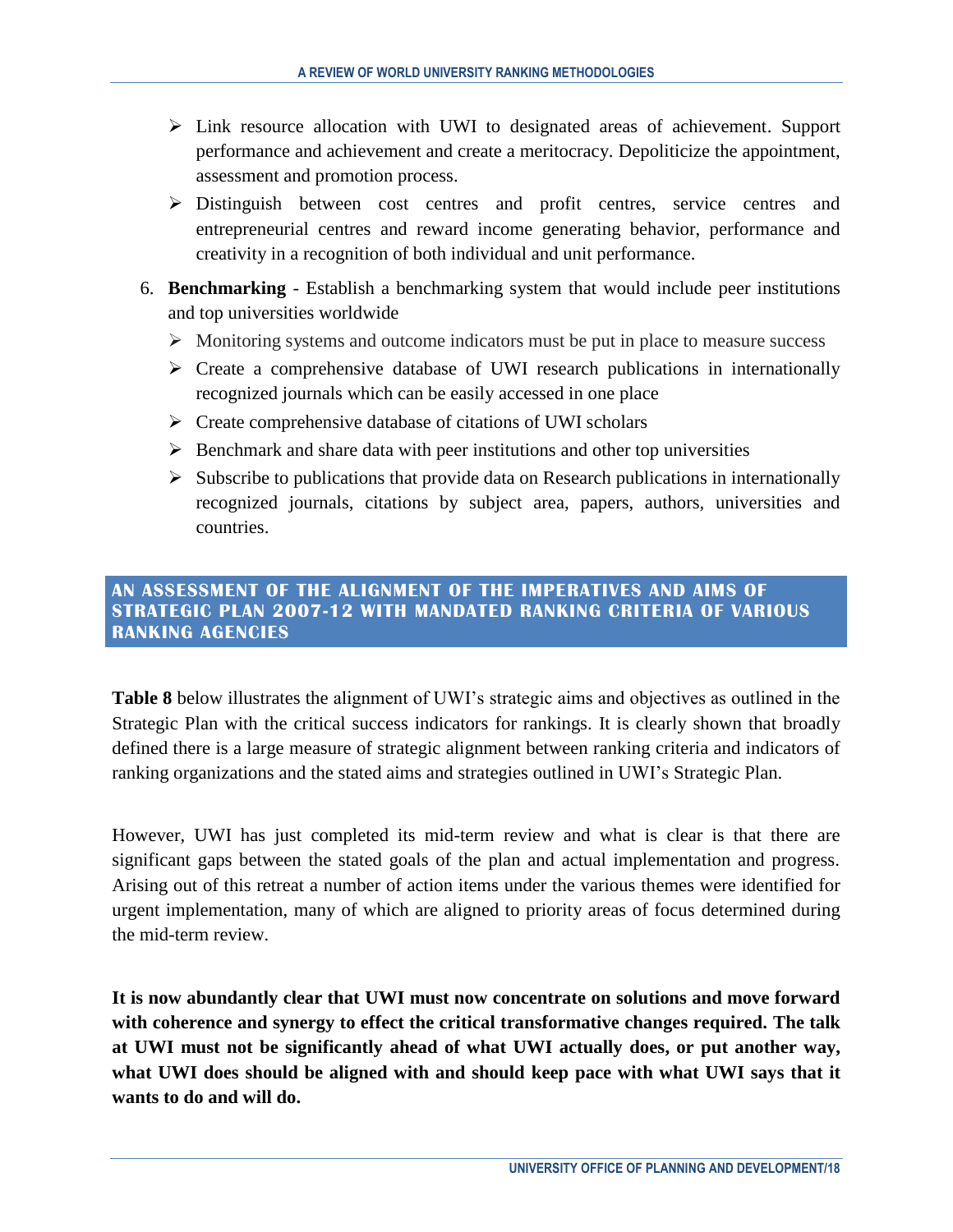# **Table 8 – Alignment of Ranking Criteria to Aims of Strategic Plan 2007-12**

<span id="page-23-0"></span>

| <b>Ranking Criteria</b>                   | <b>Performance Indicators</b>                                                                                                                                                                                                                                                                                                                                                                                                | <b>Alignment to Strategic</b><br>Plan 2007-12 - Aims                                                                                                                                       | <b>Alignment to Strategic Plan</b><br>2007-12 - Examples of Strategies<br>outlined in Plan                                                                                                                                                                                                                                                                                                                                                                                                 | Alignment of Action Items arising out of<br><b>Strategic Plan Mid-Term Review</b>                                                                                                                                                                                                                                                                                                                                                                                                                                                                                                                                                                                                                                                                                                                                                                                                                                                                                                                                                                                                                                                                                                                                                                                                                                                                          |
|-------------------------------------------|------------------------------------------------------------------------------------------------------------------------------------------------------------------------------------------------------------------------------------------------------------------------------------------------------------------------------------------------------------------------------------------------------------------------------|--------------------------------------------------------------------------------------------------------------------------------------------------------------------------------------------|--------------------------------------------------------------------------------------------------------------------------------------------------------------------------------------------------------------------------------------------------------------------------------------------------------------------------------------------------------------------------------------------------------------------------------------------------------------------------------------------|------------------------------------------------------------------------------------------------------------------------------------------------------------------------------------------------------------------------------------------------------------------------------------------------------------------------------------------------------------------------------------------------------------------------------------------------------------------------------------------------------------------------------------------------------------------------------------------------------------------------------------------------------------------------------------------------------------------------------------------------------------------------------------------------------------------------------------------------------------------------------------------------------------------------------------------------------------------------------------------------------------------------------------------------------------------------------------------------------------------------------------------------------------------------------------------------------------------------------------------------------------------------------------------------------------------------------------------------------------|
| Output of High<br><b>Quality Research</b> | published<br>$\bullet$<br>Papers<br>in<br>Nature<br>and<br>Science(ARWU)<br>Papers per Academic and<br>$\bullet$<br>Research Staff(THE)<br>Rich files - Academic and<br>$\bullet$<br>Publication<br>activities(Webometrics)<br>Google Scholar- papers<br>$\bullet$<br>and citations for each<br>academic<br>domain(Webometrics)<br>Number of articles of the<br>$\bullet$<br>current year in high-impact<br>journals(HEEACT) | Strategic<br>Under<br>Aim<br>'Research and Innovation'<br>and 'Graduate Studies' a<br>number<br>of<br>Strategies<br>is intended to<br>outlined<br>impact on research output<br>and quality | Build research capacity and<br>$\bullet$<br>create environment for the<br>growth of research activity<br>Strengthen<br>and<br>expand<br>relevant<br>$\sigma$ f<br>research<br>international quality<br>Foster an innovation and<br>$\bullet$<br>enterprise culture<br>academic<br>Strengthen<br>$\bullet$<br>supervision<br>and<br>overall<br>programme quality in research<br>training at the MPhil and PhD<br>levels.<br>Build and strengthen relevant<br>$\bullet$<br>research clusters | PVC Graduate Studies to work with Campus<br>Coordinators for Graduate Studies and Deans<br>to strengthen Cross Campus supervision of<br>graduate studies. Update reports to Board of<br>Graduate Studies and Research.<br>PVC Graduate Studies to initiate two week<br>$\bullet$<br>intervention with graduate students across the<br>system to change the culture of and approach<br>to the management of Graduate Students at<br>UWI.(PVC Graduate Studies in collaboration<br>with Campus Coordinators Graduate Studies)<br>PVC Graduate Studies to establish a<br>functioning progress tracker for all graduate<br>students and seek to facilitate a four (4) year<br>time frame for PhD completion. (Graduate<br>Studies to execute and deliver with support<br>from University CIO).<br>In order to effect a full scale transformation of<br>Graduate Studies at UWI PVC Graduate<br>Studies and PVC Research will work<br>constructively with Campus Coordinators and<br>Faculty<br>strengthen<br>Deans<br>to<br>and<br>institutionalize best practice in the following<br>areas:<br>Better and more effective management of<br>programmes through for example<br>clarifying and strengthening the role and<br>responsibilities of programme leaders<br>and ensuring that every graduate<br>programme has a leader(PVC Graduate<br>Studies to lead) |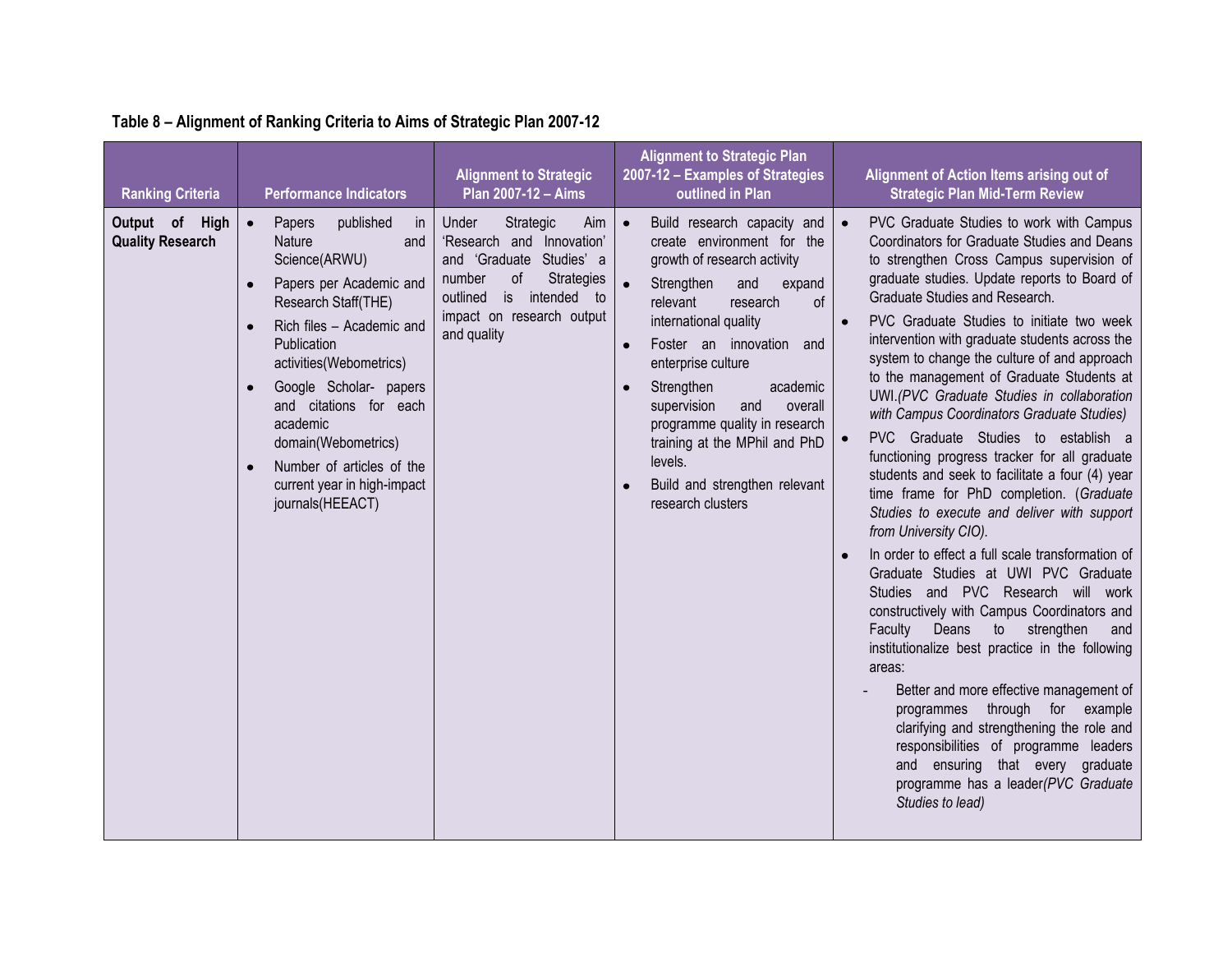| <b>Ranking Criteria</b> | <b>Performance Indicators</b> | <b>Alignment to Strategic</b><br>Plan 2007-12 - Aims | <b>Alignment to Strategic Plan</b><br>2007-12 - Examples of Strategies<br>outlined in Plan | Alignment of Action Items arising out of<br><b>Strategic Plan Mid-Term Review</b>                                                                                                                                                                                                                                                                                  |
|-------------------------|-------------------------------|------------------------------------------------------|--------------------------------------------------------------------------------------------|--------------------------------------------------------------------------------------------------------------------------------------------------------------------------------------------------------------------------------------------------------------------------------------------------------------------------------------------------------------------|
|                         |                               |                                                      |                                                                                            | Strengthening the supervision regime for<br>graduate students with an eye on<br>throughput rates and on<br>effective<br>strengthening collaborative approaches<br>through effective cross campus and<br>international supervision.                                                                                                                                 |
|                         |                               |                                                      |                                                                                            | Enhancing and deepening the research<br>skills of all graduate students.                                                                                                                                                                                                                                                                                           |
|                         |                               |                                                      |                                                                                            | Ensuring follow up action on Quality<br>Assurance<br><b>Reviews</b><br>and<br>recommendations.                                                                                                                                                                                                                                                                     |
|                         |                               |                                                      |                                                                                            | Embarking on an effective recruitment<br>drive for regional and international<br>research students.                                                                                                                                                                                                                                                                |
|                         |                               |                                                      |                                                                                            | PVC Research to work through a workable<br>regime to boost publications output of<br>Institutes and Centres, as well as individual<br>faculty members, by having departmental staff<br>assigned to Institutes and Centres for limited<br>periods in a structured way and with clear<br>expectations.(Plan to Board for Graduate<br>Studies and Research and F&GPC) |
|                         |                               |                                                      |                                                                                            | Strengthen capacity in grant writing and<br>provide research support training for Faculty<br>and Graduate Studies through Campus<br>Research support nodes. (PVC Research to<br>work with Library, Library to be guided by<br>Deans with effective support from IT Units and<br>University CIO)                                                                    |
|                         |                               |                                                      |                                                                                            | Four PVC's to determine the way forward to<br>improve rankings and international reputation<br>of UWI.(PVC Planning and Development to<br>coordinate).                                                                                                                                                                                                             |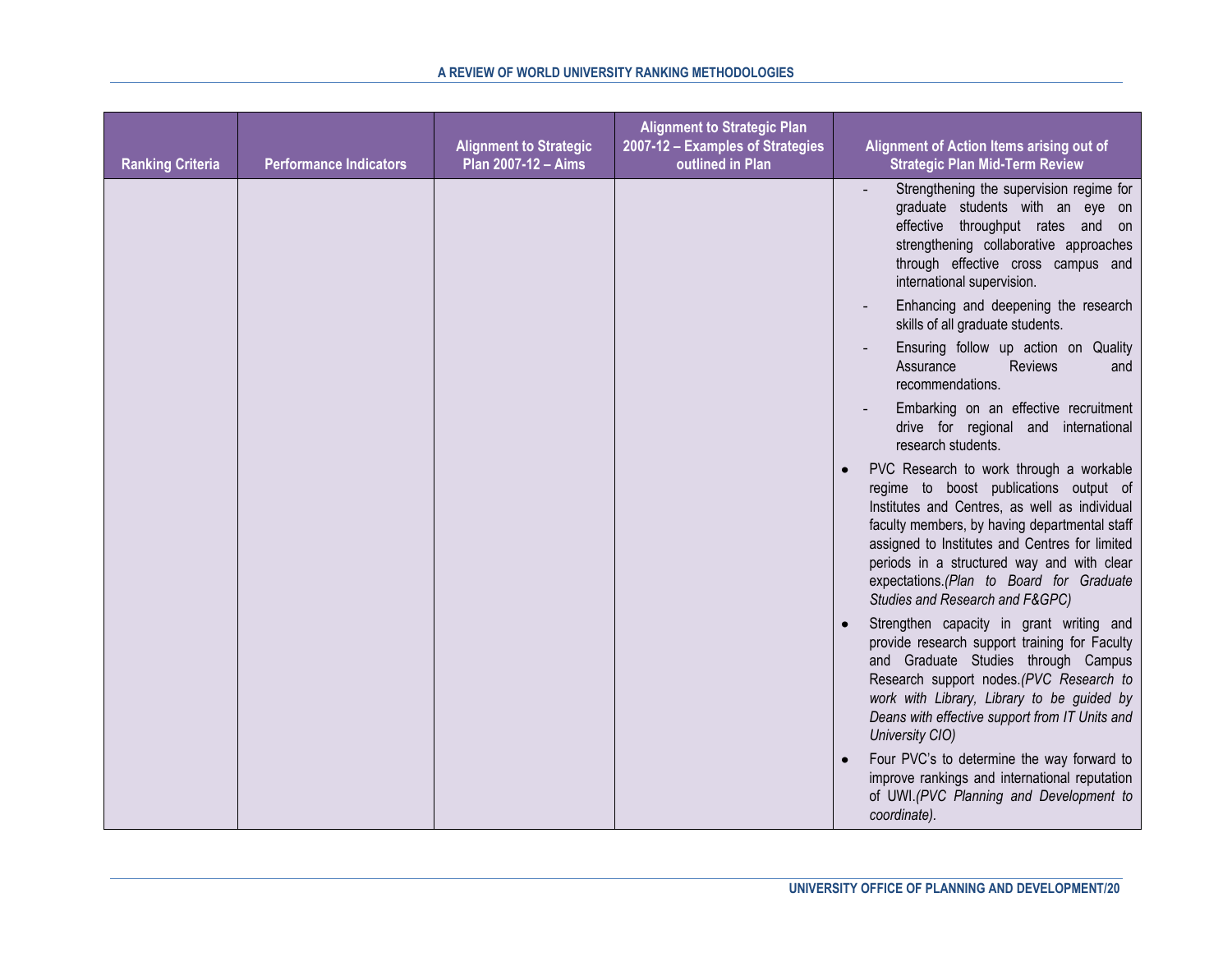| <b>Ranking Criteria</b>                                                   |                                                                                                      | <b>Performance Indicators</b>                                                                                                                                                                                                                                                                                                                                                                                                                                      | <b>Alignment to Strategic</b><br>Plan 2007-12 - Aims                                                                                                                                        | <b>Alignment to Strategic Plan</b><br>2007-12 - Examples of Strategies<br>outlined in Plan                                                                                                                                                                                                                                                                                                                                                       |           | Alignment of Action Items arising out of<br><b>Strategic Plan Mid-Term Review</b>                                                                                                                                                                                                                                                                                                                                                                                                                                                                                                                                                                                                                                                                                           |
|---------------------------------------------------------------------------|------------------------------------------------------------------------------------------------------|--------------------------------------------------------------------------------------------------------------------------------------------------------------------------------------------------------------------------------------------------------------------------------------------------------------------------------------------------------------------------------------------------------------------------------------------------------------------|---------------------------------------------------------------------------------------------------------------------------------------------------------------------------------------------|--------------------------------------------------------------------------------------------------------------------------------------------------------------------------------------------------------------------------------------------------------------------------------------------------------------------------------------------------------------------------------------------------------------------------------------------------|-----------|-----------------------------------------------------------------------------------------------------------------------------------------------------------------------------------------------------------------------------------------------------------------------------------------------------------------------------------------------------------------------------------------------------------------------------------------------------------------------------------------------------------------------------------------------------------------------------------------------------------------------------------------------------------------------------------------------------------------------------------------------------------------------------|
| International<br>recognition<br>and<br>impact of research                 | $\bullet$<br>$\bullet$<br>$\bullet$<br>$\bullet$<br>$\bullet$<br>$\bullet$<br>$\bullet$<br>$\bullet$ | Papers indexed in Science<br>Citation Index-expanded<br>Social<br>Science<br>and<br>Citation Index(ARWU)<br>Highly cited researchers in<br>21<br>broad<br>categories(ATWU)<br>Total Citation count(QS)<br>Normalized<br>Average<br>Citations per paper(THE)<br>Average<br>οf<br>number<br>citations(HEEACT)<br>H-index (HEEACT)<br>Number of highly cited<br>papers(HEEACT)<br>Google Scholar- papers<br>and citations for each<br>academic<br>domain(WEBOMETRICS) | Under<br>Strategic<br>Aim<br>'Research and Innovation' a<br>number<br>of<br>Strategies<br>outlined<br>is<br>intended<br>to<br>impact on research quality<br>and relevance and Impact        | Strengthen<br>and<br>expand<br>$\bullet$<br>relevant<br>οf<br>research<br>international quality<br>$\bullet$<br>Foster an innovative<br>and<br>enterprising culture<br>Build national, regional and<br>international partnerships to<br>support research training and<br>supervision<br>Build capacity for excellence<br>$\bullet$<br>in higher degree programmes<br>Strengthen graduate intake for<br>$\bullet$<br>research limited to clusters |           | Based on proposed clusters by Campuses<br>and Faculties, establish and develop a plan for<br>the establishment and sustainability of twelve<br>(12) University wide Research Clusters<br>including the three<br>(3) already<br>being<br>established - renewable energy, food nutrition<br>(agriculture)<br>and security and<br>climate<br>change.(PVC Research to work with Faculties<br>and Departments to achieve over the next<br>twelve months. Update reports to Board for<br><b>Graduate Studies and Research)</b><br>Deans to strengthen and improve quality<br>engagement with National and Regional public<br>private and Civil Sectors to ensure that<br>Research agenda, curriculum and training<br>initiatives are in line with National and<br>Regional needs. |
| Research<br>Income<br>from Public and<br><b>Private sources</b>           | $\bullet$                                                                                            | Public<br>Research<br>Income/Total<br>Research<br>Income(THE)<br>Research<br>Income from<br>Industry<br>Acad.<br>per<br>Staff(THE)                                                                                                                                                                                                                                                                                                                                 | Under<br>Strategic<br>Aim<br>'Funding the Enterprise' and<br>'Research and Innovation' a<br>of<br>number<br><b>Strategies</b><br>is<br>intended to<br>outlined<br>impact on Research income | Design and advance<br>$\bullet$<br>new<br>approaches for funding of<br>expansion and strengthening<br>of research activity on a<br>sustainable basis<br>Foster an innovative<br>$\bullet$<br>and<br>enterprising culture                                                                                                                                                                                                                         | $\bullet$ | PVC Research to develop a strategy and plan<br>in collaboration with relevant stakeholders to<br>increase per capita funding for research and<br>to strengthen Research Enterprise with impact<br>on commerce for wealth creation and<br>innovation. This to take into account that<br>patents, wealth creation and innovation are<br>vital components of the Research thrust.                                                                                                                                                                                                                                                                                                                                                                                              |
| <b>International</b><br><b>Reputation</b><br>-<br><b>Research Quality</b> | $\bullet$<br>$\bullet$                                                                               | Academic<br>Reputation<br>Index - Survey<br>Staff of an<br>institution<br>winning Nobel Prizes and<br><b>Fields Medals</b>                                                                                                                                                                                                                                                                                                                                         | Depends on implementation<br>progress of Strategic Plan<br>re: Graduate Studies and<br>Research and Innovation                                                                              | Build niches around Caribbean and<br>tropical and small island states<br>issues of relevance                                                                                                                                                                                                                                                                                                                                                     |           | Alignment of clusters to achieve such synergy,<br>relevance, impact                                                                                                                                                                                                                                                                                                                                                                                                                                                                                                                                                                                                                                                                                                         |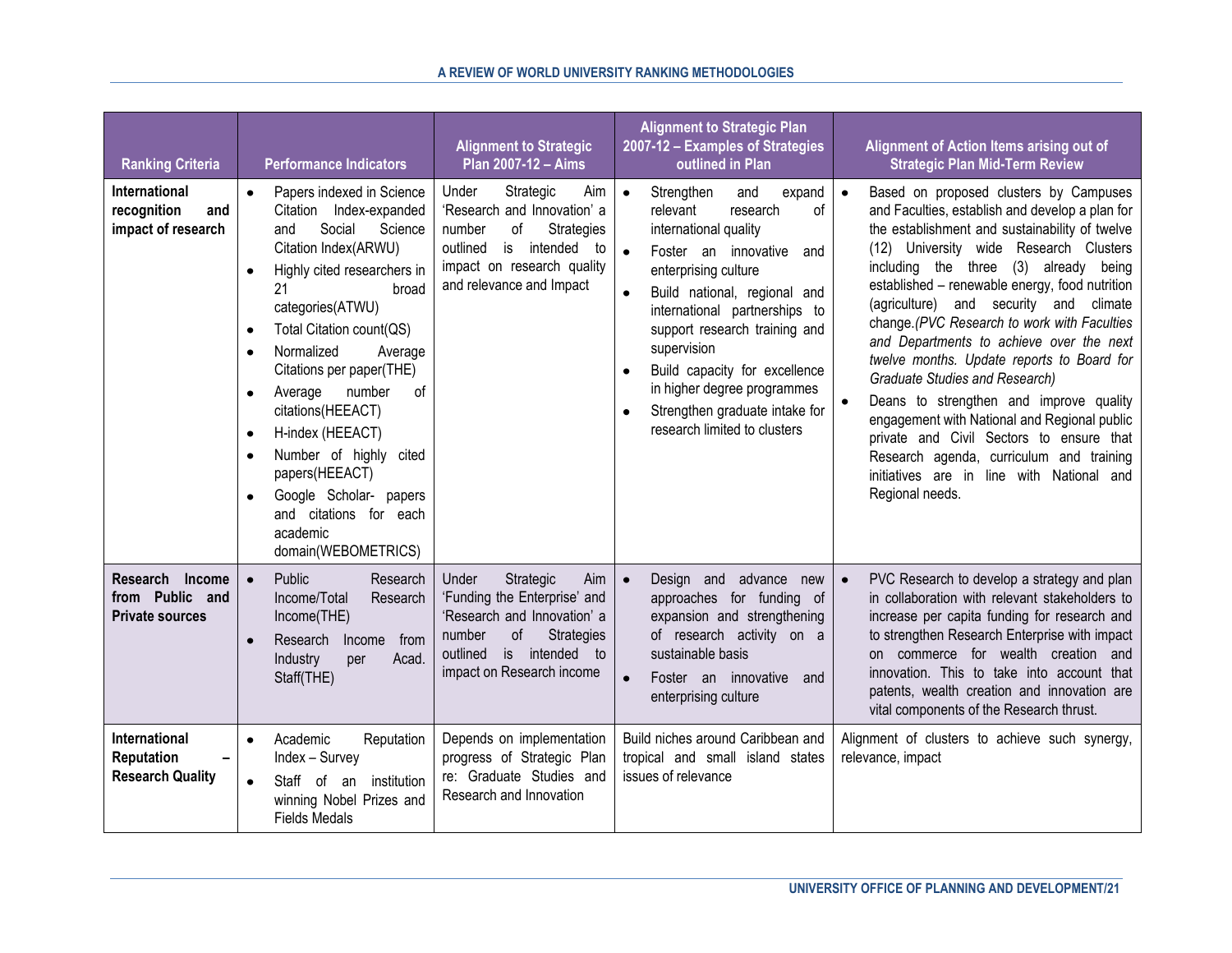| <b>Ranking Criteria</b>                                       | <b>Performance Indicators</b>                                                                                                                                                                                                                                      | <b>Alignment to Strategic</b><br>Plan 2007-12 - Aims                                                                                                                                             | <b>Alignment to Strategic Plan</b><br>2007-12 - Examples of Strategies<br>outlined in Plan                                                                                                                                                                                                                    | Alignment of Action Items arising out of<br><b>Strategic Plan Mid-Term Review</b>                                                                                                                                                                                                                                                                                                                                                                                                                                                                                                                                                                                                                                                                                                                                                                                                                                             |
|---------------------------------------------------------------|--------------------------------------------------------------------------------------------------------------------------------------------------------------------------------------------------------------------------------------------------------------------|--------------------------------------------------------------------------------------------------------------------------------------------------------------------------------------------------|---------------------------------------------------------------------------------------------------------------------------------------------------------------------------------------------------------------------------------------------------------------------------------------------------------------|-------------------------------------------------------------------------------------------------------------------------------------------------------------------------------------------------------------------------------------------------------------------------------------------------------------------------------------------------------------------------------------------------------------------------------------------------------------------------------------------------------------------------------------------------------------------------------------------------------------------------------------------------------------------------------------------------------------------------------------------------------------------------------------------------------------------------------------------------------------------------------------------------------------------------------|
| International<br><b>Reputation</b><br><b>Teaching Quality</b> | Academic<br>Reputation<br>$\bullet$<br>$Index - Survey(QS)$<br>Employer/Recruiter<br>$\bullet$<br>Review - Survey(QS)<br>Reputational Survey -<br>Teaching(THE)<br>Alumni of an institution<br>winning Nobel Prizes and<br>Fields Medals(ARWU)                     | Depends on implementation<br>progress of Strategic Plan<br>re: Teaching and Learning                                                                                                             | Cross campus collaboration in<br>teaching<br>Multimode<br>strategies<br>including<br>through Open Campus<br>Use of technology for international<br>support and collaboration<br>in<br>teaching<br>Paying attention to student-teacher<br>ratio                                                                | Draw on information from institutional research,<br>papers such as graduate tracer survey, employers'<br>survey, retention and attrition, speak your mind in<br>order to improve infrastructure for student support,<br>delivery effectiveness, curriculum reform, etc.                                                                                                                                                                                                                                                                                                                                                                                                                                                                                                                                                                                                                                                       |
| Quality<br><b>Teaching</b><br>Learning<br>and<br>Environment  | Faculty/Student Ratio(QS)<br>$\bullet$<br>$\bullet$<br>PhD<br>Awards<br>per<br>Academic(THE)<br>Undergraduate<br>admitted<br>$\bullet$<br>per academic(THE)<br>Income<br>$\bullet$<br>per<br>Academic(THE)<br>awards/Bachelor's<br>PhD<br>$\bullet$<br>Awards(THE) | Strategic<br>Under<br>Aim<br>'Teaching and Learning' and<br>'Graduate Studies' a number<br>of Strategies outlined is<br>intended to impact<br>on<br>teaching quality and learning<br>environment | Enhance teaching quality<br>$\bullet$<br>$\bullet$<br>Enhance<br>Learning<br>environment<br>Build capacity for excellence<br>in higher degree programmes<br>Strengthen<br>academic<br>$\bullet$<br>supervision<br>and<br>overall<br>programme quality in research<br>training at the MPhil and PhD<br>levels. | The Registrar and Deans on each Campus<br>$\bullet$<br>will design and structure a Student Advising<br>system from application to job placement to<br>support student performance, development<br>and career management including structured<br>peer support and independent learning<br>strategies.<br>All Faculties<br>will institute mechanisms,<br>infrastructure, systems and pathways to<br>strengthen critical and creative thinking skills,<br>entrepreneurship<br>and<br>innovation,<br>non<br>classroom exposure and experience, service<br>opportunities<br>and internships,<br>learning<br>externships and other opportunities for work<br>readiness.<br>Establish a benchmark based on international<br>for classroom<br>design and<br>standards<br>technological support for an enhanced<br>teaching and learning environment(PVC<br>Board for Undergraduate<br><b>Studies</b><br>to<br>collaborate with Deans) |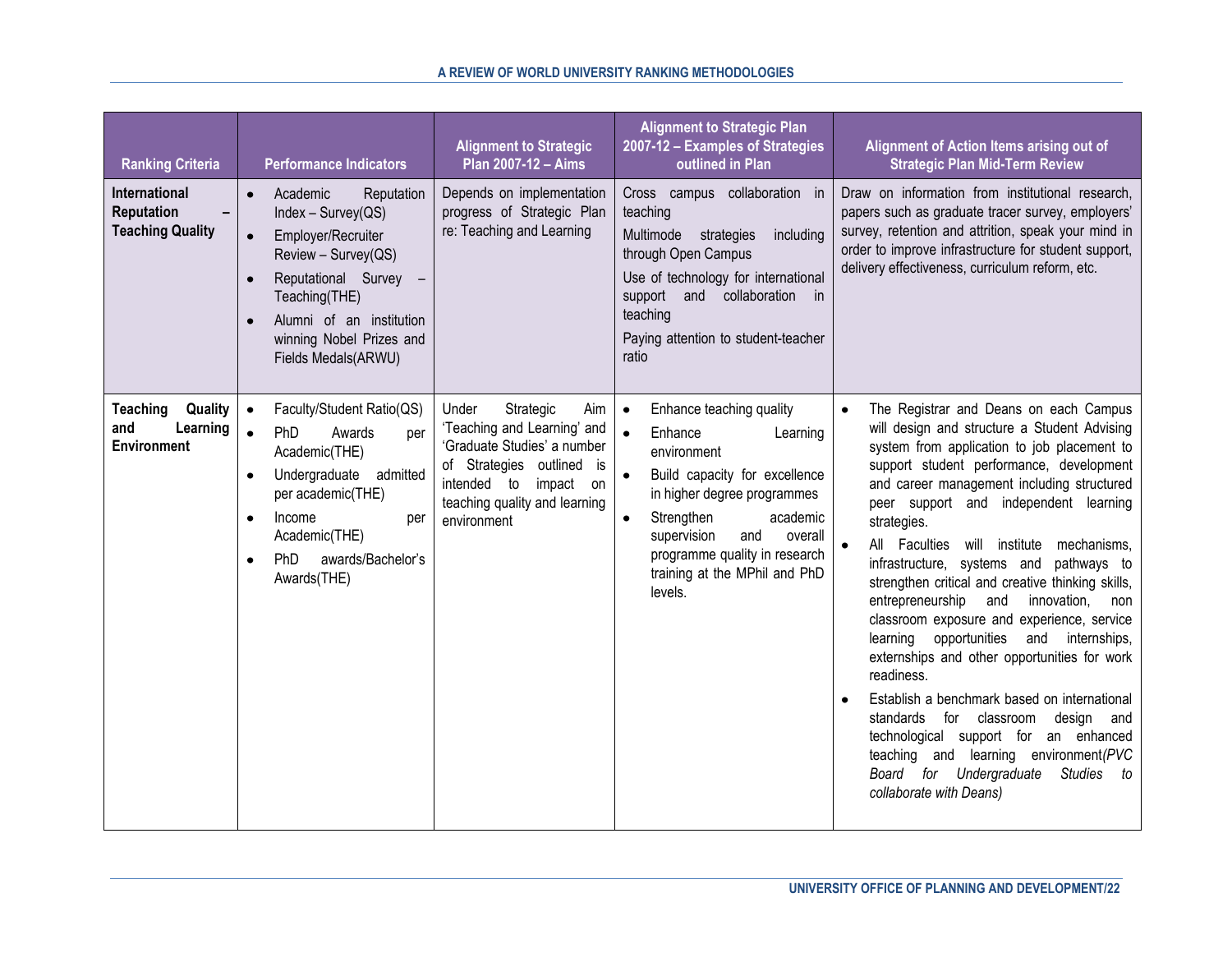| <b>Ranking Criteria</b>          | <b>Performance Indicators</b>                                                                                                                                                                                                                                          | <b>Alignment to Strategic</b><br>Plan 2007-12 - Aims                                | <b>Alignment to Strategic Plan</b><br>2007-12 - Examples of Strategies<br>outlined in Plan                                                                                                                                                                                                                                                                                                                                                          | Alignment of Action Items arising out of<br><b>Strategic Plan Mid-Term Review</b>                                                                                                                                                                                                                                                                                                                                                                                                                                                                                                                                                                                                                                                                                                                                                                                                                                                                                                                                                                                                                                                                                                                                                                                                                                                                                                                             |
|----------------------------------|------------------------------------------------------------------------------------------------------------------------------------------------------------------------------------------------------------------------------------------------------------------------|-------------------------------------------------------------------------------------|-----------------------------------------------------------------------------------------------------------------------------------------------------------------------------------------------------------------------------------------------------------------------------------------------------------------------------------------------------------------------------------------------------------------------------------------------------|---------------------------------------------------------------------------------------------------------------------------------------------------------------------------------------------------------------------------------------------------------------------------------------------------------------------------------------------------------------------------------------------------------------------------------------------------------------------------------------------------------------------------------------------------------------------------------------------------------------------------------------------------------------------------------------------------------------------------------------------------------------------------------------------------------------------------------------------------------------------------------------------------------------------------------------------------------------------------------------------------------------------------------------------------------------------------------------------------------------------------------------------------------------------------------------------------------------------------------------------------------------------------------------------------------------------------------------------------------------------------------------------------------------|
| International<br><b>Branding</b> | External<br>in-<br>$\bullet$<br>links(WEBOMETRICS)<br>Web<br>$\bullet$<br>pages(WEBOMETRICS)<br>Rich files - Academic and<br>Publication<br>activities(WEBOMETRICS<br>Google Scholar- papers<br>$\bullet$<br>and citations for each<br>academic<br>domain(WEBOMETRICS) | Under enabler 'Marketing<br>and Branding' strategies<br>outlined to improve website | Prepare a Marketing and<br>Communication Plan aligned<br>to and fully supportive of<br>UWI's Strategic Plan<br>Develop<br>information<br>an<br>$\bullet$<br>strategy to promote UWI in the<br>mass media as being the first<br>in education, research and the<br>provision of expert services<br>Formulate a web<br>based<br>$\bullet$<br>strategy to project UWI<br>effectively in terms of breadth<br>and richness of its different<br>dimensions | Bring clarity to bear on the constituent<br>elements of the product/service which are<br>being marketed (and the product/service itself)<br>as University of the West Indies and how that<br>particular product/service is being positioned<br>and branded. Share with community the<br>positioning which the Marketing Department is<br>seeking to establish for UWI so that the<br>internal community can become aligned with<br>what Marketing is leading on UWI's<br>behalf. (University Director of Marketing)<br>Explain the key message that is being<br>projected about the University of the West<br>Indies and identify the<br>key<br>target<br>markets/audiences that are receiving this<br>message. Identify the reinforcing messages<br>for the main message and how it is impacting<br>through the major channels.<br>Align marketing strategy to Strategic Plan<br>(2007-12) imperatives for the University and<br>the achievement of impact indicators identified<br>in the Strategic Plan for Marketing<br>Communications. .(University Director of<br>Marketing in collaboration<br>with Vice<br>Chancellor)<br>Develop a plan to position UWI as THE place<br>to pursue graduate studies in the Caribbean<br>region and as the Research Leader on<br>Caribbean matters. . (University Director of<br>Marketing with PVC Grad Studies, PVC<br>Research. To be agreed by end January<br>2011 |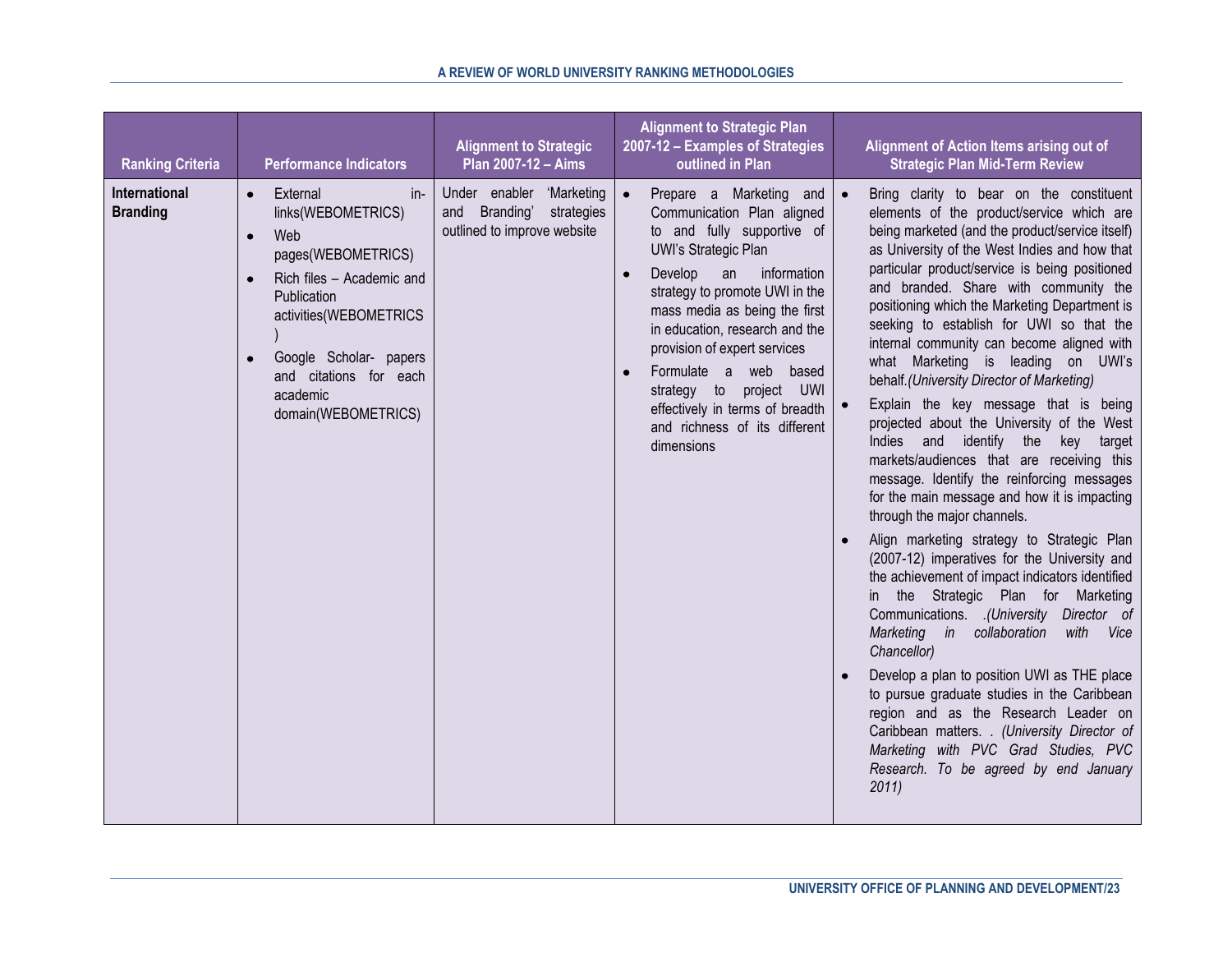| <b>Ranking Criteria</b> | <b>Performance Indicators</b>                                                                                       | <b>Alignment to Strategic</b><br>Plan 2007-12 - Aims                                                                                              | <b>Alignment to Strategic Plan</b><br>2007-12 - Examples of Strategies<br>outlined in Plan                                                                                                                                                                                                                                                                                                                                                                                                                                                                                                                                                                                                                                                                                                               | Alignment of Action Items arising out of<br><b>Strategic Plan Mid-Term Review</b>                                                                                                                                                                                                                                                                                                                                                                                                                                                                                                                                                                                                              |
|-------------------------|---------------------------------------------------------------------------------------------------------------------|---------------------------------------------------------------------------------------------------------------------------------------------------|----------------------------------------------------------------------------------------------------------------------------------------------------------------------------------------------------------------------------------------------------------------------------------------------------------------------------------------------------------------------------------------------------------------------------------------------------------------------------------------------------------------------------------------------------------------------------------------------------------------------------------------------------------------------------------------------------------------------------------------------------------------------------------------------------------|------------------------------------------------------------------------------------------------------------------------------------------------------------------------------------------------------------------------------------------------------------------------------------------------------------------------------------------------------------------------------------------------------------------------------------------------------------------------------------------------------------------------------------------------------------------------------------------------------------------------------------------------------------------------------------------------|
| Internationalization    | the proportion of international<br>students and faculty(THE)<br>Ratio of international<br>to<br>Domestic staff(THE) | Under enabler 'International<br>Partnerships' and 'Research<br>and Innovation' strategies<br>to<br>accelerate<br>outlined<br>Internationalization | Strengthen and expand inter-<br>$\bullet$<br>institutional relationships to<br>support regional development<br>priorities through resource<br>acquision, capacity building<br>enhancement of the<br>and<br>knowledge infrastructure as<br>follows<br>Increase the number of<br>working<br>customized<br>relationships<br>designed<br>strategically to deliver specific<br>benefits to UWI<br>Expand staff and student<br>exchanges<br>Make greater use of visiting<br>fellowships and professorships<br>Strengthen<br>and<br>expand<br>academic<br>programme<br>offerings at the graduate level<br>priority areas through<br>$\mathsf{in}$<br>partnerships<br>Enhance the capacity for<br>academic supervision linked to<br>co-supervision arrangements<br>with faculty<br>from<br>other<br>universities | Strengthening the supervision regime for<br>$\bullet$<br>graduate students with an eye on effective<br>throughput rates and on strengthening<br>collaborative approaches through effective<br>cross campus and international supervision<br>$\bullet$<br>Finalizing policies on tuition fees for regional<br>and international research students and<br>embarking on an effective recruitment drive.<br>$\bullet$<br>Develop a plan to position UWI as THE place<br>to pursue graduate studies in the Caribbean<br>region and as the Research Leader on<br>Caribbean matters. (University Director of<br>Marketing with PVC Grad Studies, PVC<br>Research. To be agreed by end January<br>2011 |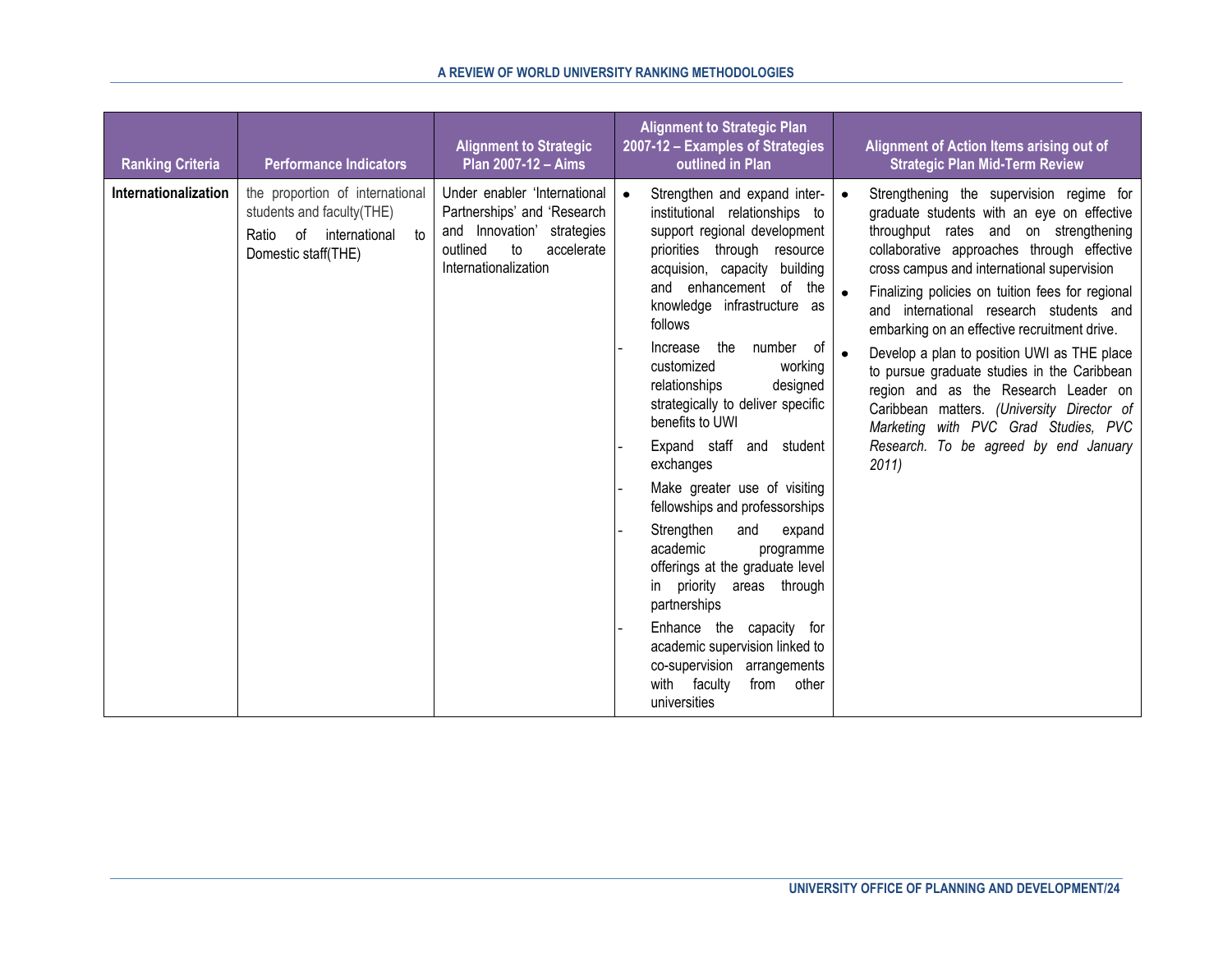# <span id="page-29-0"></span>**CONCLUSION**

It can be said that none of the ranking methodologies outlined are entirely objective and definitive. Many criticisms have been made such as bias in terms of selection of universities, bias towards the Sciences while downplaying Social Sciences and Humanities and not focusing on aspects of university achievements other than research. It can also be said that rankings do not take into account a university's contribution to national development particularly those of developing countries and in the case of a university such as UWI would hardly take into account the regional mission of UWI.

Nevertheless, focusing on the various world rankings and aligning to its performance indicators as part of a wider set of indicators can be beneficial in many aspects:

- It helps to improve institutional performance
- It helps to provide accountability and transparency
- It helps in reshaping the university's goals and objectives by aligning to national and international priorities in education and research
- It helps to create a sense of urgency in accelerating and modernizing the university's agenda
- It challenges universities to think about performance measurement and evaluation as well as benchmarking.

In seeking to improve its ranking in Latin America and the World (the assumption is that UWI is the premier University in the Caribbean and the dominant force in this region in higher education), UWI cannot replicate every key characteristic of the world's top ranked universities but should seek to maximize its comparative advantage on issues relating mainly to the Caribbean and developing countries generally and small island states.

**An assessment of the ranking criteria and performance indicators mandated by five (5) ranking agencies shows that the critical success factors required to be ranked as a world class university can be broadly defined as:**

- **Research Volume, Excellence, Impact, and Relevance**
- **International Reputation and Prestige,**
- **Teaching Quality,**
- **Internationalization**
- **Web Presence.**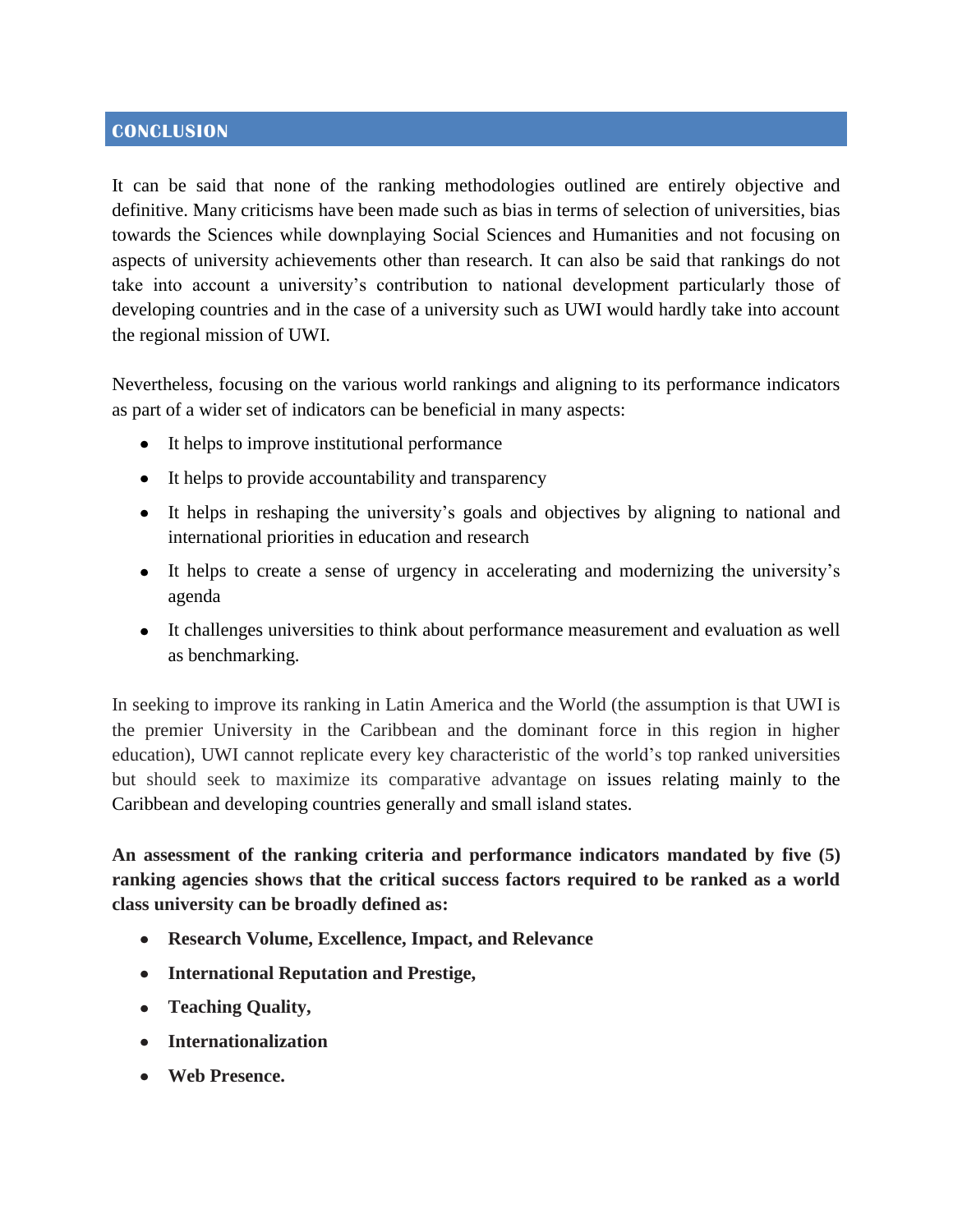Alignment with these critical success factors would require UWI to focus on the following six (6) areas:

- 1. **Research Output, Relevance and Excellence** UWI must become internationally recognized as the centre of excellence in research for issues relating mainly, but not confined to, the Caribbean, developing countries and small island states. Such research must impact on policy formulation, economic development solutions to problems and challenges and probe into the future to ask important questions and to formulate the next generation of important questions of value to the region and the world.
- 2. **Teaching Quality** Produce high quality graduates for an innovation-driven economy and the global knowledge society who become known for their contribution and impact in an environment of competitiveness as well as cooperation.
- **3. Internationalization -** One way of accelerating the transformation into a world-class university is to use internationalization strategies effectively. The international reputation of universities can be enhanced through thoughtful international connections, carefully crafted collaborative initiatives and meaningful and impactful comparative research.
- 4. **International Branding** Improve UWI's visibility, presence and image both regionally and internationally by developing effective Marketing and Branding strategies that are linked to UWI's strategic objectives and rooted in the substance of UWI's strengths and genuine achievements and contributions. This marketing strategy must emphasise what UWI is achieving in the world that is making a difference in the region; it must position UWI as an institution with high aspirations that is constantly achieving to meet its aspirational goals.
- 5. **Funding** Create a sound financial base by diversifying sources of income funding and by setting annual targets over a designated period with key responsibilities assigned in addition to predictable government funding.
- 6. **Benchmarking** Establish a benchmarking system that would include peer institutions and top universities worldwide. UWI needs a mix of peer institutions and top institutions. Our standing in the region gives us access to collaborative opportunities with the best universities, allows us to play a leading role in collaboration with other developing country universities and allows us as well to mix and match with other good quality universities on the basis of strengths and/or needs in particular disciplines or areas of emphasis.

A comparative analysis of the stated aims and strategies outlined in UWI's Strategic Plan with those critical success factors outlined by the ranking agencies shows that there is broad alignment in most strategic areas. The major issue for UWI therefore is to significantly reduce the gap between its stated goals and objectives and the actual implementation and progress by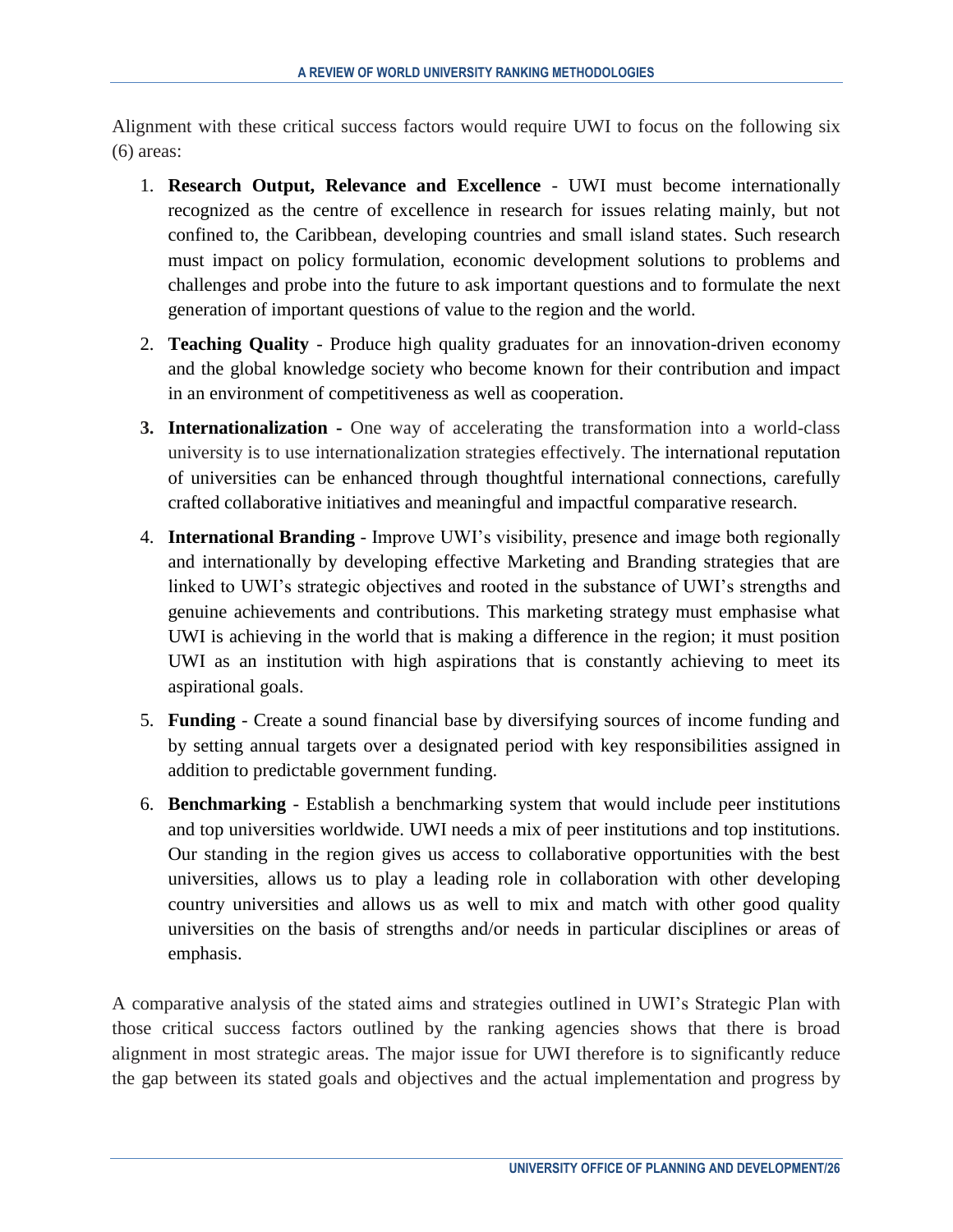accelerating the pace of transformative change that is required and to meticulously put in place the support infrastructure required to make sustainable progress and achievement possible.

There is an on-going debate about Ranking Institutions, their methodologies and criteria that they emphasise. This is of little relevance if we simply use their credible criteria as a guide for our own improvement while determining other more specific criteria important to us as a regional knowledge resource for the Caribbean region.

As we move towards the end of the 2007-12 Strategic Plan and into a new cycle of strategic planning, UWI must now focus on solutions and move forward with coherence and synergy to effect the critical transformative changes required. This will connect it pointedly to society as a catalyst of development through human capital formation, research and knowledge creation, through practical problem-solving and problem-finding, by providing the evidence basis for policy support and the intellectual capital inputs to support creativity, innovation and entrepreneurship.

UWI has just completed its mid-term review and arising out of the presentations, discussions and working group recommendations, a series of action items under nine (9) themes were identified for urgent implementation. Much of these are aligned directly to or are enablers to the four (4) priority areas of focus that were identified for urgent attention.

The action items arising out of the mid-term review require urgent attention at this point in time and are restated under the nine (9) broad themes as follows.

# **1. Strengthening Undergraduate Education and Developing the Ideal UWI Graduate**

- Cross campus faculties will collaborate and co operate to achieve mutual recognition of course standards by Campuses to facilitate a ONE UWI programme framework thus facilitating student choice, easy student movement and programme coherence for students.
- The Registrar and Deans on each Campus will design and structure a Student Advising system from application to job placement to support student performance, development and career management including structured peer support and independent learning strategies.
- All Faculties will institute mechanisms, infrastructure, systems and pathways to strengthen critical and creative thinking skills, entrepreneurship and innovation, non classroom exposure and experience, service learning opportunities and internships, externships and other opportunities for work readiness
- The Library will create a single point of entry (working with University CIO and team) for on line searches to catalogues and data bases.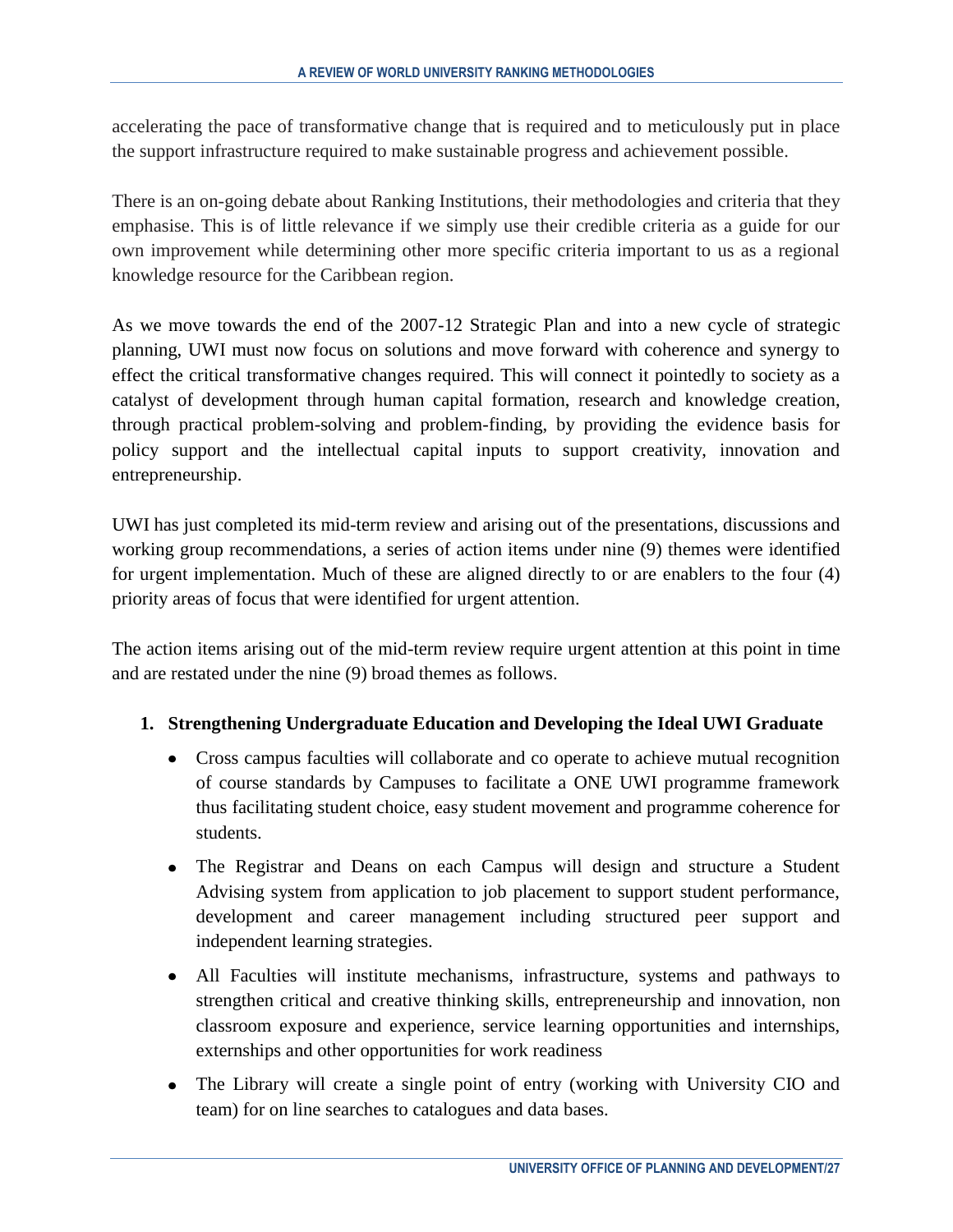- The University Registrar will work through Campus Registrars with Deans on each Campus to determine which functions and services are to be devolved to Faculties and which will be retained centrally so that the student can be better and more effectively served and that due recognition is given in operational terms to the fact that the academic mission of the University is driven by Faculties and that the role of the Registry is to effectively provide services required to support the academic mission of the University.
- Foundation Course reform will be initiated through Board for Undergraduate Studies.
- A policy on English Language proficiency will be formulated including a rational approach to the harnessing and deployment of resources which would take into account online resources and capabilities of the Open Campus and effective face to face support on the physical campuses
- Suite of math courses to address undergraduate deficiencies through the Open Campus will be examined with a view to rationalizing support for students in mathematics and related areas across UWI.*\*
- Establish a benchmark based on international standards for classroom design and technological support for an enhanced teaching and learning environment
- Pursue Institutional Accreditation for UWI.

# **2. Strengthening Graduate Education System at UWI in terms of Quality, Coordination, Synergy, Relevance, Impact and Effectiveness**

- PVC Graduate Studies to work with Campus Coordinators for Graduate Studies and Deans to strengthen Cross Campus supervision of graduate studies. Update reports to Board of Graduate Studies and Research.
- Deans will work constructively with Open Campus for multi campus collaboration and delivery of post graduate courses and taught Master's programmes. Update reports to Board for Graduate Studies and Research.
- PVC Graduate Studies to initiate two week intervention with graduate students across the system to change the culture of and approach to the management of Graduate Students at UWI.
- PVC Graduate Studies in collaboration with relevant stakeholders to establish a portal for Graduate Studies and students across the system.
- PVC Graduate Studies to establish a functioning progress tracker for all graduate students and seek to facilitate a four (4) year time frame for PhD completion.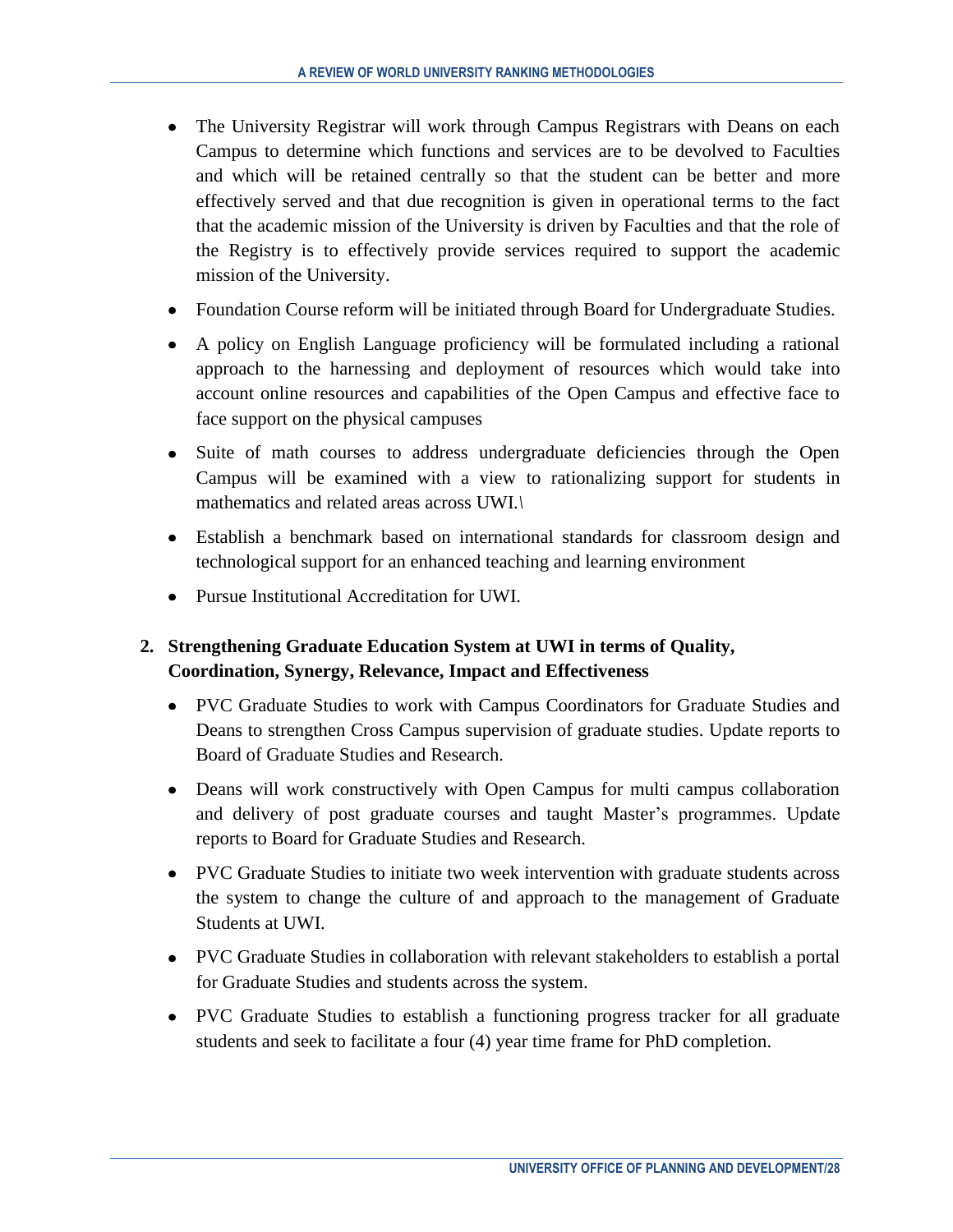- PVC Graduate Studies to work with Open Campus, Campus Coordinators and Deans to establish an ongoing online writing course for graduate students with discipline based tutor assistance, effectively sourced and managed
- PVC Graduate Studies to present paper on pros and cons of continuing with the MPhil degree with clear recommendations.
- In order to effect a full scale transformation of Graduate Studies at UWI PVC Graduate Studies and PVC Research will work constructively with Campus Coordinators and Faculty Deans to strengthen and institutionalize best practice in the following areas:
	- o Better and more effective management of programmes through for example clarifying and strengthening the role and responsibilities of programme leaders and ensuring that every graduate programme has a leader.
	- o Strengthening the supervision regime for graduate students with an eye on effective throughput rates and on strengthening collaborative approaches through effective cross campus and international supervision and working towards a four (4) year frame work for the throughput of PhD graduates.
	- o Enhancing and deepening the research skills of all graduate students.
	- o Ensuring follow up action on Quality Assurance Reviews recommendations.
	- o Embarking on an effective recruitment drive to build the graduate student base of a sustainable Research Enterprise.
	- o Take effective action to ensure that there is reasonable alignment of graduate programmes with the market; that the multidisciplinary approach is strengthened in each programme
	- o Graduate student recruitment for research degrees should be aligned to priority clusters

# **3. Strengthening the UWI Research Enterprise to Support Knowledge Creation, Knowledge Applications and Innovation**

- Based on proposed clusters by Campuses and Faculties, establish and develop a plan for the establishment and sustainability of twelve (12) University wide Research Clusters including the three (3) already being established – renewable energy, food nutrition (agriculture) and security and climate change.
- PVC Research and Innovation to think through and establish a workable regime to boost publications output of Institutes and Centres, as well as individual faculty members, by having departmental staff assigned to Institutes and Centres for limited periods in a structured way and with clear expectations.
- Strengthen capacity in grant writing and provide research support training for Faculty and Graduate Studies through Campus Research support nodes.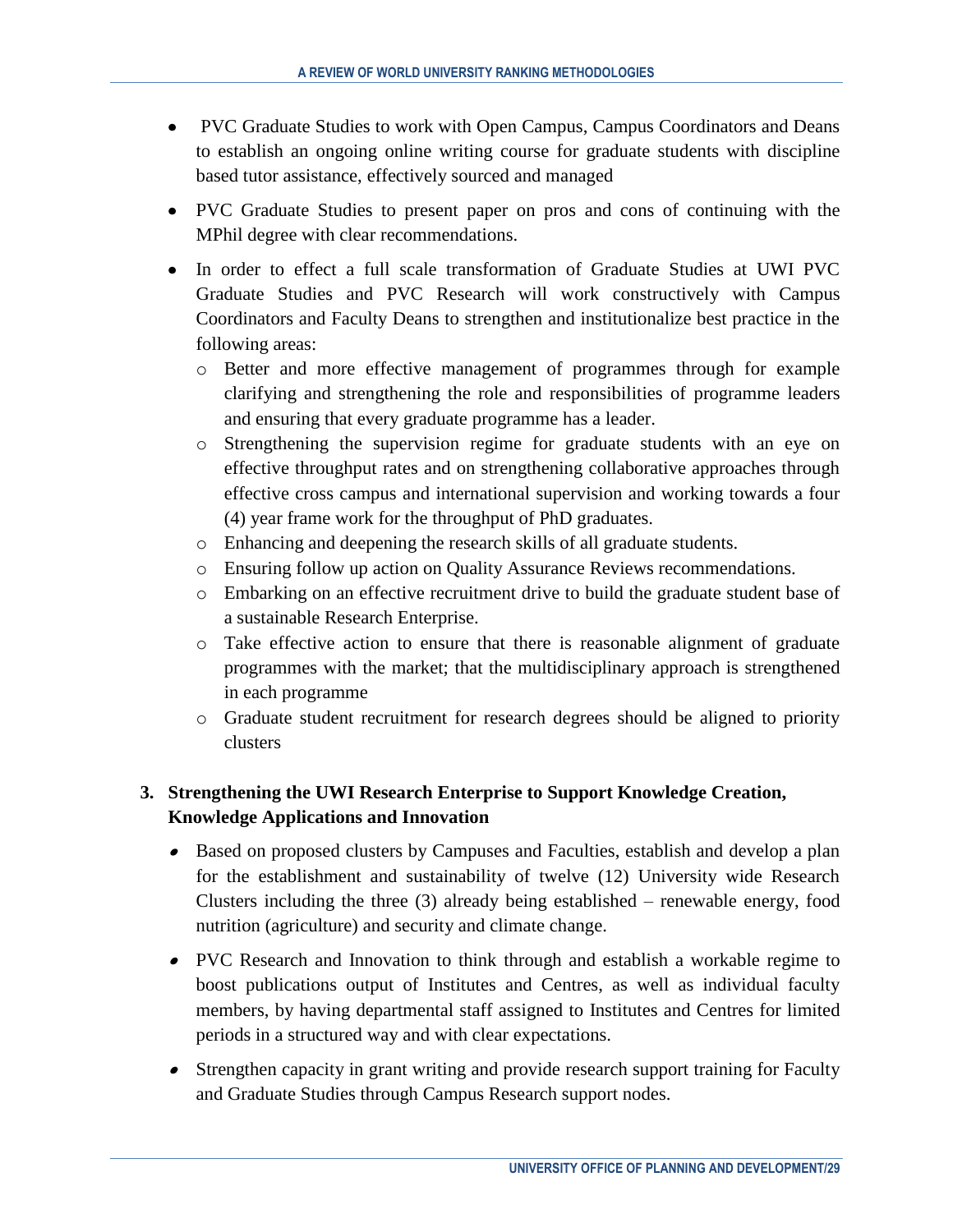- Deans to strengthen and improve quality engagement with National and Regional public private and Civil Sectors to ensure that Research agenda, curriculum and training initiatives are in line with National and Regional needs.
- PVC Research to develop a strategy and plan in collaboration with relevant stakeholders to increase per capita funding for research and to strengthen Research Enterprise with impact on commerce for wealth creation and innovation. This to take into account that patents, wealth creation and innovation are vital components of the Research thrust.
- In order to effect a full scale transformation of Graduate Studies at UWI PVC Graduate Studies and PVC Research will work constructively with Campus Coordinators and Faculty Deans to strengthen and institutionalize best practice in the following areas:
	- o Better and more effective management of programmes through for example clarifying and strengthening the role and responsibilities of programme leaders and ensuring that every graduate programme has a leader
	- o Strengthening the supervision regime for graduate students with an eye on effective throughput rates and on strengthening collaborative approaches through effective cross campus and international supervision.
	- o Enhancing and deepening the research skills of all graduate students.
	- o Ensuring follow up action on Quality Assurance Reviews and recommendations.
	- o Embarking on an effective recruitment drive for regional and international research students.
- Four PVC's to determine the way forward to improve rankings and international reputation of UWI.

# **4. Ensuring Administrative and Managerial Transformation and Enhancing Productivity**

- $\bullet$ The focus of the University Registrar will be to coordinate and manage a cross campus team and multidisciplinary teams to make administrative and managerial transformation happen.
- University Registrar to introduce metrics to measure performance of staff by Sep 30, 2010 working with key stakeholders.
- Campus Registrars in collaboration with University Registrar to create a Customer Service Charter on Mona and Cave Hill Campuses by September 30, 2010 working with key stakeholders.
- SCT Banner User Group to be reactivated by September 30, 2010 and to work in tandem with and in support of a subgroup (unit) to drive the process of continuous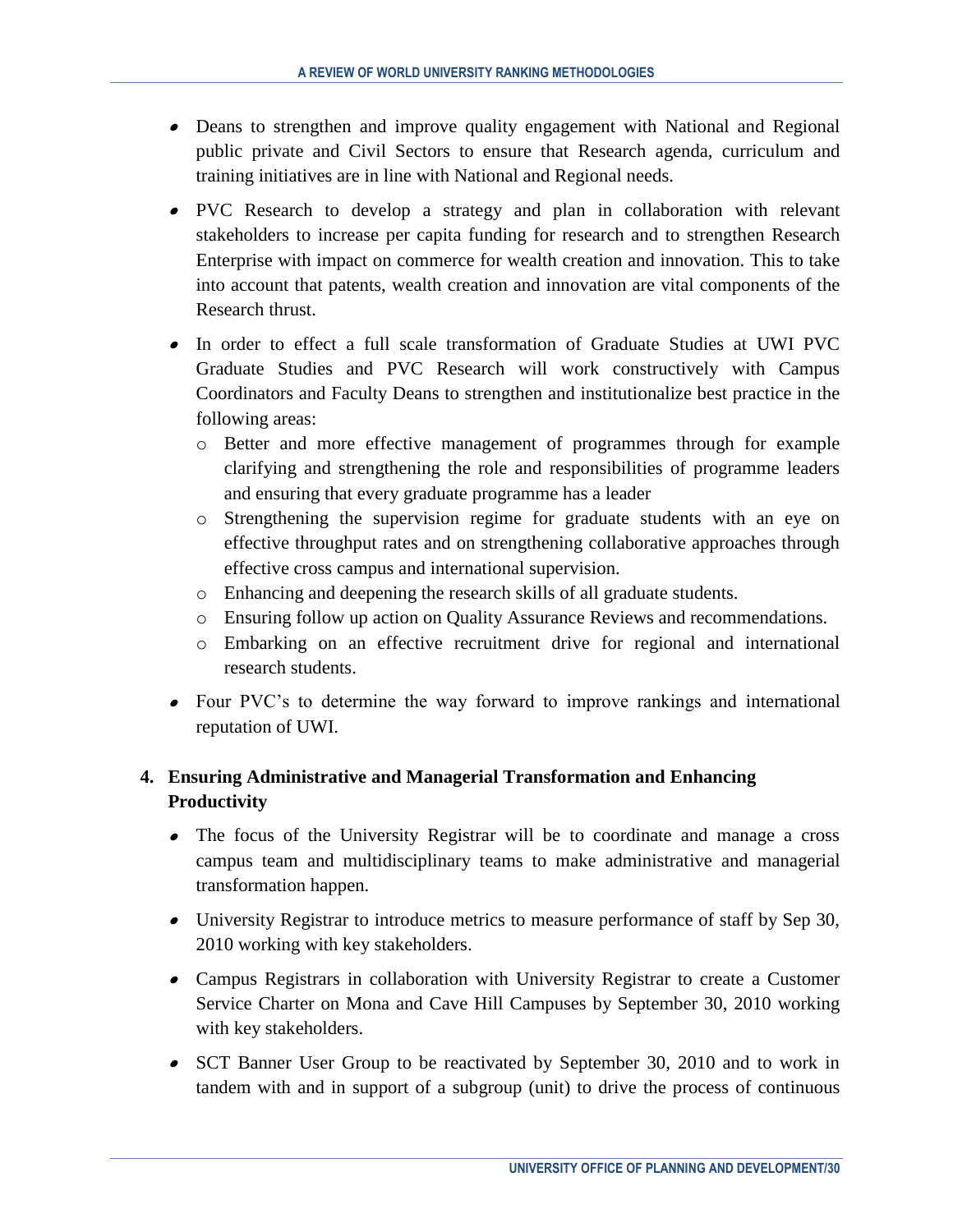improvement in all areas relating to operational and service excellence. These teams to also work collaboratively to execute all aspects of the project plan for administrative and managerial transformation prepared for execution in 2009. A revised, clear plan of action with time lines and performance and accountability requirements to be completed by September 30, 2010.

- Distribution of feedback forms in all service centres to encourage monitoring of customer service and establishment of an effective monitoring and evaluation capability for same linked to service level statements.
- Leadership development workshops and training sessions to be implemented beginning January 2011 focused on achievement of administrative and managerial transformation objectives, consolidation of gains, and leading a performance driven culture based on incentives, skills upgrade, talent fit for redesigned jobs and revised job descriptions and focused on outcomes.
- Student centeredness is the first pillar of change to be implemented with widest benefit and institutional buy-in. In keeping with recommendations by Canadian Consulting group there will be a focus on specific operational and technology details; with a start-up action plan themed around student centeredness.
- Enhance enterprise systems with document extender and e recruit and an online payment system for every service payment.
- Evaluation for all academics to be completed by the end of the Academic Year.

# **5. ICT Across UWI**

- Proceed with strategy to enable a Single Virtual University Space (SVUS) and work with VC to secure funding for the project.
- Work supportively and collaboratively with University Registrar and team to map out a step by step plan with agreed timelines to transform administrative processes.
- Work with key stakeholders across the University system to provide accurate data and to strengthen the data capture capacity of the University.
- Support Vice Chancellor to provide business intelligence for decision making on an ongoing basis and share information with PVC Planning and Development and the University Office of Planning and Development so ongoing comparisons and analyses become possible.
- Provide accurate data as may be required from time to time to University Office of Planning and Development to facilitate University wide studies and reports.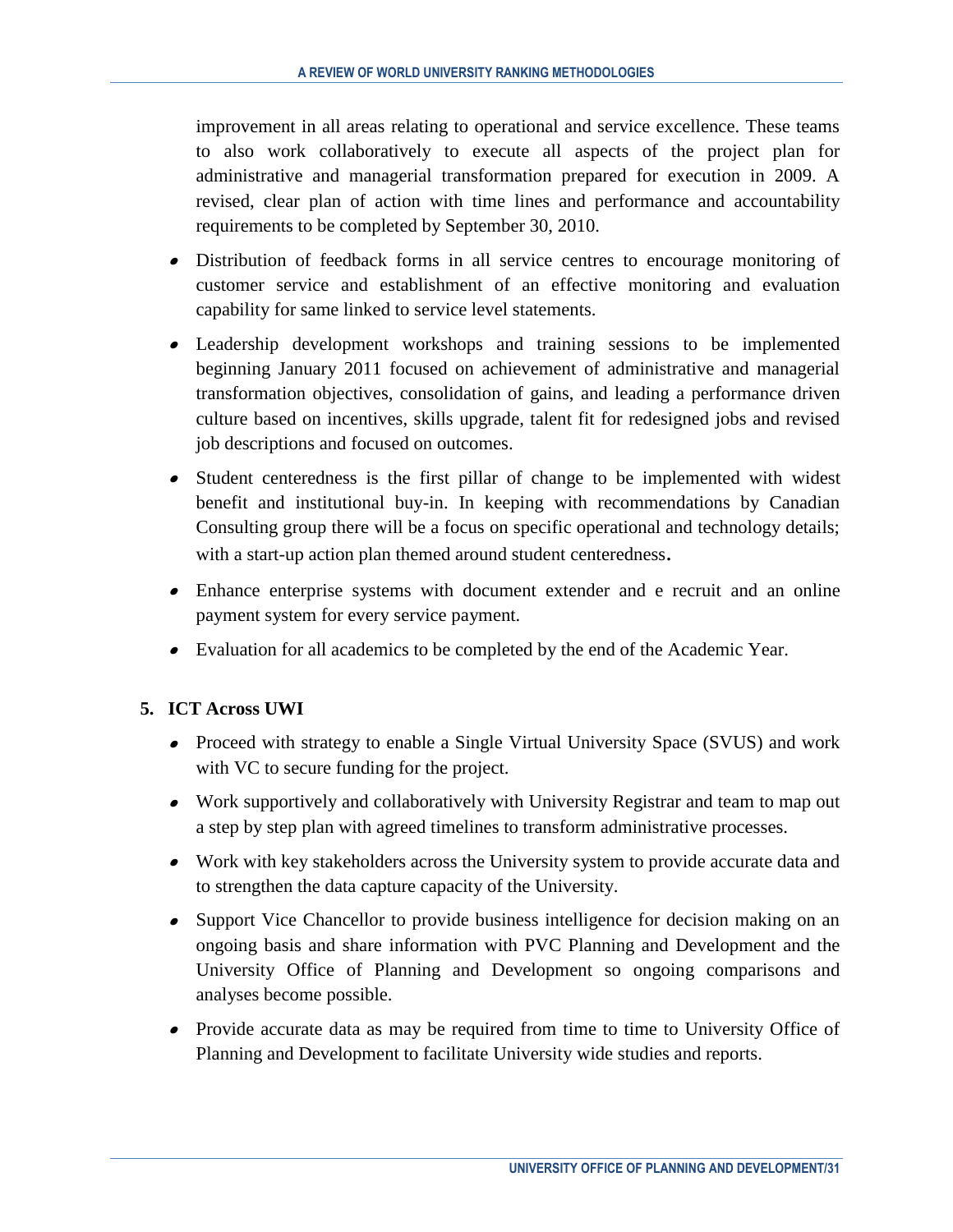- Collaborate with University Office of Planning and Development to determine what data we can now actually capture, what data sources are accurate and which are suspect with the objective of ensuring accurate data across the system, and determining, what additional fields of data which we are not now capturing, but needs to be captured by the system.
- Work with Open Campus and Faculties of residential campuses to enable on line learning and opportunities for research and innovation as we map out a roadway to the single virtual university space.
- Work collaboratively with Principal Open Campus, PVC Planning and Development, Principals of the residential campuses and CKLN technical staff to realize a genuinely beneficial partnership between UWI and CKLN and to strengthen UWI's capacity to leverage the partnership to expand opportunities and markets for UWI.
- Identify deficiencies in support requirements by individual campuses and UWI as a whole for the UWI Performance Monitoring and Management System (UWI PMMS) and ensure that they are fixed to ensure smooth functioning of the system.

# **6. Strengthening Open Campus through Rationalization: Harmonization and Integration with UWI and Enhancing the Effective Reach and Impact of UWI via Online Education and E Learning Strategies**

- Identify any and all outstanding issues related to the role of Open Campus and Faculties and residential Campuses that stand in the way of creating a structured system for integrated application of a delivery strategy for on line education via the Open Campus in a competitive market place, where reducing costs and harnessing capacity are fundamental necessities.
- Work with Deans across the system to make available to all Faculties across the University the existing suite of English and Mathematics courses to address undergraduate deficiencies in these areas.
- Work through a system of stakeholder incentives to increase the number of courses delivered through the Open Campus and develop an equitable cost sharing model.
- Redefine with clarity the role of the Open Campus as Service Provider and Delivery Agent to all other Campuses and the corresponding roles of the residential Campuses in making the system work effectively.
- Consolidate and integrate the distributed ICT & ODL resources, assets, investments and elements of UWI.
- Create, maintain and continually upgrade a viable, efficient and cost effective common cyber-platform.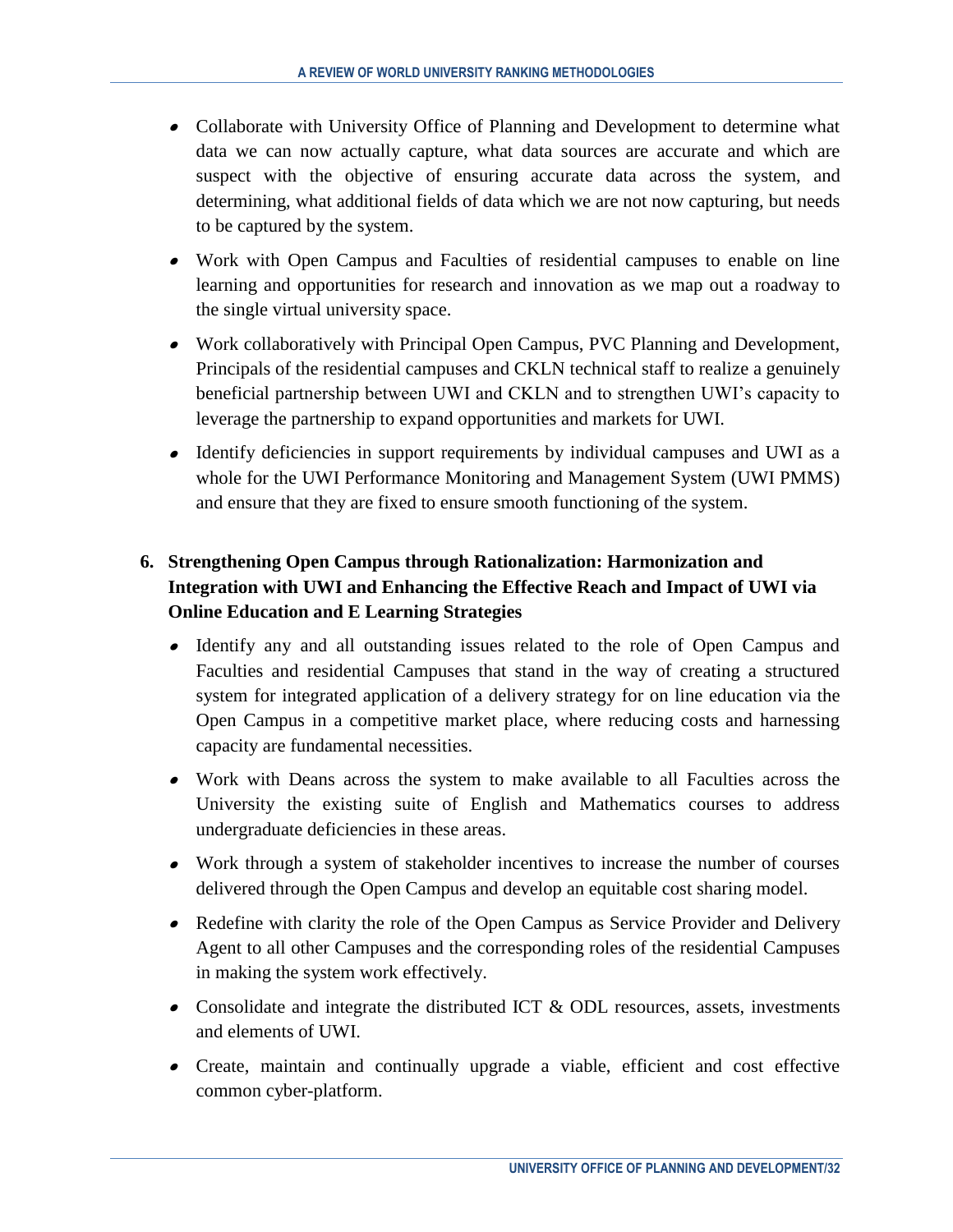- Facilitate and enhance the seamless communication, exchange, flow and management of knowledge and information residing at or shared by the different nodes in UWI's disseminated physical environment. *.*
- Strengthen Open Campus/CKLN collaboration to enhance capability of Open Campus and to leverage opportunities.
- Each Faculty to meet an agreed target of courses for Open Campus delivery on a Semester by Semester basis.

# **7. Managing Funding and Financing of the Enterprise Cost reduction initiatives:**

- Consolidation of university-wide administrative services
- Restructure University Centre by removing the teaching departments
- Establish university-wide benchmarks for Human Resource efficiency
- Re-negotiate current benefits with unions
- Consider out sourcing (both in and out sourcing) for certain services e.g. security cost.
- Get full efficiency out of critical software applications
- University-wide re-design of administrative activities of departments.
- Focus on reduction in utility costs.
- Move to a paperless environment (or substantially reduce paper usage)
- Develop incentives to encourage savings from operational budgets to be shared between departments and campus.
- Review programmes in order to discontinue unprofitable programmes and re-deploy resources to new programmes.
- Establish a tuition savings plan for parents who want their children to attend UWI.
- Explore issuing UWI bonds.
- Work with Open Campus to expend UWI developed courses for intra-regional and international reach.
- Rationalize approach to funding.
- Project plan on these with timelines to be prepared by University Bursar by October 01, 2010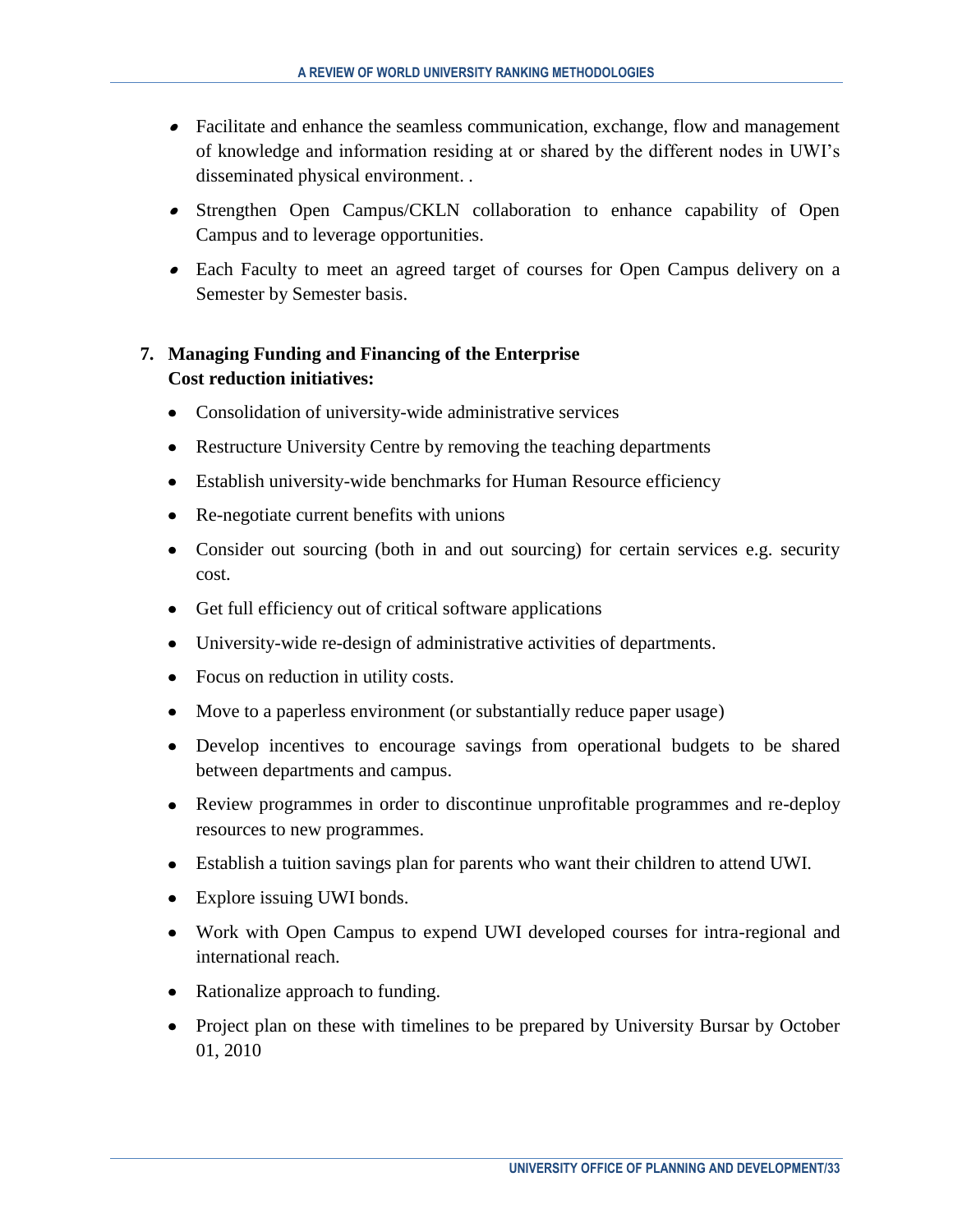#### **8. Marketing & Communications Strategy Going Forward**

- $\bullet$ Bring clarity to bear on the constituent elements of the product/service which is being marketed (and the product/service itself) as University of the West Indies and how that particular product/service is being positioned and branded. Share with community the positioning which the Marketing Department is seeking to establish for UWI so that the internal community can become aligned with what Marketing is leading on UWI's behalf.
- Explain the key message that is being projected about the University of the West Indies and identify the key target markets/audiences that are receiving this message. Identify the reinforcing messages for the main message and how it is impacting through the major channels.
- Identify the key strategic initiatives that need to be taken over the course of the next year and align operational day to day activities with these initiatives. Indicate what results are targeted for each initiative identified so that impact can be assessed.
- Align marketing strategy to Strategic Plan (2007-12) imperatives for the University and the achievement of impact indicators identified in the Strategic Plan for Marketing Communications.
- Inform the public about Strategic Plan (2007-12) progress, achievements, initiatives on an ongoing basis through collaboration with the University Office of Planning and Development.
- Develop a plan to support increased recruitment of students in UWI 12 countries and Bermuda in collaboration with key stakeholders.
- Develop a plan to support recruitment in collaboration with Admissions Offices across the system to increase the acceptance rate of students who are actually offered places working with Campus based Marketing Offices and targeting best performers.
- Develop a plan to position UWI as THE place to pursue graduate studies in the Caribbean region and as the Research Leader on Caribbean matters.
- Align Marketing, Branding, Positioning, PR, Communications and Advertising Strategy to the main message and positioning of the product/service that is UWI.

#### **9. Single Virtual University Space**

- Consider the final document prepared by Consultants and agree on the way forward to achieve single virtual university space
- University CIO to pursue funding based on achievement of 1 above with support of Vice Chancellor from Caribbean Development Bank (CDB).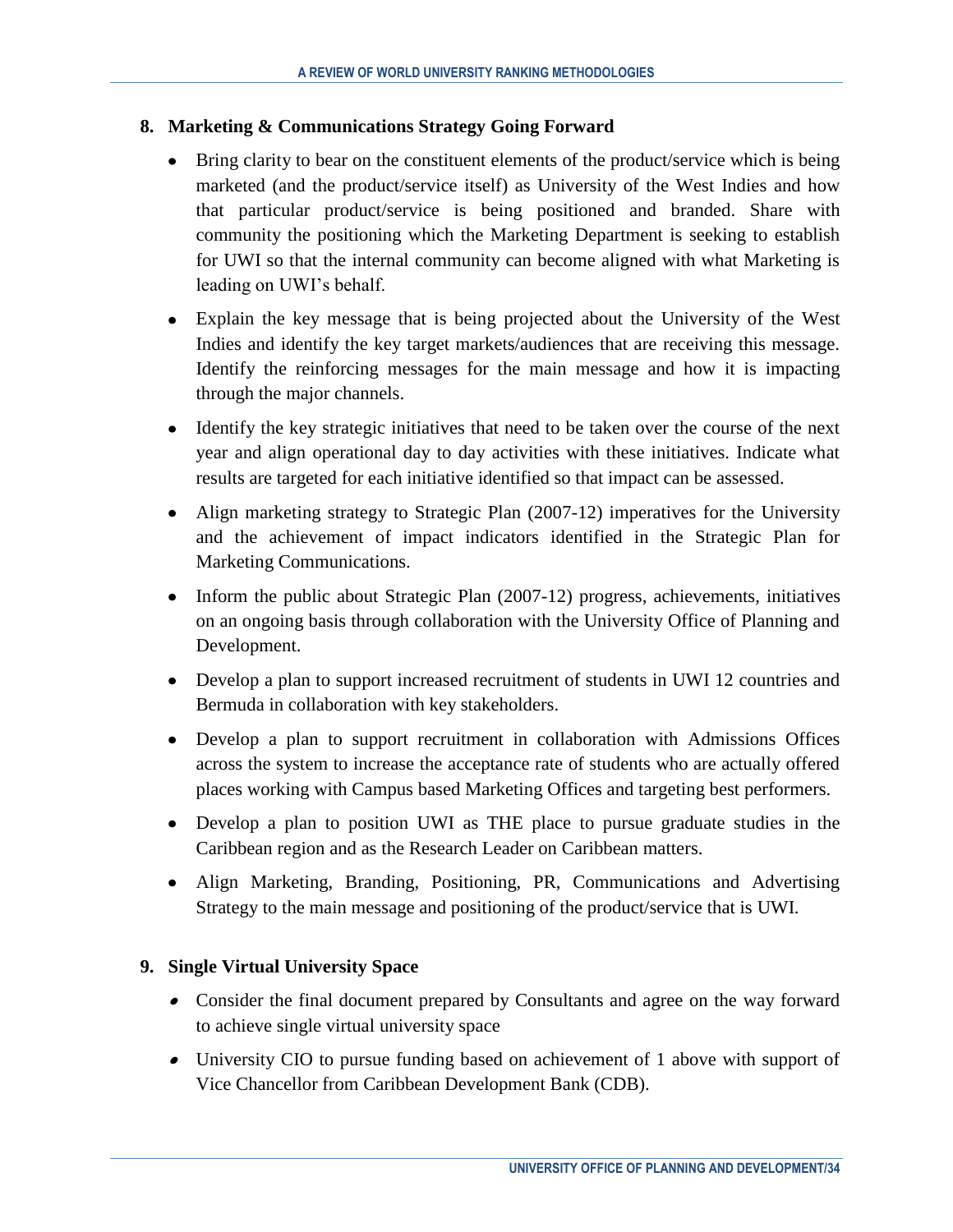- Address issues of governance and management at the university as a precondition for going forward with clarity on the single virtual university project but which have implications for the efficient, effective and harmonized functioning of the University in other areas.
- Determine technology and technical competence requirements to make the project successful and therefore the gaps and opportunities for skills and competence building at UWI.
- Reach clear, workable agreement on the role of the Open Campus and its relationship with other campuses so that the collective capacity and effective reach of the University of the West Indies are enhanced by a more strategic role for Open Campus as service provider and delivery agent to all other campuses and with corresponding adjustments and required actions by traditional campuses.
- Resolve all financial issues related to 5 above including cost and benefits sharing.
- Focus immediately to achieve in the short term a student-centered technology platform that is operationally efficient and student friendly.

# <span id="page-39-0"></span>**RECOMMENDATIONS FOR ACTION BEGINNING IN 2011**

- 1. Implement faithfully and diligently recommendations emanating out of Mid-term Review (August 2010) and identified in the nine (9) domains for action.
- 2. Implement items identified under "the Critical Areas UWI needs to Focus on to Improve its Ranking in Latin America and the World" in earlier pages of this document (pp19-22).
- 3. Strategically assess gains and gaps in terms of our key objective of building up and sustaining a top class research enterprise at UWI, design a specific achievable plan going forward over the next five (5) years and establish the framework, infrastructure and personnel required to achieve this i.e. a viable and sustainable Research Enterprise with minimum expectation of output.
- 4. Spend strategic thinking time on the reports and recommendations emanating as institutional research from the University Office of Planning and Development so that quality, relevance and responsiveness across the University can be improved through specific targeted initiatives that are effectively managed at both University and Campus levels.
- 5. Make a multimode, learner-centred environment central to education at UWI and meticulously examine in a holistic manner the things that are required to be done to strengthen the role of e-learning, to leverage the strategic role of the Open Campus in a